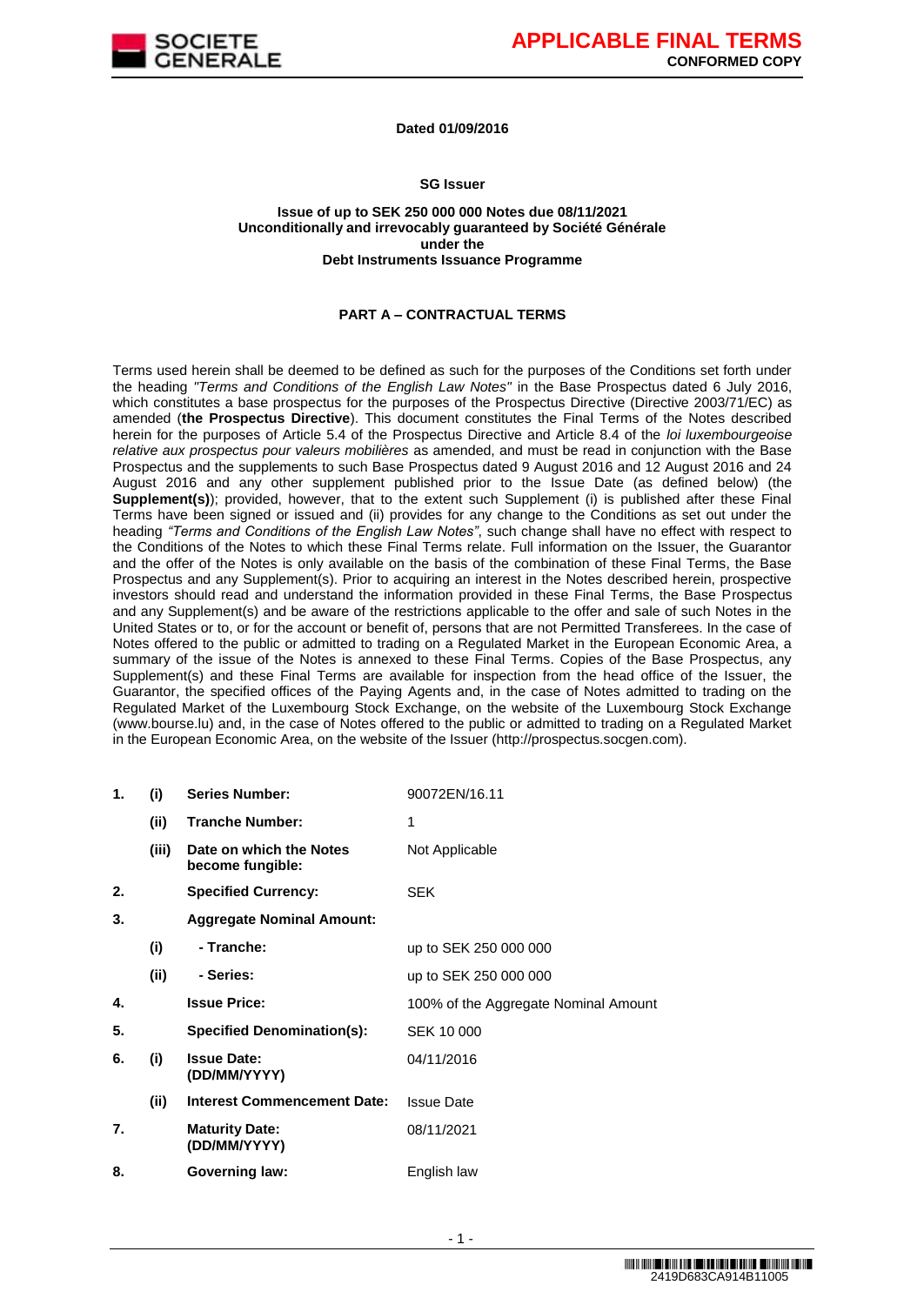

| 9.  | (i)   | <b>Status of the Notes:</b>                                               | Unsecured                                                                                                                           |  |
|-----|-------|---------------------------------------------------------------------------|-------------------------------------------------------------------------------------------------------------------------------------|--|
|     | (ii)  | Date of corporate authorisation<br>obtained for the issuance of<br>Notes: | Not Applicable                                                                                                                      |  |
|     | (iii) | <b>Type of Structured Notes:</b>                                          | <b>Share Linked Notes</b>                                                                                                           |  |
|     |       |                                                                           | The provisions of the following Additional Terms and<br>Conditions apply:<br>Additional Terms and Conditions for Share Linked Notes |  |
|     | (iv)  | <b>Reference of the Product</b>                                           | 3.3.2 with Option 4 applicable as described in the Additional<br>Terms and Conditions relating to Formulae                          |  |
| 10. |       | <b>Interest Basis:</b>                                                    | See section "PROVISIONS RELATING TO INTEREST (IF<br>ANY) PAYABLE" below.                                                            |  |
| 11. |       | <b>Redemption/Payment Basis:</b>                                          | See section "PROVISIONS RELATING TO REDEMPTION"<br>below.                                                                           |  |
| 12. |       | Issuer's/Noteholders'<br>redemption option:                               | See section "PROVISIONS RELATING TO REDEMPTION"<br>below.                                                                           |  |

## **PROVISIONS RELATING TO INTEREST (IF ANY) PAYABLE**

| 13. |      | <b>Fixed Rate Note Provisions:</b>                    | Not Applicable                                                                                                                                                                                           |  |
|-----|------|-------------------------------------------------------|----------------------------------------------------------------------------------------------------------------------------------------------------------------------------------------------------------|--|
| 14. |      | <b>Floating Rate Note Provisions:</b>                 | Not Applicable                                                                                                                                                                                           |  |
| 15. |      | <b>Structured Interest Note</b><br><b>Provisions:</b> | Applicable as per Condition 3.3 of the General Terms and<br>Conditions                                                                                                                                   |  |
|     | (i)  | <b>Structured Interest Amount(s):</b>                 | Unless previously redeemed, on each Interest Payment<br>Date(i) (i from 1 to 5), the Issuer shall pay to the Noteholders,<br>for each Note, an amount determined by the Calculation<br>Agent as follows: |  |
|     |      |                                                       | Scenario 1:                                                                                                                                                                                              |  |
|     |      |                                                       | If on Valuation Date(i), WorstPerformance(i) is lower than -<br>10%, then:                                                                                                                               |  |
|     |      |                                                       | Structured Interest Amount(i) = Specified Denomination x 7%                                                                                                                                              |  |
|     |      |                                                       | Scenario 2:                                                                                                                                                                                              |  |
|     |      |                                                       | If on Valuation Date(i), WorstPerformance(i) is higher than or<br>equal to -10%, then:                                                                                                                   |  |
|     |      |                                                       | Structured Interest Amount(i) = 0 (zero)                                                                                                                                                                 |  |
|     |      |                                                       | Definitions relating to the Structured Interest Amount are set<br>out in paragraph 27(ii) "Definitions relating to the Product"                                                                          |  |
|     | (ii) | <b>Specified Period(s)/Interest</b>                   | İ<br><b>Interest Payment Date(i)</b>                                                                                                                                                                     |  |
|     |      | <b>Payment Date(s):</b><br>(DD/MM/YYYY)               | 08/11/2017<br>1                                                                                                                                                                                          |  |
|     |      |                                                       | $\overline{2}$<br>08/11/2018                                                                                                                                                                             |  |
|     |      |                                                       | 3<br>08/11/2019                                                                                                                                                                                          |  |

**(iii) Business Day Convention:**

Following Business Day Convention (unadjusted)

4 08/11/2020 5 08/11/2021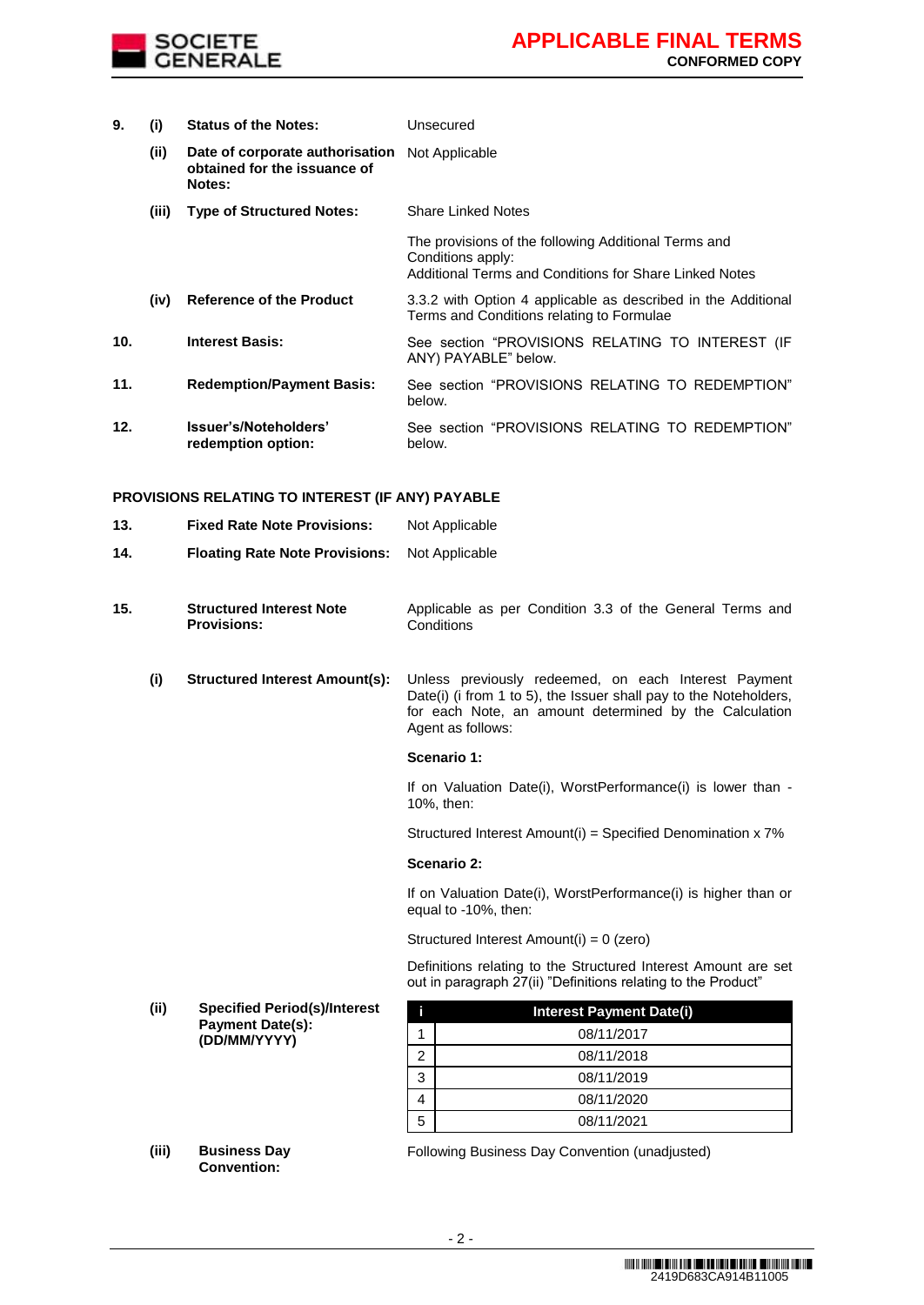

- **(iv) Day Count Fraction:** Not Applicable
- **(v) Business Centre(s):** Stockholm
- **16. Zero Coupon Note Provisions:** Not Applicable

## **PROVISIONS RELATING TO REDEMPTION**

| 17. | Redemption at the option of<br>the Issuer:      | Not Applicable                                                                                                                                                                                                                                                          |
|-----|-------------------------------------------------|-------------------------------------------------------------------------------------------------------------------------------------------------------------------------------------------------------------------------------------------------------------------------|
| 18. | Redemption at the option of<br>the Noteholders: | Not Applicable                                                                                                                                                                                                                                                          |
| 19. | <b>Automatic Early Redemption:</b>              | Applicable as per Condition 5.10 of the General Terms and<br>Conditions                                                                                                                                                                                                 |
| (i) | <b>Automatic Early Redemption</b><br>Amount(s): | previously redeemed, if an Automatic Early<br>Unless<br>Redemption Event has occurred, then the Issuer shall redeem<br>early the Notes on Automatic Early Redemption Date(i) (i from<br>1 to 4) in accordance with the following provisions in respect<br>of each Note: |
|     |                                                 | Redemption<br>Specified<br>Early<br>Amount(i)<br>Automatic<br>$=$<br>Denomination x (100% + i x CouponLevel)                                                                                                                                                            |

the Product".

**(ii) Automatic Early Redemption Date(s): (DD/MM/YYYY)**

| (iii) Automatic Early Redemption |
|----------------------------------|
| Event:                           |

is deemed to have occurred, as determined by the Calculation Agent, if on a Valuation Date(i) (i from 1 to 4), WorstPerformance(i) is higher than or equal to -10%

Definitions relating to the Automatic Early Redemption Amount are set out in paragraph 27(ii) "Definitions relating to

i Automatic Early Redemption Date(i)

 08/11/2017 08/11/2018 08/11/2019 08/11/2020

**20. Final Redemption Amount:** Unless previously redeemed, the Issuer shall redeem the Notes on the Maturity Date, in accordance with the following provisions in respect of each Note:

#### **Scenario 1:**

If on Valuation Date(5), WorstPerformance(5) is higher than or equal to -10%, then:

Final Redemption Amount = Specified Denomination x (100% + CouponLevel x 5)

#### **Scenario 2:**

If on Valuation Date(5), WorstPerformance(5) is lower than -10% and WorstPerformance(5) is higher than or equal to - 40%, then:

Final Redemption Amount = Specified Denomination x (100%)

#### **Scenario 3:**

If on Valuation Date(5), WorstPerformance(5) is lower than -40%, then:

Final Redemption Amount = Specified Denomination x [100% + WorstPerformance(5)]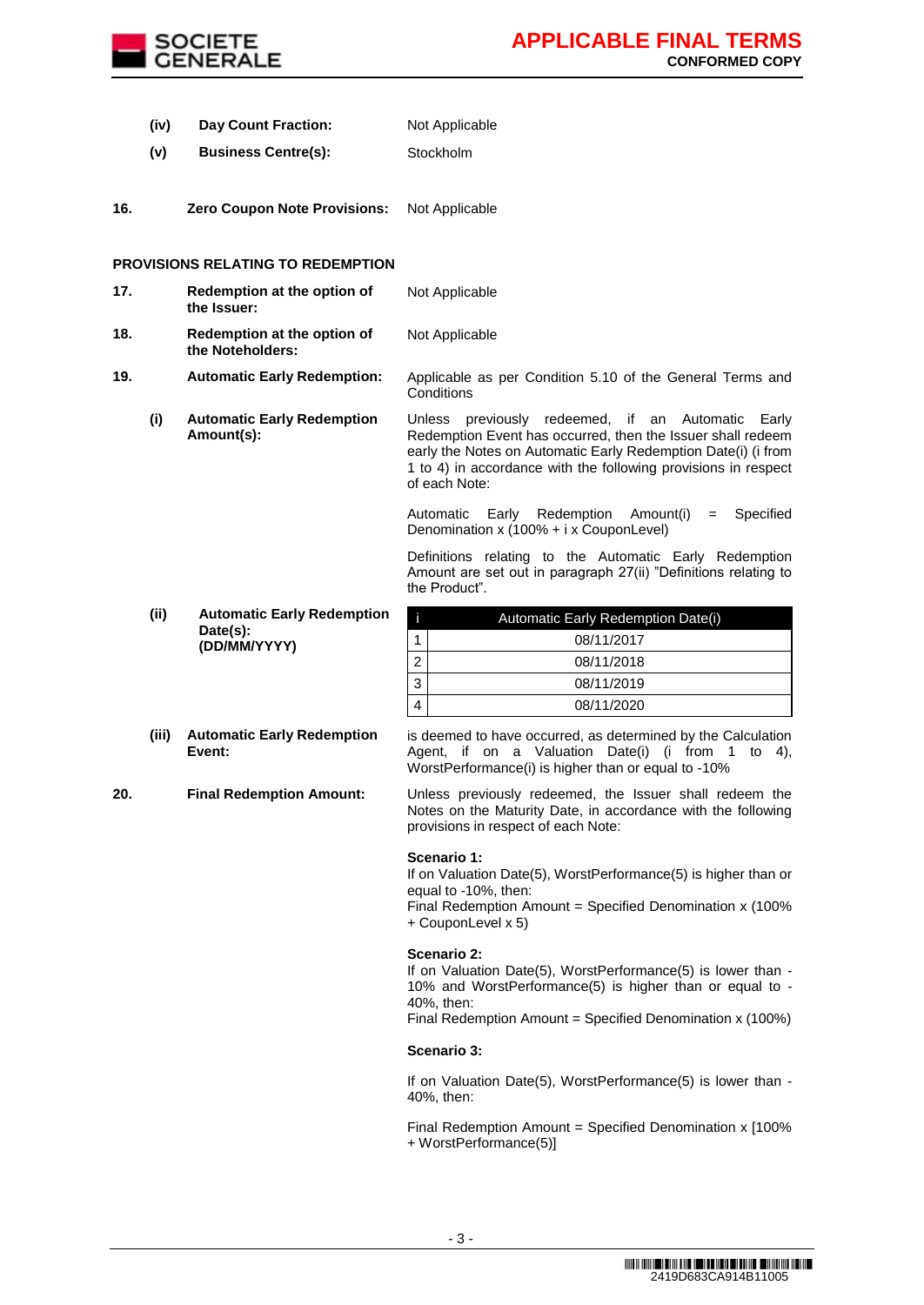

Definitions relating to the Final Redemption Amount are set out in paragraph 27(ii) "Definitions relating to the Product".

- **21. Physical Delivery Note Provisions:**
- **22. Credit Linked Notes Provisions:** Not Applicable
- **23. Bond Linked Notes Provisions:** Not Applicable
- **24. Trigger redemption at the option of the Issuer:** Applicable as per Condition 5.6 of the General Terms and Conditions 10% of the Aggregate Nominal Amount

Not Applicable

**- Outstanding Amount Trigger Level:**

**25. Early Redemption for tax reasons, special tax reasons, regulatory reasons, Event of Default, or at the option of the Calculation Agent pursuant to the Additional Terms and Conditions:**

Early Redemption Amount: Market Value

## **PROVISIONS APPLICABLE TO THE UNDERLYING(S) IF ANY**

**26. (i) Underlying(s):** The following Shares (each an "Underlying(k)" and together the "Basket") as defined below:

| k              | Company                              | <b>Bloomberg</b><br><b>Ticker</b> | <b>Exchange</b>             | Website             |
|----------------|--------------------------------------|-----------------------------------|-----------------------------|---------------------|
|                | AstraZeneca PLC                      | AZN SS                            | Stockholm Stock<br>Exchange | www.astrazeneca.com |
| 2              | Electrolux AB                        | <b>ELUXB SS</b>                   | Stockholm Stock<br>Exchange | www.electrolux.com  |
| l3             | Skandinaviska Enskilda Banken<br>AB. | <b>SEBA SS</b>                    | Stockholm Stock<br>Exchange | www.sebank.se       |
| $\overline{4}$ | Telefonaktiebolaget LM Ericsson      | <b>ERICB SS</b>                   | Stockholm Stock<br>Exchange | www.ericsson.com    |

Conditions apply:

**(ii) Information relating to the past and future performances of the Underlying(s) and volatility:**

The information relating to the past and future performances of the Underlying(s) and volatility are available on the website, or Reuters or Bloomberg, as the case may be, specified in the table above.

- **(iii) Provisions relating, amongst others, to the Market Disruption Event(s) and/or Extraordinary Event(s) and/or any additional disruption event(s) as described in the relevant Additional Terms and Conditions:**
- **(iv) Other information relating to the Underlying(s):**

Additional Terms and Conditions for Share Linked Notes

The provisions of the following Additional Terms and

Information or summaries of information included herein with respect to the Underlying(s), has been extracted from general databases released publicly or by any other available information.

Each of the Issuer and the Guarantor confirms that such information has been accurately reproduced and that, so far as it is aware and is able to ascertain from information published, no facts have been omitted which would render the reproduced information inaccurate or misleading.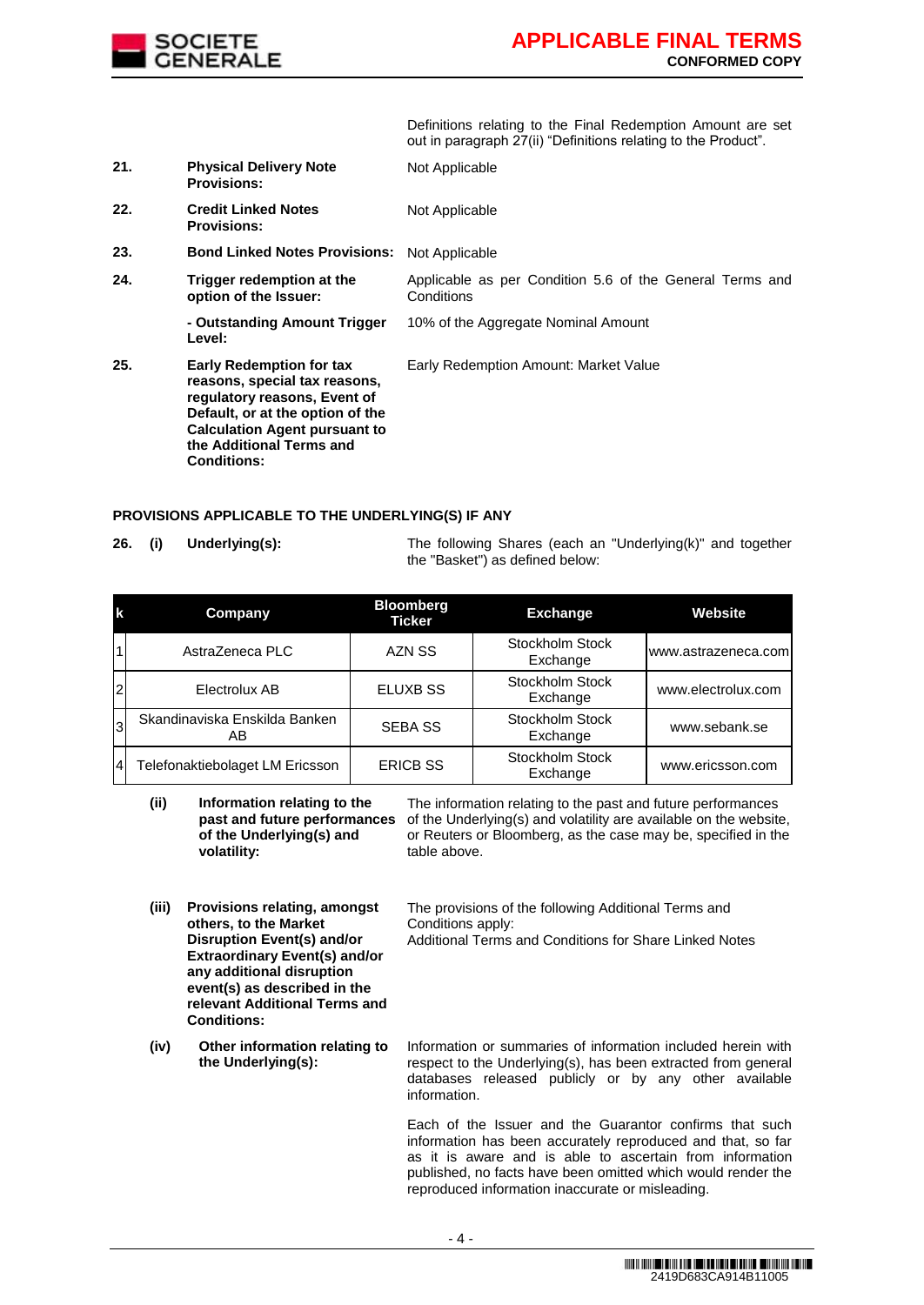

## **DEFINITIONS APPLICABLE TO INTEREST (IF ANY), REDEMPTION AND THE UNDERLYING(S) IF ANY**

**27. (i) Definitions relating to date(s):** Applicable

**Valuation Date(0): (DD/MM/YYYY)** 20/10/2016 **Valuation Date(i); (i from 1 to 5) (DD/MM/YYYY) i Valuation Date(i)** 1 20/10/2017

**(ii) Definitions relating to the Product:**

> **WorstPerformance(i) (i from 1 to 5)**

**Performance(i,k) (i from 1 to 5)**

**(k from 1 to 4)**

**S(i,k) (i from 0 to 5) (k from 1 to 4)** 3 20/10/2019 4 20/10/2020

2 20/10/2018

5 20/10/2021

Applicable, subject to the provisions of the Additional Terms and Conditions relating to Formulae

means the Minimum, for k from 1 to 4, of Performance(i,k), as defined in Condition 4.6 of the Additional Terms and Conditions relating to Formulae.

means (S(i,k) / S(0,k)) - 100%, as defined in Condition 4.1 of the Additional Terms and Conditions relating to Formulae.

means in respect of any Valuation Date(i) the Closing Price of the Underlying(k), as defined in Condition 4.0 of the Additional Terms and Conditions relating to Formulae.

**CouponLevel** A percentage (indicatively 9.0% subject to a minimum of 7.0%) to be determined at the latest on Valuation Date(0) and to be published by the Issuer o[n http://prospectus.socgen.com](http://prospectus.socgen.com/) on 2<sup>nd</sup> November 2016.

#### **PROVISIONS RELATING TO SECURED NOTES**

**28. Secured Notes Provisions:** Not Applicable

#### **GENERAL PROVISIONS APPLICABLE TO THE NOTES**

| 29. | <b>Provisions applicable to</b><br>payment date(s): |                                                                                                                                                                                                                                                        |  |  |
|-----|-----------------------------------------------------|--------------------------------------------------------------------------------------------------------------------------------------------------------------------------------------------------------------------------------------------------------|--|--|
|     | - Payment Business Day:                             | <b>Following Payment Business Day</b>                                                                                                                                                                                                                  |  |  |
|     | - Financial Centre(s):                              | Stockholm                                                                                                                                                                                                                                              |  |  |
| 30. | Form of the Notes:                                  |                                                                                                                                                                                                                                                        |  |  |
| (i) | Form:                                               | Dematerialised Uncertificated Swedish Notes in book entry<br>form issued, cleared and settled through Euroclear Sweden in<br>accordance with the Swedish Central Securities Depositaries<br>and Financial Instruments Accounts Act (SFS 1998:1479), as |  |  |

amended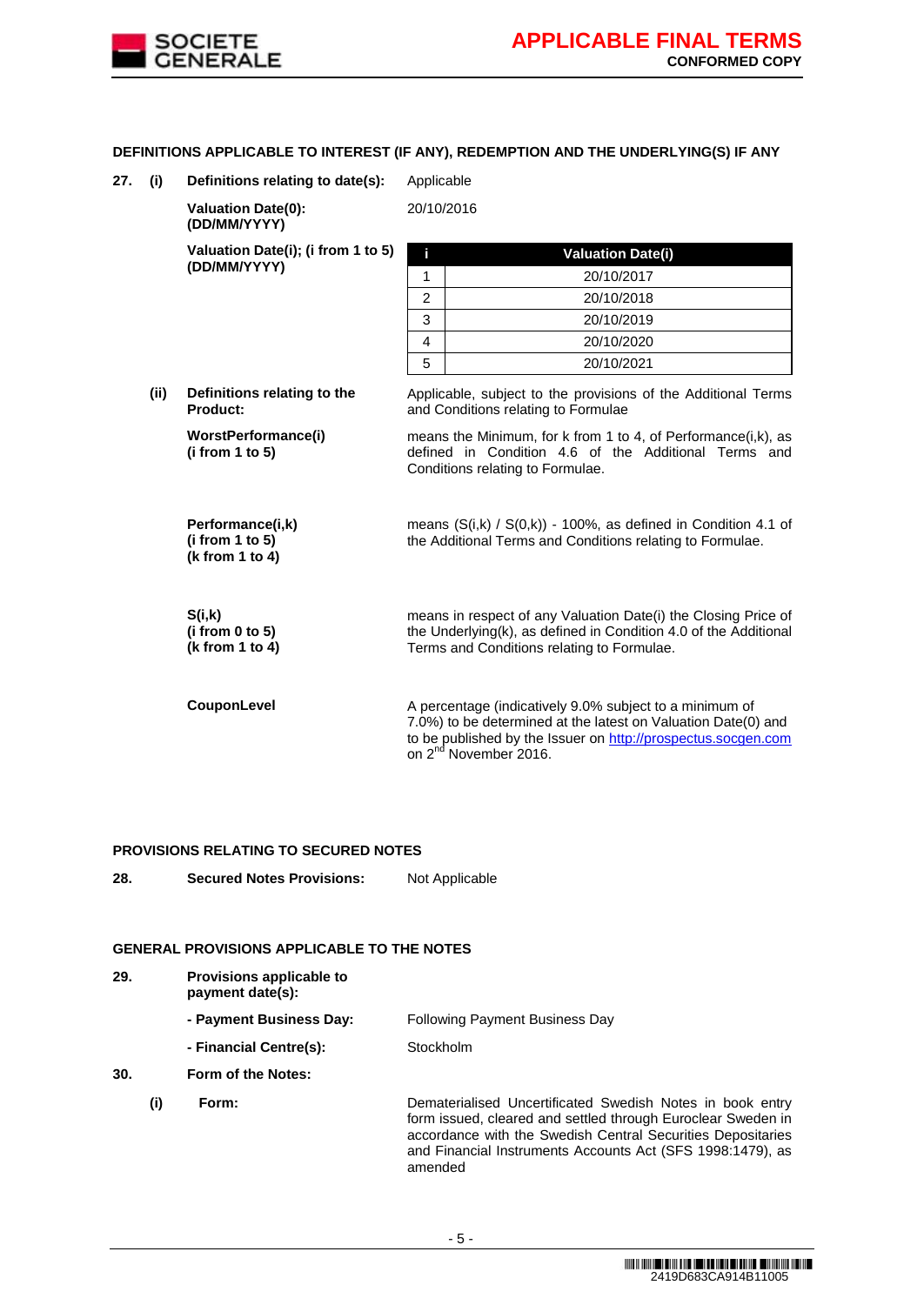

**(ii) New Global Note (NGN – bearer notes) / New Safekeeping Structure (NSS – registered notes):** No

**31. Redenomination:** Applicable as per Condition 1 of the General Terms and **Conditions** 

**32. Consolidation:** Applicable as per Condition 14.2 of the General Terms and Conditions **33. Partly Paid Notes Provisions:** Not Applicable

- **34. Instalment Notes Provisions:** Not Applicable
- 35. **Masse: Masse:** Not Applicable
- **36. Dual Currency Note Provisions:** Not Applicable
- **37. Additional Amount Provisions for Italian Certificates:** Not Applicable
- **38. Interest Amount and/or the Redemption Amount switch at the option of the Issuer:** Not Applicable
- **39. Provisions relating to Portfolio**  Not Applicable **Linked Notes:**

Signed on behalf of the Issuer:

By: Marc AUGIER

*Duly authorised*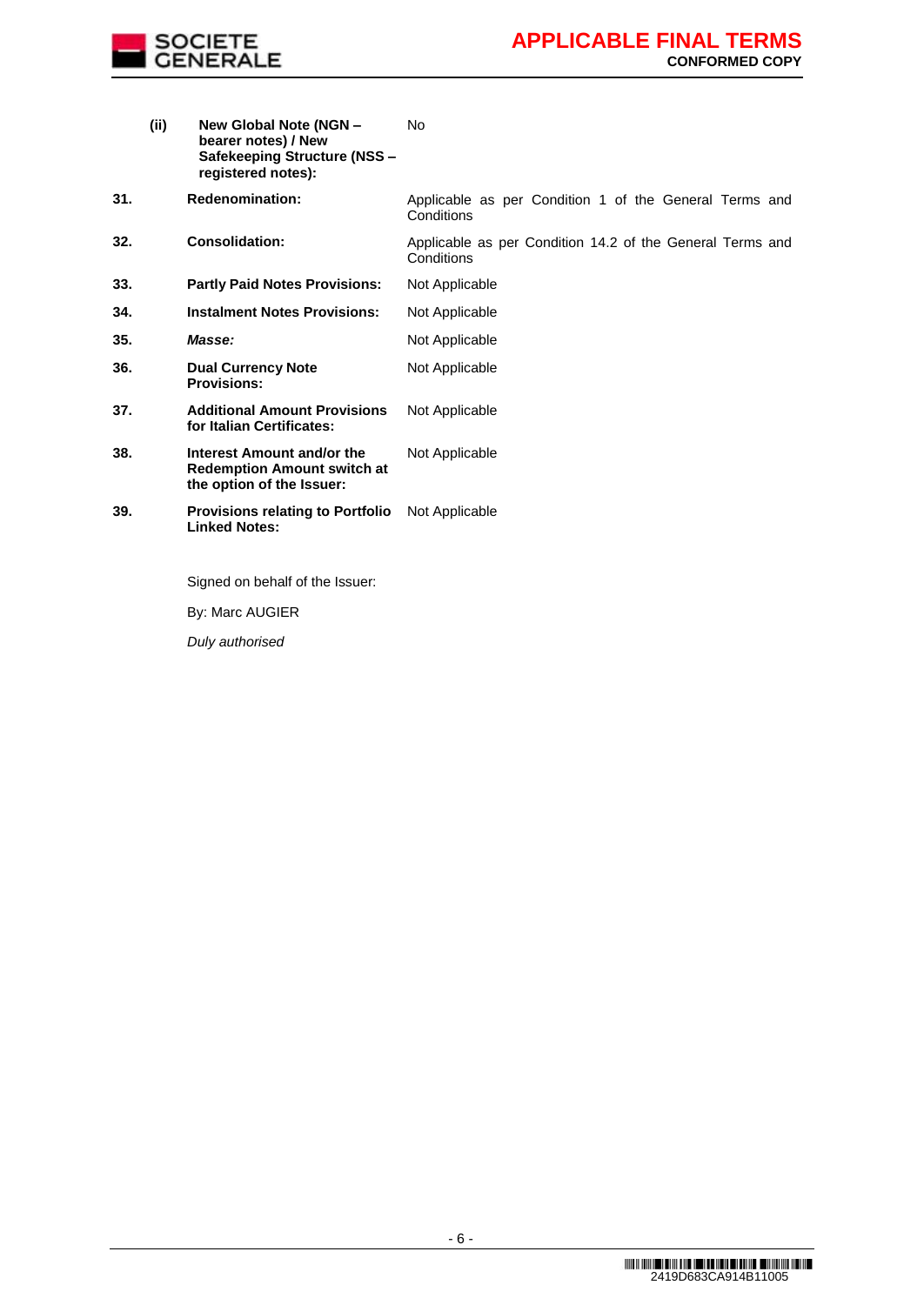

### **PART B – OTHER INFORMATION**

#### **1. LISTING AND ADMISSION TO TRADING**

| (i)   | Listing:                                                                        | Application will be made for the Notes to be listed on the<br>regulated market of the Nasdag OMX Stockholm AB, Sweden.                                                                                     |
|-------|---------------------------------------------------------------------------------|------------------------------------------------------------------------------------------------------------------------------------------------------------------------------------------------------------|
| (ii)  | Admission to trading:                                                           | Application will be made for the Notes to be admitted to trading<br>on the Regulated Market of the Nasdag OMX Stockholm AB,<br>Sweden, with effect from or as soon as practicable after the<br>Issue Date. |
|       |                                                                                 | There can be no assurance that the listing and trading of<br>the Notes will be approved with effect on the Issue Date or<br>at all.                                                                        |
| (iii) | <b>Estimate of total expenses</b><br>related to admission to<br>trading:        | Not Applicable                                                                                                                                                                                             |
| (iv)  | Information required for<br>Notes to be listed on SIX<br><b>Swiss Exchange:</b> | Not Applicable                                                                                                                                                                                             |

### **2. RATINGS**

The Notes to be issued have not been rated.

#### **3. INTERESTS OF NATURAL AND LEGAL PERSONS INVOLVED IN THE ISSUE/OFFER**

Save for fees, if any, payable to the Dealer, and so far as the Issuer is aware, no person involved in the issue of the Notes has an interest material to the offer.

Société Générale will ensure the roles of provider of hedging instruments to the Issuer of the Notes and Calculation Agent of the Notes.

The possibility of conflicts of interest between the different roles of Société Générale on one hand, and between those of Société Générale in these roles and those of the Noteholders on the other hand cannot be excluded.

Furthermore, given the banking activities of Société Générale, conflicts may arise between the interests of Société Générale acting in these capacities (including business relationship with the issuers of the financial instruments being underlyings of the Notes or possession of non public information in relation with them) and those of the Noteholders. Finally, the activities of Société Générale on the underlying financial instrument(s), on its proprietary account or on behalf of its customers, or the establishment of hedging transactions, may also have an impact on the price of these instruments and their liquidity, and thus may be in conflict with the interests of the Noteholders.

#### **4. REASONS FOR THE OFFER AND USE OF PROCEEDS, ESTIMATED NET PROCEEDS AND TOTAL EXPENSES**

**(i) Reasons for the offer and use of proceeds:** The net proceeds from each issue of Notes will be applied for the general financing purposes of the Société Générale Group, which include making a profit. **(ii) Estimated net proceeds:** Not Applicable

- 7 -

- **(iii) Estimated total expenses:** Not Applicable
- **5. INDICATION OF YIELD** *(Fixed Rate Notes only)* Not Applicable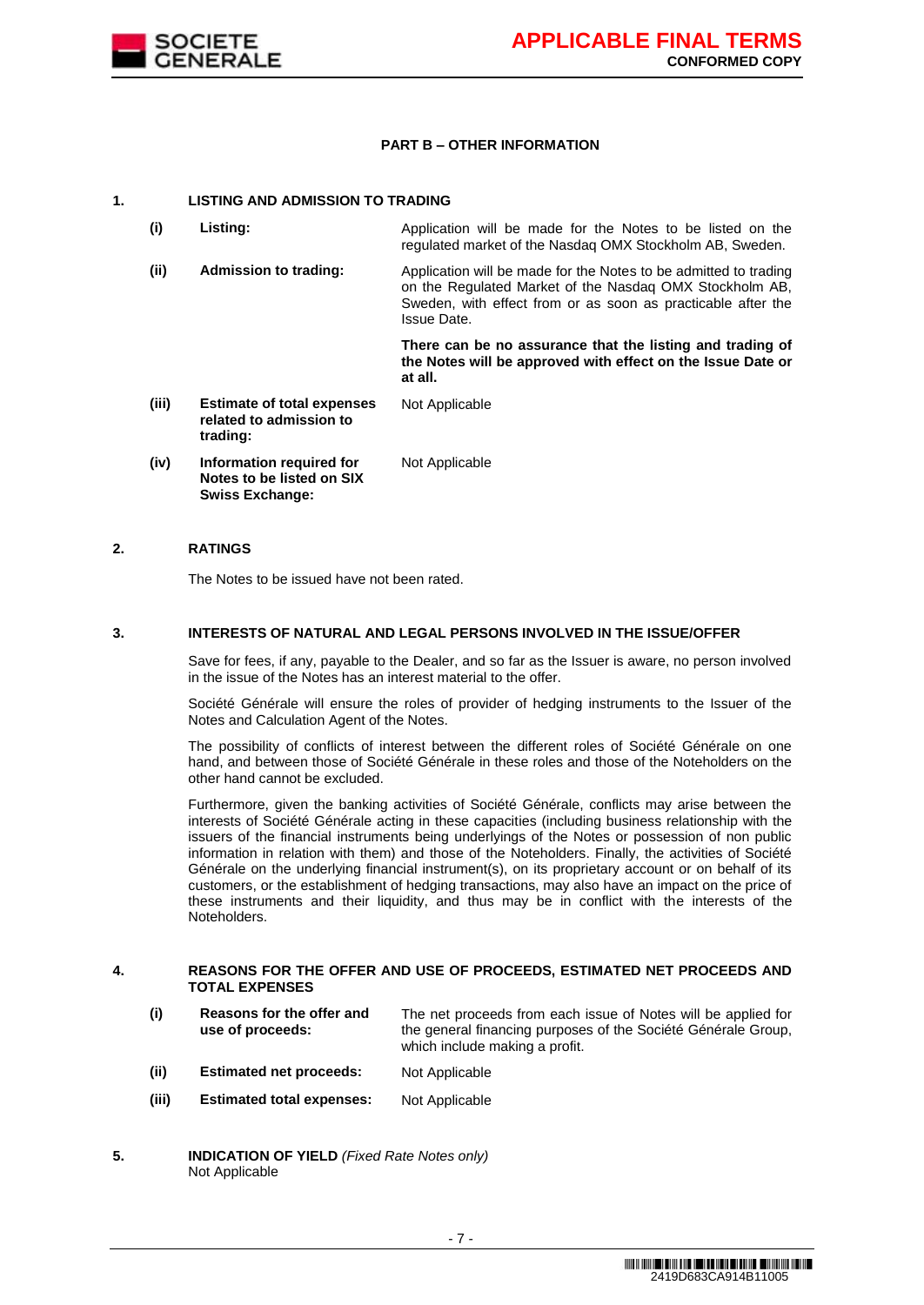

### **6. HISTORIC INTEREST RATES** *(Floating Rate Notes only)*

Not Applicable

#### **7. PERFORMANCE AND EFFECT ON VALUE OF INVESTMENT**

#### **(i) PERFORMANCE OF FORMULA, EXPLANATION OF EFFECT ON VALUE OF INVESTMENT**  *(Structured Notes only)*

The value of the Notes, the payment of a coupon amount on a relevant interest payment date to a Noteholder, the payment of an automatic early redemption amount on a relevant automatic early redemption date and the payment of a redemption amount to a Noteholder on the maturity date will depend on the performance of the underlying asset(s), on the relevant valuation date(s).

The value of the Notes is linked to the positive or negative performance of one or several underlying instrument(s) within the basket. The amount(s) to be paid is/are determined on the basis of the condition which is satisfied (or not) if the performance of one or several underlying instrument(s) within the basket is higher than or equal to a predefined barrier performance.

The Notes may provide for an automatic early redemption linked to a specific event. Therefore, this may prevent the Noteholders from benefitting from the performance of the underlying instrument(s) over the whole period initially envisaged.

The terms and conditions of the Notes may include provisions under which upon the occurrence of certain market disruptions delays in the settlement of the Notes may be incurred or certain modifications be made. Moreover, in case of occurrence of events affecting the underlying instrument(s), the terms and conditions of the Notes allow the Issuer to substitute the underlying instrument(s) by new underlying instrument(s), cease the exposure to the underlying asset(s) and apply a reference rate to the proceeds so obtained until the maturity date of the Notes, postpone the maturity date of the Notes, early redeem the Notes on the basis of the market value of these Notes, or deduct from any due amount the increased cost of hedging, and in each case without the consent of the Noteholders.

Payments (whether in respect of principal and/or interest and whether at maturity or otherwise) on the Notes are calculated by reference to certain underlying(s), the return of the Notes is based on changes in the value of the underlying(s), which may fluctuate. Potential investors should be aware that these Notes may be volatile and that they may receive no interest and may lose all or a substantial portion of their principal.

During the lifetime of the Notes, the market value of these Notes may be lower than the invested capital.

Furthermore, an insolvency of the Issuer and/or the Guarantor may cause a total loss of the invested capital.

**The attention of the investors is drawn to the fact that they could sustain an entire or a partial loss of their investment.**

#### **(ii) PERFORMANCE OF RATE(S) OF EXCHANGE AND EXPLANATION OF EFFECT ON VALUE OF INVESTMENT** (*Dual Currency Notes only*)

Not Applicable

#### **8. OPERATIONAL INFORMATION**

**(i) Security identification** 

**code(s):**

- **- ISIN code:** SE0008963953
- **- Common code:** 148209146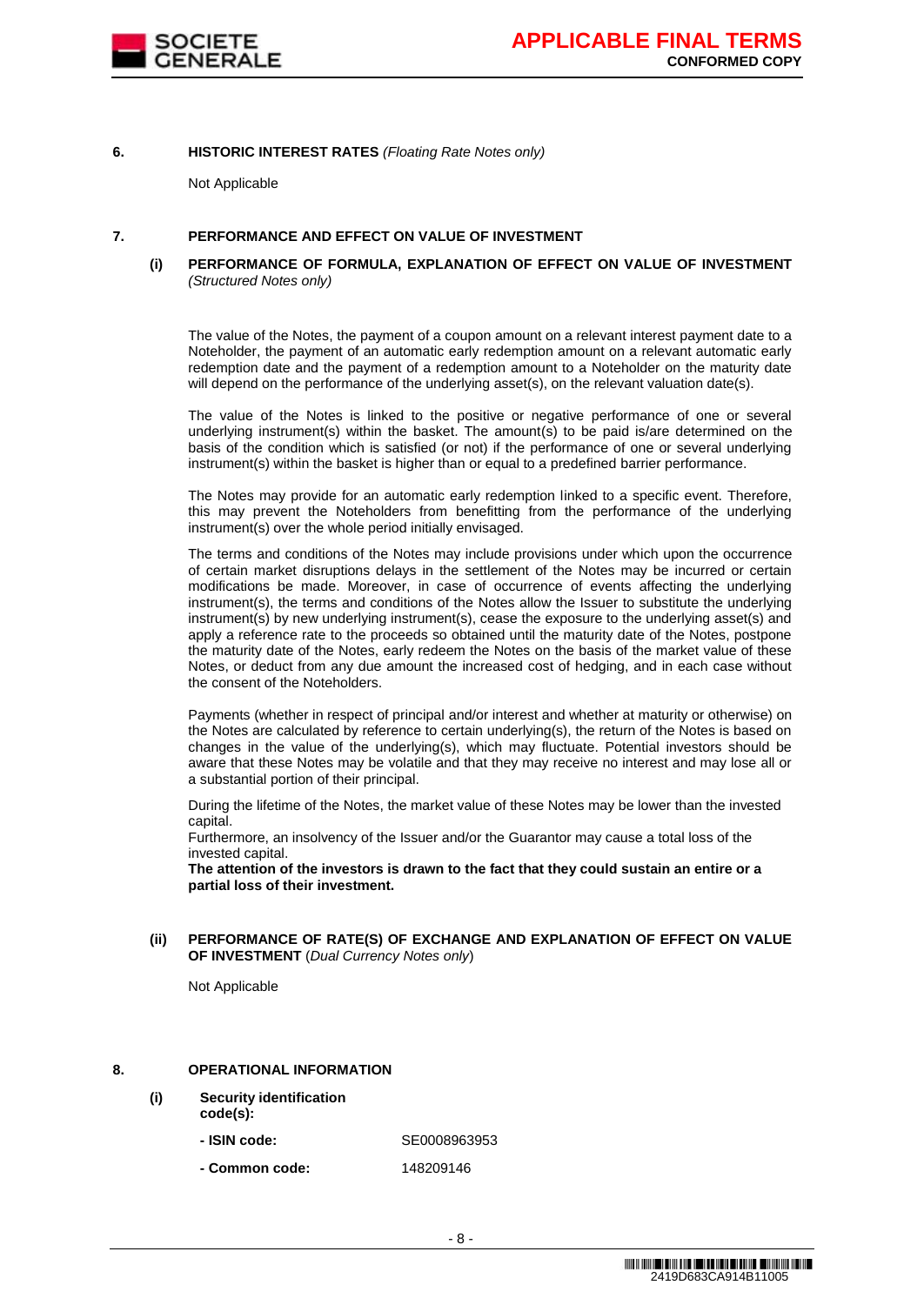

**(ii) Clearing System(s):** Swedish Central Security Depository & Clearing Organisation (**Euroclear Sweden**) identification number: 556112- 8074. The Issuer and the Issuer Agent shall be entitled to obtain information from registers maintained by Euroclear Sweden for the purposes of performing their obligations under the Notes. **(iii) Delivery of the Notes:** Delivery against payment **(iv) Calculation Agent:** Société Générale Tour Société Générale 17 Cours Valmy 92987 Paris La Défense Cedex France **(v) Paying Agent(s):** Société Générale Bank&Trust 11, avenue Emile Reuter 2420 Luxembourg Luxembourg and Nordea – Smålandsgatan 17, A213 – SE-105 71 Stockholm Sweden **(vi) Eurosystem eligibility of the Notes:** No **(vii) Address and contact details of Société Générale for all administrative communications relating to the Notes:** Société Générale Tour Société Générale 17 Cours Valmy 92987 Paris La Défense Cedex France Name: Sales Support Services - Derivatives Tel: +33 1 57 29 12 12 (Hotline) Email: [clientsupport-deai@sgcib.com](mailto:clientsupport-deai@sgcib.com)

## **9. DISTRIBUTION**

| (i)   | <b>Method of distribution:</b>             | Non-syndicated                                                                                                                                                                                                                                                                                                                                                                                                                                                                                                                                                                                             |  |
|-------|--------------------------------------------|------------------------------------------------------------------------------------------------------------------------------------------------------------------------------------------------------------------------------------------------------------------------------------------------------------------------------------------------------------------------------------------------------------------------------------------------------------------------------------------------------------------------------------------------------------------------------------------------------------|--|
|       | - Dealer(s):                               | Société Générale<br>Tour Société Générale<br>17 Cours Valmy<br>92987 Paris La Défense Cedex<br>France                                                                                                                                                                                                                                                                                                                                                                                                                                                                                                      |  |
| (ii)  | <b>Total commission and</b><br>concession: | There is no commission and/or concession paid by the Issuer<br>to the Dealer or the Managers.                                                                                                                                                                                                                                                                                                                                                                                                                                                                                                              |  |
|       |                                            | Société Générale shall pay to its relevant distributor(s), a<br>remuneration of up to 1.0% per annum (calculated on the basis<br>of the term of the Notes) of the nominal amount of Notes<br>effectively placed by such distributor(s).                                                                                                                                                                                                                                                                                                                                                                    |  |
| (iii) | <b>TEFRA rules:</b>                        | Not Applicable                                                                                                                                                                                                                                                                                                                                                                                                                                                                                                                                                                                             |  |
| (iv)  | <b>Non-exempt Offer:</b>                   | A Non-exempt offer of the Notes may be made by the Dealer<br>and any <b>Initial Authorised Offeror</b> below mentioned, any<br>Additional Authorised Offeror, the name and address of<br>whom will be published on the website of the Issuer<br>(http://prospectus.socgen.com) and any other financial<br>intermediaries to whom the Issuer gives a General Consent<br>(the General Authorised Offerors) in the public offer<br>jurisdiction(s) (Public Offer Jurisdiction(s)) during the offer<br>period (Offer Period) as specified in the paragraph "Public<br>Offers in European Economic Area" below. |  |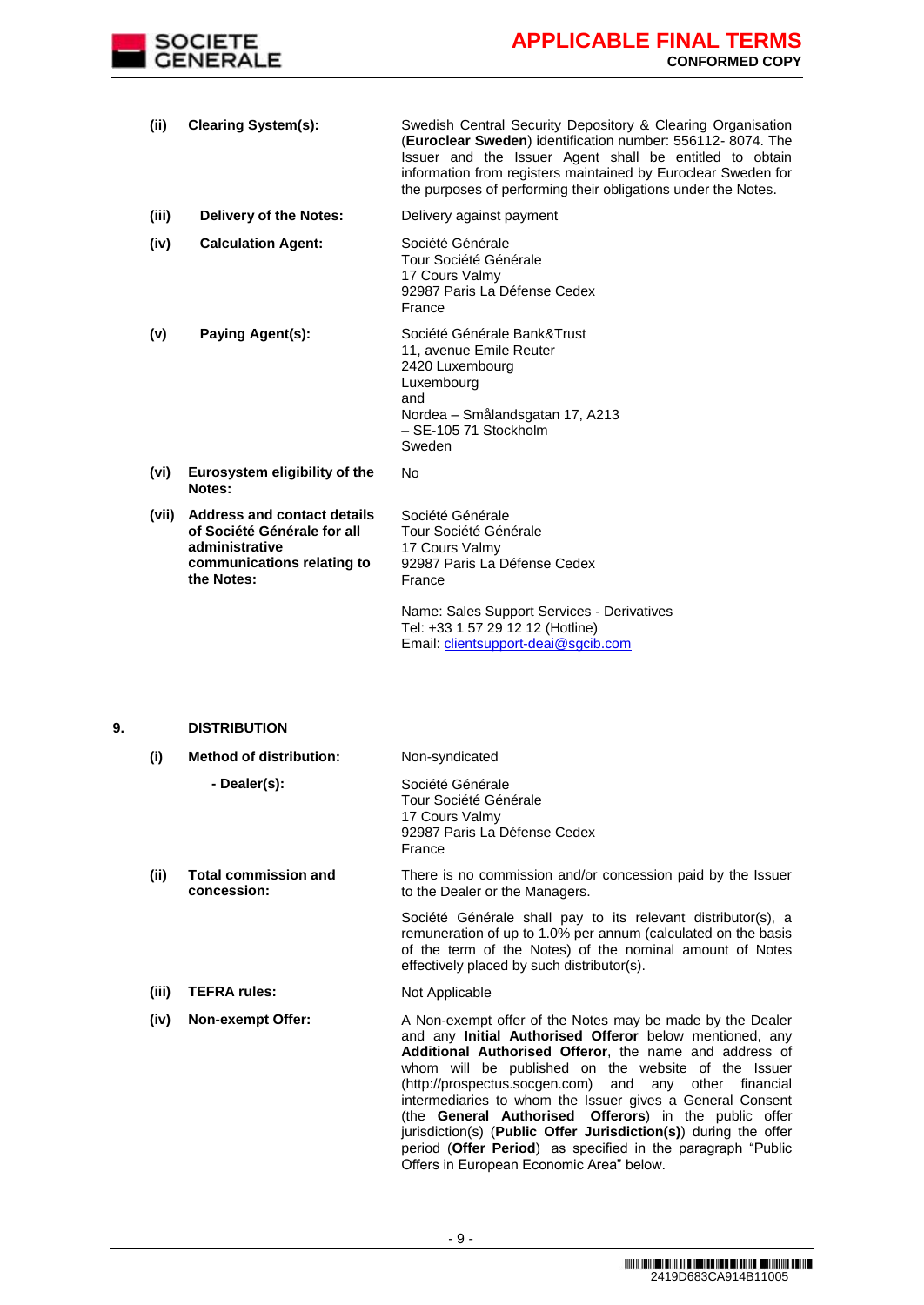

|     | - Individual Consent / Name(s)<br>and address(es) of any Initial<br><b>Authorised Offeror:</b>                              | Applicable / Skandiabanken AB<br>Lindhagensgatan 86, SE-106 55<br>Stockholm, Sweden                                                                                                                                                                                                                                                                                                |
|-----|-----------------------------------------------------------------------------------------------------------------------------|------------------------------------------------------------------------------------------------------------------------------------------------------------------------------------------------------------------------------------------------------------------------------------------------------------------------------------------------------------------------------------|
|     | - General Consent/ Other<br>conditions to consent:                                                                          | Applicable                                                                                                                                                                                                                                                                                                                                                                         |
| 10. | <b>PUBLIC OFFERS IN EUROPEAN ECONOMIC AREA</b>                                                                              |                                                                                                                                                                                                                                                                                                                                                                                    |
|     | - Public Offer Jurisdiction(s):                                                                                             | Sweden                                                                                                                                                                                                                                                                                                                                                                             |
|     | - Offer Period:                                                                                                             | From 05/09/2016 to 14/10/2016                                                                                                                                                                                                                                                                                                                                                      |
|     | - Offer Price:                                                                                                              | The Notes will be offered at the Issue Price increased by fees,<br>if any, as mentioned below.                                                                                                                                                                                                                                                                                     |
|     | - Conditions to which the<br>offer is subject:                                                                              | Offers of the Notes are conditional on their issue and, on any<br>additional conditions set out in the standard terms of business<br>of the financial intermediaries, notified to investors by such<br>relevant financial intermediaries.                                                                                                                                          |
|     |                                                                                                                             | The Issuer reserves the right to close the Offer Period prior to<br>its stated expiry for any reason.                                                                                                                                                                                                                                                                              |
|     |                                                                                                                             | The Issuer reserves the right to withdraw the offer and cancel<br>the issuance of the Notes for any reason at any time on or prior<br>to the Issue Date. For the avoidance of doubt, if any<br>application has been made by a potential investor and the<br>Issuer exercises such right, no potential investor shall be<br>entitled to subscribe or otherwise acquire the Notes.   |
|     |                                                                                                                             | In each case, a notice to the investors on the early termination<br>or the withdrawal, as applicable, will be published on the<br>website of the Issuer (http://prospectus.socgen.com).                                                                                                                                                                                            |
|     | - Description of the<br>application process:                                                                                | The distribution activity will be carried out in accordance with<br>the financial intermediary's usual procedures. Prospective<br>investors will not be required to enter into any contractual<br>arrangements directly with the Issuer in relation to the<br>subscription of the Notes.                                                                                           |
|     | - Description of possibility<br>to reduce subscriptions and<br>manner for refunding<br>excess amount paid by<br>applicants: | Not Applicable                                                                                                                                                                                                                                                                                                                                                                     |
|     | - Details of the minimum<br>and/or maximum amount of<br>application:                                                        | Minimum amount of application: SEK 10 000 (i.e. 1 Note)                                                                                                                                                                                                                                                                                                                            |
|     | - Details of the method and<br>time limits for paying up and<br>delivering the Notes:                                       | The Notes will be issued on the Issue Date against payment to<br>the Issuer of the net subscription moneys. However, the<br>settlement and delivery of the Notes will be executed through<br>the Dealer mentioned above. Investors will be notified by the<br>relevant financial intermediary of their allocations of Notes and<br>the settlement arrangements in respect thereof. |
|     | - Manner and date in which<br>results of the offer are to be<br>made public:                                                | Publication<br>website<br>the<br>οf<br>the<br><b>Issuer</b><br>on<br>(http://prospectus.socgen.com) and in a daily newspaper of<br>general circulation in the relevant place(s) of listing and/or<br>public offer at the end of the subscription period if required by<br>local regulation.                                                                                        |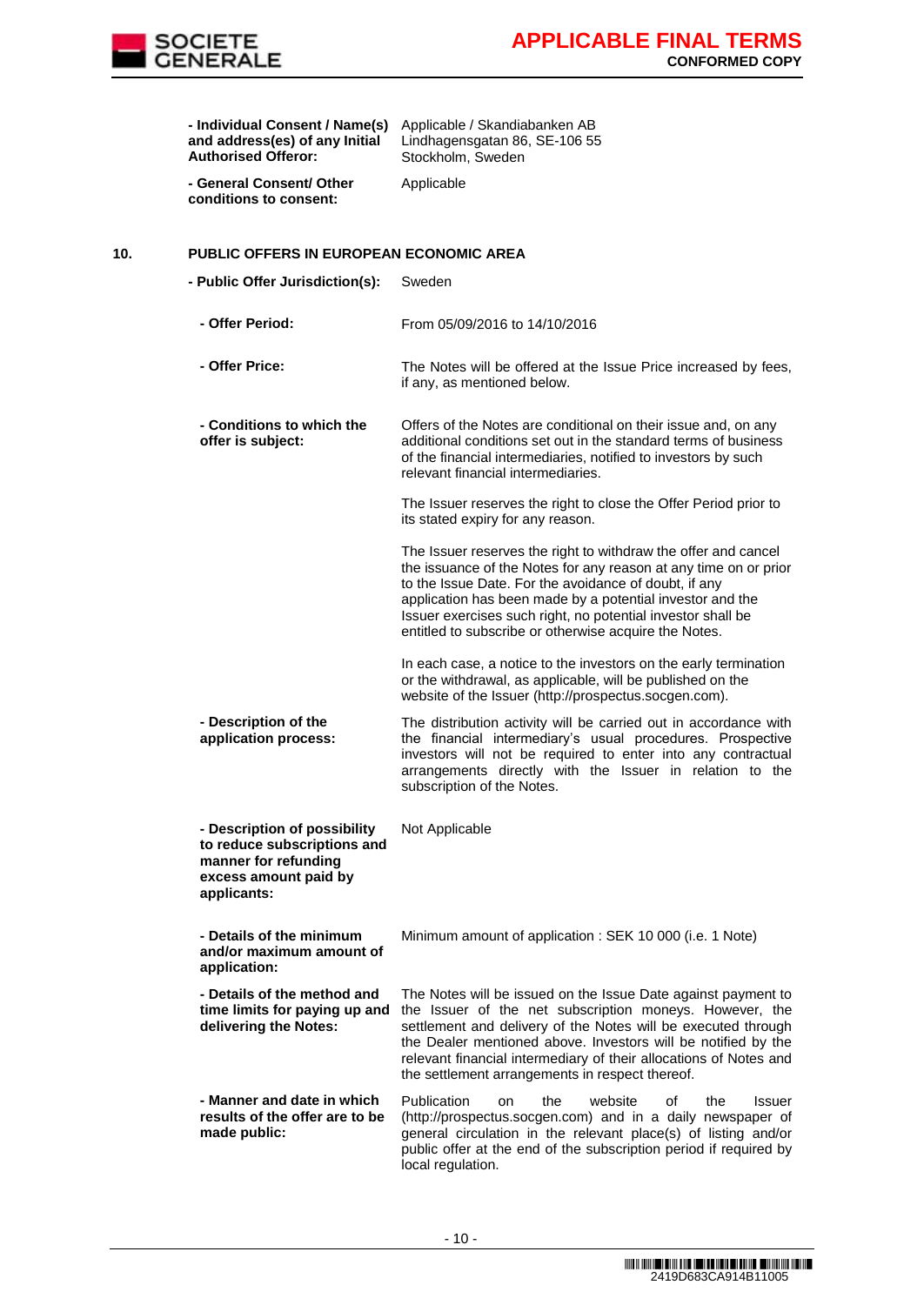

| - Procedure for exercise of<br>any right of pre-emption,<br>negotiability of subscription<br>rights and treatment of<br>subscription rights not<br>exercised: | Not Applicable                                                                                                                                                                                                                                                                                                                                                                                                                                                 |
|---------------------------------------------------------------------------------------------------------------------------------------------------------------|----------------------------------------------------------------------------------------------------------------------------------------------------------------------------------------------------------------------------------------------------------------------------------------------------------------------------------------------------------------------------------------------------------------------------------------------------------------|
| - Whether tranche(s)<br>has/have been reserved for<br>certain countries:                                                                                      | Not Applicable                                                                                                                                                                                                                                                                                                                                                                                                                                                 |
| - Process for notification to<br>applicants of the amount<br>allotted and the indication<br>whether dealing may begin<br>before notification is made:         | Not Applicable                                                                                                                                                                                                                                                                                                                                                                                                                                                 |
| - Amount of any expenses<br>and taxes specifically<br>charged to the subscriber or<br>purchaser:                                                              | Taxes charged in connection with the subscription, transfer,<br>purchase or holding of the Notes must be paid by the<br>Noteholders and neither the Issuer nor the Guarantor shall<br>have any obligation in relation thereto; in that respect,<br>Noteholders shall consult professional tax advisers to<br>determine the tax regime applicable to their own situation. The<br>Noteholders shall also consult the Taxation section in the Base<br>Prospectus. |
|                                                                                                                                                               | Subscription fees or purchases fees: up to 2% of Issue Price<br>per Note, paid by the purchaser to Skandiabanken AB or an<br>agent appointed by Skandiabanken AB.                                                                                                                                                                                                                                                                                              |
| <b>ADDITIONAL INFORMATION</b>                                                                                                                                 |                                                                                                                                                                                                                                                                                                                                                                                                                                                                |
|                                                                                                                                                               |                                                                                                                                                                                                                                                                                                                                                                                                                                                                |

### **11. ADDITIONAL INFORMATION**

| - Minimum investment in the<br>Notes: | SEK 10 000 (i.e. 1 Note) |
|---------------------------------------|--------------------------|
| - Minimum trading:                    | SEK 10 000 (i.e. 1 Note) |

## **12. PUBLIC OFFERS IN OR FROM SWITZERLAND**

Not Applicable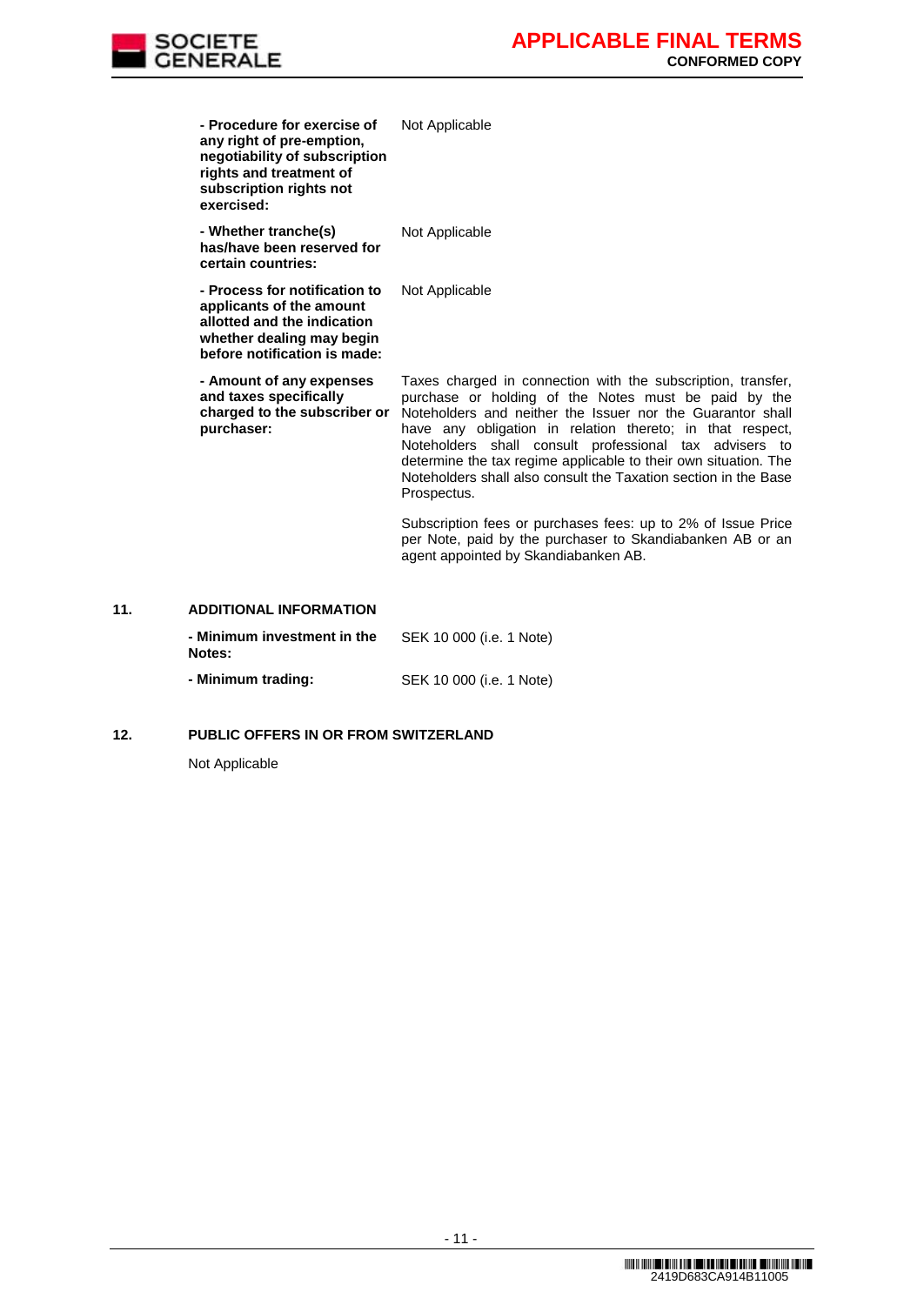

## **ISSUE SPECIFIC SUMMARY**

|     | Section A - Introduction and warnings               |                                                                                                                                                                                                                                                                                                                                                                                                                                                                                                                                                                                                                                                                                                                                                                                                                                                                                                                                                            |
|-----|-----------------------------------------------------|------------------------------------------------------------------------------------------------------------------------------------------------------------------------------------------------------------------------------------------------------------------------------------------------------------------------------------------------------------------------------------------------------------------------------------------------------------------------------------------------------------------------------------------------------------------------------------------------------------------------------------------------------------------------------------------------------------------------------------------------------------------------------------------------------------------------------------------------------------------------------------------------------------------------------------------------------------|
| A.1 | Warning                                             | This summary must be read as an introduction to the Base Prospectus.                                                                                                                                                                                                                                                                                                                                                                                                                                                                                                                                                                                                                                                                                                                                                                                                                                                                                       |
|     |                                                     | Any decision to invest in the Notes should be based on a consideration of<br>the Base Prospectus as a whole by the investor.                                                                                                                                                                                                                                                                                                                                                                                                                                                                                                                                                                                                                                                                                                                                                                                                                               |
|     |                                                     | Where a claim relating to the information contained in the Base Prospectus<br>and the applicable Final Terms is brought before a court, the plaintiff<br>investor might, under the national legislation of the Member States, have to<br>bear the costs of translating the Base Prospectus before the legal<br>proceedings are initiated.                                                                                                                                                                                                                                                                                                                                                                                                                                                                                                                                                                                                                  |
|     |                                                     | Civil liability attaches only to those persons who have tabled this summary,<br>including any translation thereof, but only if the summary is misleading,<br>inaccurate or inconsistent when read together with the other parts of the<br>Base Prospectus or it does not provide, when read together with the other<br>parts of this Base Prospectus, key information in order to aid investors when<br>considering whether to invest in the Notes.                                                                                                                                                                                                                                                                                                                                                                                                                                                                                                        |
| A.2 | Consent to the use of the<br><b>Base Prospectus</b> | The Issuer consents to the use of this Base Prospectus in connection with a<br>resale or placement of Notes in circumstances where a prospectus is<br>required to be published under the Prospectus Directive (a Non-exempt<br>Offer) subject to the following conditions:                                                                                                                                                                                                                                                                                                                                                                                                                                                                                                                                                                                                                                                                                 |
|     |                                                     | - the consent is only valid during the offer period from 05/09/2016 to<br>14/10/2016 (the Offer Period);                                                                                                                                                                                                                                                                                                                                                                                                                                                                                                                                                                                                                                                                                                                                                                                                                                                   |
|     |                                                     | - the consent given by the Issuer for the use of the Base Prospectus to<br>make the Non-exempt Offer is an individual consent (an Individual<br>Consent) in respect of Skandiabanken AB, Lindhagensgatan 86, SE-106<br>55, Stockholm, Sweden (the Initial Authorised Offeror) and if the Issuer<br>appoints any additional financial intermediaries after 01/09/2016 and<br>publishes details of them on its website http://.prospectus.socgen.com, each<br>financial intermediary whose details are so published (each an Additional<br>Authorised Offeror); and a general consent (a General Consent) in<br>respect of any financial intermediary who published on its website that it will<br>make the Non-exempt Offer of the Notes on the basis of the General<br>Consent given by the Issuer and by such publication, any such financial<br>intermediary (each a General Authorised Offeror) undertakes to comply<br>with the following obligations: |
|     |                                                     | (a) it acts in accordance with all applicable laws, rules, regulations and<br>guidance (including from any regulatory body) applicable to the Non-exempt<br>Offer of the Notes in the Public Offer Jurisdiction, in particular the law<br>implementing the Markets in Financial Instruments Directive (Directive<br>2004/39/EC) as amended (hereinafter the Rules) and makes sure that (i)<br>any investment advice in the Notes by any person is appropriate, (ii) the<br>information to prospective investors including the information relating to any<br>expenses (and any commissions or benefits of any kind) received or paid by<br>this General Authorised Offeror under the offer of the Notes is fully and<br>clearly disclosed prior to their investment in the Notes;                                                                                                                                                                          |
|     |                                                     | (b) it complies with the relevant subscription, sale and transfer restrictions<br>related to the Public Offer Jurisdiction as if it acted as a Dealer in the Public<br>Offer Jurisdiction;                                                                                                                                                                                                                                                                                                                                                                                                                                                                                                                                                                                                                                                                                                                                                                 |
|     |                                                     | (c) it ensures that the existence of any fee (and any other commissions or<br>benefits of any kind) or rebate received or paid by it in relation to the offer or<br>sale of the Notes does not violate the Rules is fully and clearly disclosed to<br>investors or prospective investors prior to their investment in the Notes and<br>to the extent required by the Rules, provides further information in respect<br>thereof;                                                                                                                                                                                                                                                                                                                                                                                                                                                                                                                            |
|     |                                                     | (d) it complies with the Rules relating to anti-money laundering, anti-<br>corruption, anti-bribery and "know your customer" rules (including, without<br>limitation, taking appropriate steps, in compliance with such rules, to                                                                                                                                                                                                                                                                                                                                                                                                                                                                                                                                                                                                                                                                                                                          |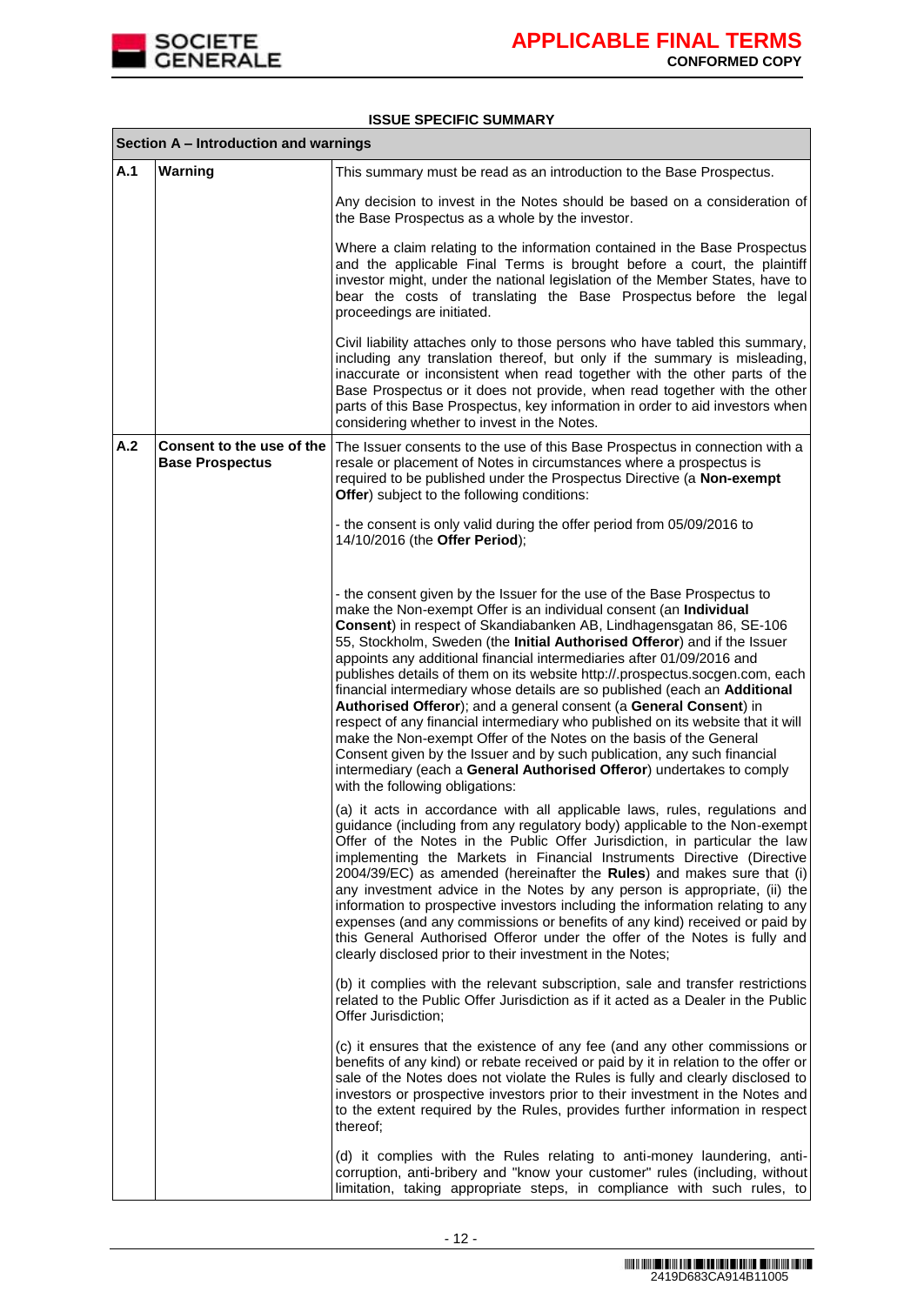establish and document the identity of each prospective investor prior to initial investment in any Notes by the investor), and will not permit any application for Notes in circumstances where it has any suspicion as to the source of the application monies; it retains investor identification records for at least the minimum period required under applicable Rules, and shall, if so requested, make such records available to the relevant Issuer and/or the relevant Dealer or directly to the competent authorities with jurisdiction over the relevant Issuer and/or the relevant Dealer in order to enable the relevant Issuer and/or the relevant Dealer to comply with anti-money laundering, anti-corruption, anti-bribery and "know your customer" rules applying to the relevant Issuer and/or the relevant Dealer;

(e) it co-operates with the Issuer and the relevant Dealer in providing relevant information (including, without limitation, documents and records maintained pursuant to paragraph (d) above) and such further assistance as reasonably requested upon written request from the Issuer or the relevant Dealer in each case, as soon as is reasonably practicable and, in any event, within any time frame set by any such regulator or regulatory process. For this purpose, relevant information that is available to or can be acquired by the relevant financial intermediary:

(i) in connection with any request or investigation by any regulator in relation to the Notes, the Issuer or the relevant Dealer; and/or

(ii) in connection with any complaints received by the Issuer and/or the relevant Dealer relating to the Issuer and/or the relevant Dealer or another Authorised Offeror including, without limitation, complaints as defined in rules published by any regulator of competent jurisdiction from time to time; and/or

(iii) which the Issuer or the relevant Dealer may reasonably require from time to time in relation to the Notes and/or as to allow the Issuer or the relevant Dealer fully to comply with its own legal, tax and regulatory requirements;

(f) it does not, directly or indirectly, cause the Issuer or the relevant Dealers to breach any Rule or any requirement to obtain or make any filing, authorisation or consent in any jurisdiction;

(g) it commits itself to indemnify the relevant Issuer, the Guarantor (if applicable) and the relevant Dealer, Société Générale and each of its affiliates for any damage, loss, expense, claim, request or loss and fees (including reasonable fees from law firms) incurred by one of these entities because of, or in relation with, any failure by this General Authorised Offeror (or any of its sub-distributors) to respect any of these obligations above;

(h) it is familiar with, and has policies and procedures in place to comply with, any applicable rules and regulations relating to anti-bribery and corruption, including any changes thereto;

(i) (a) it and any person within its control (including any director, officer or employee, each a controlled person) has not committed and will not commit any corrupt act directly or indirectly and (b) to the best of its knowledge, none of its sub-distributors has committed any corrupt act directly or indirectly, in each case to or for the use or benefit of, any person or any government official (which shall include any official, employee or representative of, or any other person acting in an official capacity for or on behalf of any government of any jurisdiction, any public international organisation, any political party, or any quasi-governmental body);

(j) it has in place adequate policies, systems, procedures and controls designed to prevent itself, its sub-distributors and any controlled person from committing any corrupt act and to ensure that any evidence or suspicion of corrupt acts is fully investigated, reported to Société Générale or the relevant Issuer and acted upon accordingly;

(k) neither it nor any of its agents, sub-distributors or controlled persons is ineligible or treated by any governmental or international authority as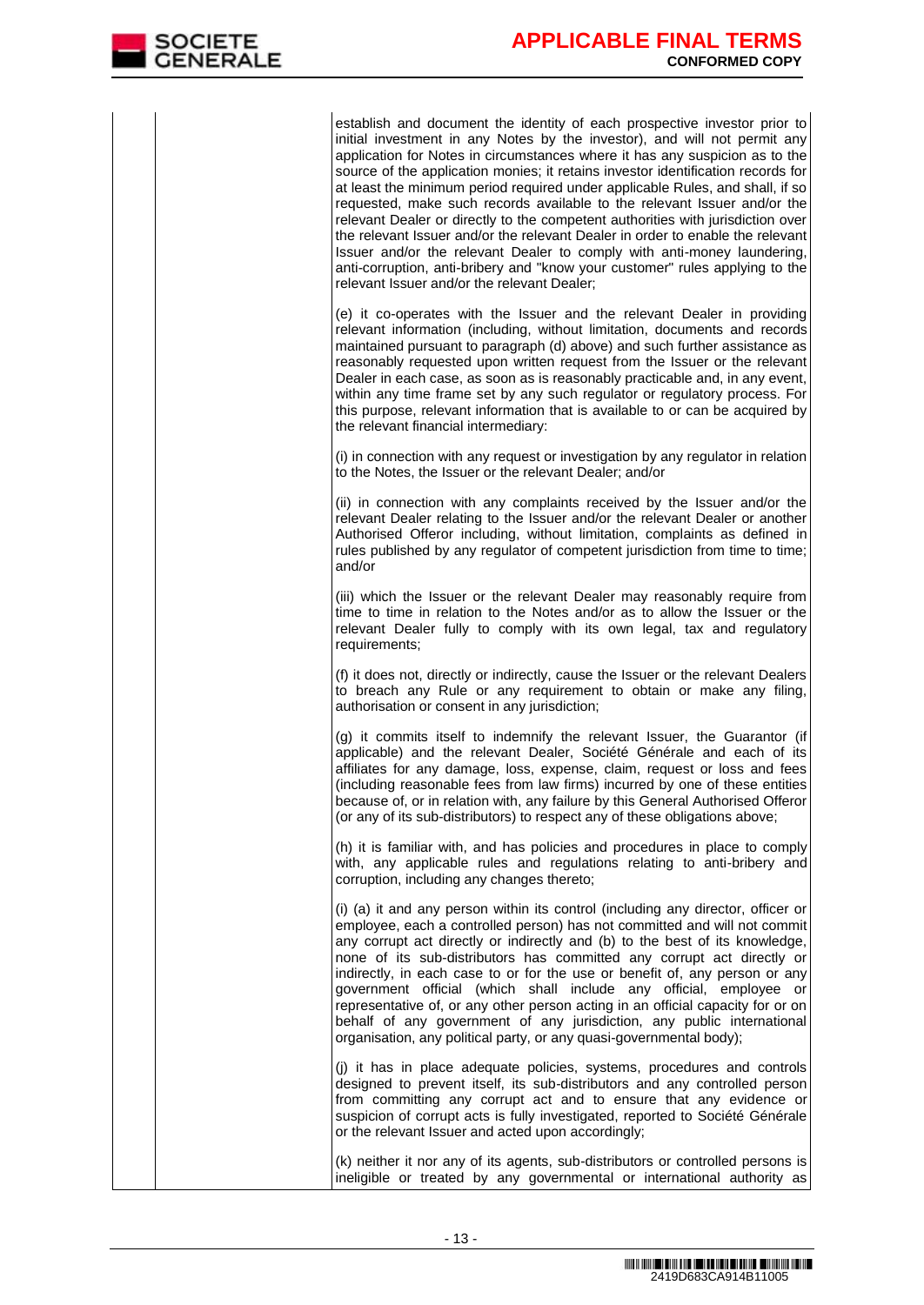| <b>SOCIETE</b><br><b>GENERALE</b> | <b>APPLICABLE FINAL TERMS</b><br><b>CONFORMED COPY</b>                                                                                                                                                                                                                                                                                                                                                                                                                                                                                                                                                                                                                                           |
|-----------------------------------|--------------------------------------------------------------------------------------------------------------------------------------------------------------------------------------------------------------------------------------------------------------------------------------------------------------------------------------------------------------------------------------------------------------------------------------------------------------------------------------------------------------------------------------------------------------------------------------------------------------------------------------------------------------------------------------------------|
|                                   |                                                                                                                                                                                                                                                                                                                                                                                                                                                                                                                                                                                                                                                                                                  |
|                                   | ineligible to tender for any contract or business with, or to be awarded any<br>contract or business by, such authority on the basis of any actual or alleged<br>corrupt act;                                                                                                                                                                                                                                                                                                                                                                                                                                                                                                                    |
|                                   | (I) it has kept adequate records of its activities, including financial records in<br>a form and manner appropriate for a business of its size and resources;                                                                                                                                                                                                                                                                                                                                                                                                                                                                                                                                    |
|                                   | (m) it represents and warrants that it shall not distribute financial instruments<br>to, or enter into any arrangement with respect to financial instruments with,<br>sanctioned persons;                                                                                                                                                                                                                                                                                                                                                                                                                                                                                                        |
|                                   | (n) it undertakes to promptly inform Société Générale or the relevant Issuer<br>of (a) any complaint received in relation to its activities or the financial<br>instruments; or (b) any event affecting it, including but not limited to any of:<br>(i) a regulatory investigation or audit of it or its affiliates, partners or agents;<br>(ii) legal proceedings initiated by a competent regulatory authority against it<br>or its affiliates, partners or agents; or (iii) a judgment rendered or penalty<br>levied against it or its affiliates, partners or agents, which in each case might<br>reasonably involve a reputational risk for Société Générale or the relevant<br>Issuer; and |
|                                   | (o) it acknowledges that its commitment to respect the obligations above is<br>governed by English law and agrees that any related dispute be brought<br>before the English courts.                                                                                                                                                                                                                                                                                                                                                                                                                                                                                                              |
|                                   | Any General Authorised Offeror who wishes to use the Base<br>Prospectus for an Non-exempt Offer of Notes in accordance with this<br>General Consent and the related conditions is required, during the<br>time of the relevant Offer Period, to publish on its website that it uses<br>the Base Prospectus for such Non-exempt Offer in accordance with<br>this General Consent and the related conditions.                                                                                                                                                                                                                                                                                      |
|                                   | - the consent only extends to the use of this Base Prospectus to make Non-<br>exempt Offers of the Notes in Sweden.                                                                                                                                                                                                                                                                                                                                                                                                                                                                                                                                                                              |
|                                   | The information relating to the conditions of the Non-exempt Offer<br>shall be provided to the investors by any Initial Authorised Offeror and<br>any General Authorised Offeror at the time the offer is made.                                                                                                                                                                                                                                                                                                                                                                                                                                                                                  |

|      | Section B – Issuer and Guarantor                                                             |                                                                                                                                                                                                                                                                                                                                                                                                                                                                                                                                                     |  |  |  |
|------|----------------------------------------------------------------------------------------------|-----------------------------------------------------------------------------------------------------------------------------------------------------------------------------------------------------------------------------------------------------------------------------------------------------------------------------------------------------------------------------------------------------------------------------------------------------------------------------------------------------------------------------------------------------|--|--|--|
| B.1  | <b>Legal and commercial</b><br>name of the issuer                                            | SG Issuer (or the Issuer)                                                                                                                                                                                                                                                                                                                                                                                                                                                                                                                           |  |  |  |
| B.2  | Domicile, legal form,<br>legislation and country<br>of incorporation                         | Domicile: 33, boulevard Prince Henri, L-1724 Luxembourg, Luxembourg.<br>Legal form: Public limited liability company (société anonyme).<br>Legislation under which the Issuer operates: Luxembourg law.<br>Country of incorporation: Luxembourg.                                                                                                                                                                                                                                                                                                    |  |  |  |
| B.4b | Known trends affecting<br>the issuer and the<br>industries in which it<br>operates           | The Issuer expects to continue its activity in accordance with its corporate<br>objects over the course of 2016.                                                                                                                                                                                                                                                                                                                                                                                                                                    |  |  |  |
| B.5  | <b>Description of the</b><br>issuer's group and the<br>issuer's position within<br>the group | The Société Générale group (the Group) offers a wide range of advisory<br>services and tailored financial solutions to individual customers, large<br>corporate and institutional investors. The Group relies on<br>three<br>complementary core businesses:<br>• French Retail Banking;<br>• International Retail Banking, Financial Services and Insurance and<br>• Corporate and Investment Banking, Private Banking, Asset and Wealth<br>Management and Securities Services.<br>The Issuer is a subsidiary of the Group and has no subsidiaries. |  |  |  |
| B.9  | <b>Figure of profit forecast</b><br>or estimate of the issuer                                | Not Applicable. The Issuer does not provide any figure of profit forecast or<br>estimate.                                                                                                                                                                                                                                                                                                                                                                                                                                                           |  |  |  |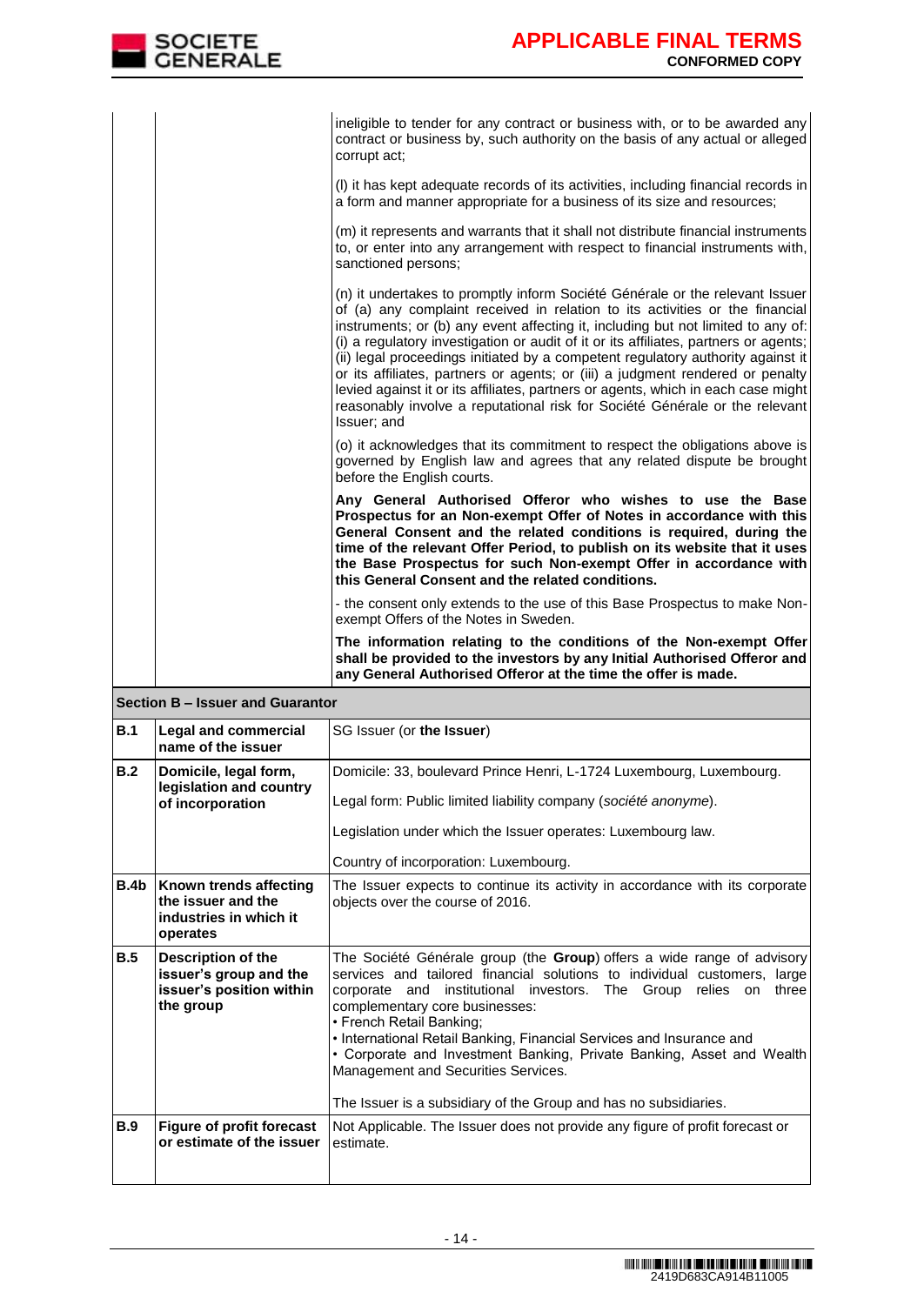

| <b>B.10</b> | Nature of any<br>qualifications in the<br>audit report on the<br>historical financial<br>information                                                                             | Not Applicable. The audit reports do not include any qualification.                                                                                                                                                                                                                                                                                                                                                                                                                     |                                   |           |  |  |  |
|-------------|----------------------------------------------------------------------------------------------------------------------------------------------------------------------------------|-----------------------------------------------------------------------------------------------------------------------------------------------------------------------------------------------------------------------------------------------------------------------------------------------------------------------------------------------------------------------------------------------------------------------------------------------------------------------------------------|-----------------------------------|-----------|--|--|--|
| <b>B.12</b> | Selected historical key<br>financial information<br>regarding the issuer                                                                                                         | (in K€)                                                                                                                                                                                                                                                                                                                                                                                                                                                                                 | 31 December 2015 31 December 2014 |           |  |  |  |
|             |                                                                                                                                                                                  |                                                                                                                                                                                                                                                                                                                                                                                                                                                                                         | (audited)                         | (audited) |  |  |  |
|             |                                                                                                                                                                                  | <b>Operating Revenues</b>                                                                                                                                                                                                                                                                                                                                                                                                                                                               | 102 968                           | 110 027   |  |  |  |
|             |                                                                                                                                                                                  | <b>Profit from operations</b><br>Profit from<br>continuing                                                                                                                                                                                                                                                                                                                                                                                                                              | 380                               | 209       |  |  |  |
|             |                                                                                                                                                                                  | operations                                                                                                                                                                                                                                                                                                                                                                                                                                                                              | 380                               | 209       |  |  |  |
|             |                                                                                                                                                                                  | <b>Total Assets</b><br>37 107 368<br>23 567 256                                                                                                                                                                                                                                                                                                                                                                                                                                         |                                   |           |  |  |  |
|             | Statement as no material<br>adverse change in the<br>prospects of the issuer<br>since the date of its last<br>published audited<br>financial statements                          | There has been no material adverse change in the prospects of the Issuer<br>since 31 December 2015.                                                                                                                                                                                                                                                                                                                                                                                     |                                   |           |  |  |  |
|             | Significant changes in<br>the issuer's financial or<br>trading position<br>subsequent to the period<br>covered by the historical<br>financial information                        | Not Applicable. There has been no significant change in the financial or<br>trading position of the Issuer since 31 December 2015.                                                                                                                                                                                                                                                                                                                                                      |                                   |           |  |  |  |
| <b>B.13</b> | Recent events particular<br>to the issuer which are<br>to a material extent<br>relevant to the<br>evaluation of the<br><b>Issuer's solvency</b>                                  | Not Applicable. There has been no recent event particular to the Issuer<br>which is to a material extent relevant to the evaluation of the Issuer's<br>solvency.                                                                                                                                                                                                                                                                                                                        |                                   |           |  |  |  |
| <b>B.14</b> | <b>Statement as to whether</b>                                                                                                                                                   | See Element B.5 above for the Issuers' position within the Group.                                                                                                                                                                                                                                                                                                                                                                                                                       |                                   |           |  |  |  |
|             | the issuer is dependent<br>upon other entities<br>within the group                                                                                                               | SG Issuer is dependent upon Société Générale Bank & Trust within the<br>Group.                                                                                                                                                                                                                                                                                                                                                                                                          |                                   |           |  |  |  |
| <b>B.15</b> | Description of the<br>issuer's principal<br>activities                                                                                                                           | The principal activity of SG Issuer is raising finance by the issuance of<br>warrants as well as debt securities designed to be placed to institutional<br>customers or retail customers through the distributors associated with<br>Société Générale. The financing obtained through the issuance of such debt<br>securities is then lent to Société Générale and to other members of the<br>Group.                                                                                    |                                   |           |  |  |  |
| <b>B.16</b> | To the extent known to<br>the issuer, whether the<br>issuer is directly or<br>indirectly owned or<br>controlled and by whom,<br>and description of the<br>nature of such control | SG Issuer is a 100 per cent. owned subsidiary of Société Générale Bank &<br>Trust S.A. which is itself a 100 per cent. owned subsidiary of Société<br>Générale and is a fully consolidated company.                                                                                                                                                                                                                                                                                     |                                   |           |  |  |  |
| <b>B.18</b> | Nature and scope of the<br>guarantee                                                                                                                                             | The Notes are unconditionally and irrevocably guaranteed by Société<br>Générale (the Guarantor) pursuant to the guarantee made as of 6 July 2016<br>(the Guarantee). The Guarantee constitutes a direct, unconditional,<br>unsecured and general obligation of the Guarantor and ranks and will rank at<br>least pari passu with all other existing and future direct, unconditional,<br>unsecured and general obligations of the Guarantor, including those in<br>respect of deposits. |                                   |           |  |  |  |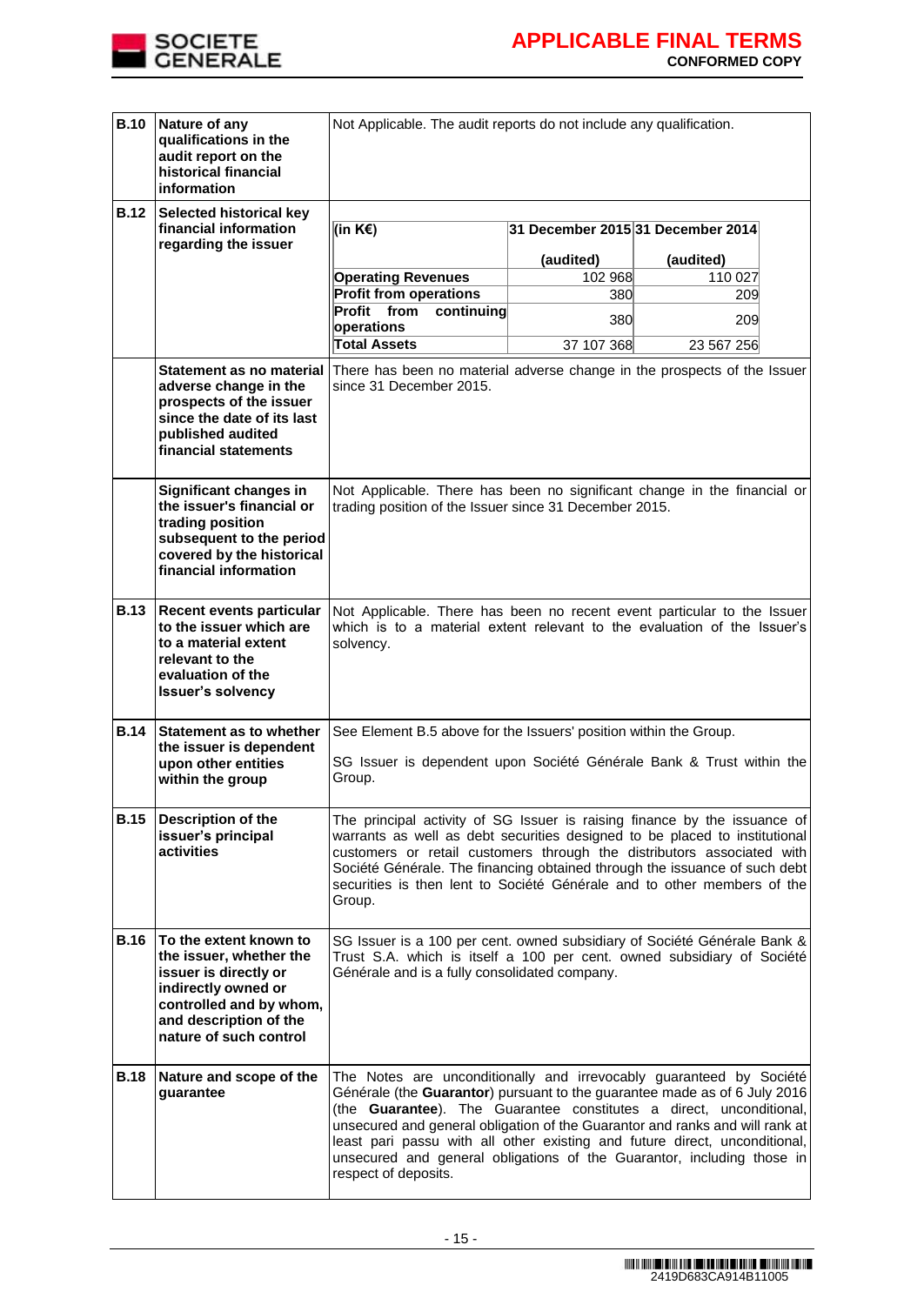

|             |                                                                                                                                    | Any references to sums or amounts payable by the Issuer which are<br>guaranteed by the Guarantor under the Guarantee shall be to such sums<br>and/or amounts as directly reduced, and/or in the case of conversion into<br>equity, as reduced by the amount of such conversion, and/or otherwise<br>modified from time to time resulting from the application of a bail-in power by<br>any relevant authority pursuant to directive 2014/59/EU of the European<br>Parliament and of the Council of the European Union.                        |  |  |  |
|-------------|------------------------------------------------------------------------------------------------------------------------------------|-----------------------------------------------------------------------------------------------------------------------------------------------------------------------------------------------------------------------------------------------------------------------------------------------------------------------------------------------------------------------------------------------------------------------------------------------------------------------------------------------------------------------------------------------|--|--|--|
| <b>B.19</b> | Information about the<br>guarantor as if it were<br>the issuer of the same<br>type of security that is<br>subject of the guarantee | The information about Société Générale as if it were the Issuer of the same<br>type of Notes that is subject of the Guarantee is set out in accordance with<br>Elements B.19 / B.1, B.19 / B.2, B.19 / B.4b, B.19 / B.5, B.19 / B.9, B.19 /<br>B.10, B.19 / B.12, B.19 / B.13, B.19 / B.14, B.19 / B.15, B.19 / B.16 below,<br>respectively:                                                                                                                                                                                                  |  |  |  |
|             |                                                                                                                                    | B.19/ B.1: Société Générale                                                                                                                                                                                                                                                                                                                                                                                                                                                                                                                   |  |  |  |
|             |                                                                                                                                    | B.19/ B.2: Domicile: 29, boulevard Haussmann, 75009 Paris, France. Legal<br>form: Public limited liability company (société anonyme). Legislation under<br>which the Issuer operates: French law. Country of incorporation: France.                                                                                                                                                                                                                                                                                                           |  |  |  |
|             |                                                                                                                                    | B.19/ B.4b:                                                                                                                                                                                                                                                                                                                                                                                                                                                                                                                                   |  |  |  |
|             |                                                                                                                                    | In 2016, the global economy should suffer from high uncertainty, related in<br>particular to the geopolitical environment (Brexit, European migrant crisis,<br>instability in the Middle East) and to elections in key countries. At the same<br>time, the volatility of commodity and capital markets should remain<br>significant, given the slowdown in emerging economies and strong<br>divergences in monetary policies.                                                                                                                 |  |  |  |
|             |                                                                                                                                    | In the Eurozone, the quantitative easing and negative interest rate policy<br>implemented by the ECB should keep market interest rates low in 2016,<br>against a backdrop of consistently low inflation. In the United States, the<br>pace of the FED's tightening monetary policy will depend on economic<br>growth momentum. In emerging countries, the moderate growth rate was<br>confirmed in 2015. Although this trend was contained in China, business<br>activity in countries producing commodities saw a more significant decrease. |  |  |  |
|             |                                                                                                                                    | Within this contrasted environment, banks will have to continue to strengthen<br>their capital to meet new regulatory requirements, further to the Basel<br>reforms. In particular, following the various transparency exercises<br>implemented in 2015 and the publication of the minimum Pillar 2<br>requirements, banks will have to comply with new current liability ratios<br>(MREL and TLAC).                                                                                                                                          |  |  |  |
|             |                                                                                                                                    | Other reforms are still pending, as the banking regulator is reviewing the<br>trading portfolio and risk-weighting models.                                                                                                                                                                                                                                                                                                                                                                                                                    |  |  |  |
|             |                                                                                                                                    | Global economic growth is likely to remain fragile. Firstly, emerging<br>economies have seen their growth stabilise, but at a low level. Secondly,<br>growth in developed countries, which was already sluggish, is likely to be<br>negatively impacted by the uncertainty shock due to Brexit (following the<br>referendum on 23 June 2016, when a majority of British citizens voted for<br>the United Kingdom to leave the European Union).                                                                                                |  |  |  |
|             |                                                                                                                                    | In addition, numerous negative uncertainties continue to adversely affect the<br>outlook: risk of renewed financial tensions in Europe, risk of further turmoil<br>(financial and socio-political) in emerging economies, uncertainty caused by<br>the unconventional monetary policies implemented by the main developed<br>countries, increased terrorist risk and geopolitical tensions. More specifically,<br>the Group could be affected by:                                                                                             |  |  |  |
|             |                                                                                                                                    | - renewed financial tensions in the Eurozone resulting from increased doubts<br>about the integrity of the region, following Brexit or institutional or political<br>deadlock in some Eurozone countries;                                                                                                                                                                                                                                                                                                                                     |  |  |  |
|             |                                                                                                                                    | - a sudden and marked rise in interest rates and volatility in the markets<br>(bonds, equities and commodities), which could be triggered by poor<br>communication from central banks, in particular the US Federal Reserve<br>(Fed), when changing monetary policy stance;                                                                                                                                                                                                                                                                   |  |  |  |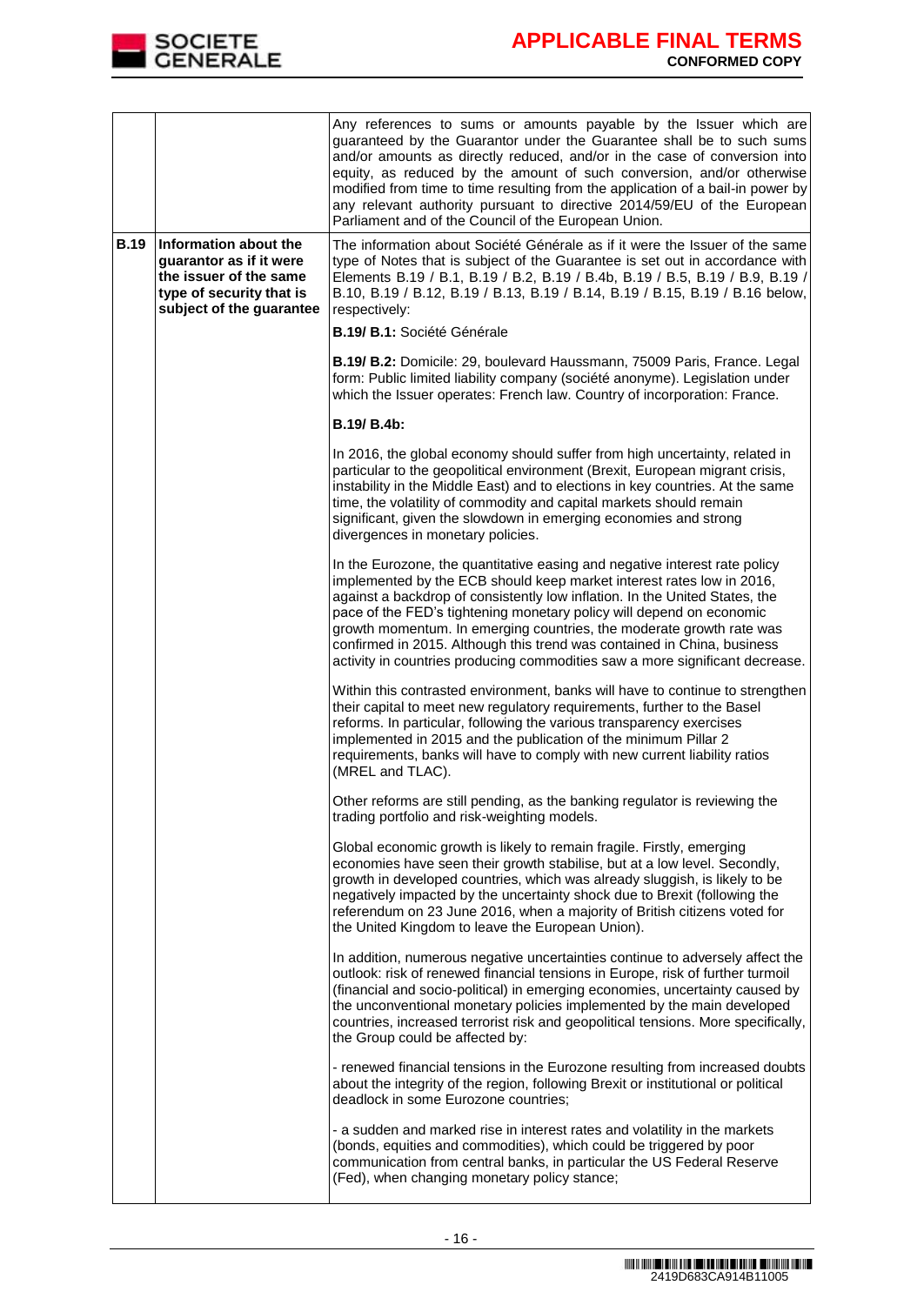

- a sharp slowdown in economic activity in China, triggering capital flight from the country, downward pressure on the Chinese currency and, by contagion, on other emerging country currencies, as well as a fall in commodity prices;

- socio-political tensions in some countries dependent on oil and gas revenues and still needing to adapt to the situation of low prices for these commodities;

- a downward correction on commercial property and house prices in France;

- worsening geopolitical tensions in the Middle East, South China Sea or Ukraine. This could lead to the extension and stepping up of sanctions between Western countries and Russia, even more depressed economic activity in Russia, and a further sharp depreciation in the rouble.

## **B.19/ B.5**:

The Group offers a wide range of advisory services and tailored financial solutions to individual customers, large corporate and institutional investors. The Group relies on three complementary core businesses:

• French Retail Banking;

• International Retail Banking, Financial Services and Insurance and

• Corporate and Investment Banking, Private Banking, Asset and Wealth Management and Securities Services.

Société Générale is the parent company of the Société Générale Group.

**B.19/ B.9:** Not Applicable. Société Générale does not make any figure of profit forecast or estimate.

## **B.19/B.10**:

Not applicable. The audit report does not include any qualification.

## **B.19/B.12:**

|                                                                    | Half year<br>30.06.2016<br>(non<br>audited) | Year<br>ended<br>2015<br>(audited) | Half year<br>30.06.2015<br>(non<br>audited) | Year<br>ended<br>2014<br>(audited<br>$(*)$ |
|--------------------------------------------------------------------|---------------------------------------------|------------------------------------|---------------------------------------------|--------------------------------------------|
| Results (in millions of euros)                                     |                                             |                                    |                                             |                                            |
| Net Banking Income                                                 | 13,159                                      | 25,639                             | 13,222                                      | 23,561                                     |
| Operating income                                                   | 3,568                                       | 5,681                              | 3,319                                       | $4,557$ <sup>*</sup> )                     |
| Net income                                                         | 2,613                                       | 4,395                              | 2,421                                       | $2,978$ <sup>*</sup> )                     |
| Group Net income                                                   | 2,385                                       | 4,001                              | 2,219                                       | $2,679$ <sup>*</sup> )                     |
| French retail Banking                                              | 731                                         | 1,417                              | 704                                         | $1,204$ <sup>*</sup> )                     |
| International Retail<br><b>Banking &amp; Financial</b><br>Services | 736                                         | 1,077                              | 469                                         | $370(*)$                                   |
| Global Banking and<br><b>Investor Solutions</b>                    | 902                                         | 1,808                              | 1,234                                       | $1,909$ <sup>*</sup> )                     |
| Corporate Centre                                                   | 16                                          | (301)                              | (188)                                       | $(804)(*)$                                 |
| Net cost of risk                                                   | (1, 188)                                    | (3,065)                            | (1, 337)                                    | (2,967)                                    |
| lCost/income ratio                                                 | N/A                                         | 68%                                | N/A                                         | $68\%$ <sup>*</sup> )                      |
| ROE after tax                                                      | 9.4%                                        | 7.9%                               | 9.1%                                        | 5.3%                                       |
| Tier 1 Ratio                                                       | 13.6%                                       | 13.5%                              | 12.7%                                       | 12.6%                                      |
| Activity (in billions of euros)                                    |                                             |                                    |                                             |                                            |
| Total assets and liabilities                                       | 1,460.2                                     | 1,334.4                            | 1,359.5                                     | $1,308.1(*)$                               |
| Customer Ioans                                                     | 420.1                                       | 405.3                              | 370.2                                       | 370.4                                      |
| Customer deposits                                                  | 400.5                                       | 379.6                              | 377.2                                       | 349.7                                      |
| <b>Equity</b> (in billions of euros)                               |                                             |                                    |                                             |                                            |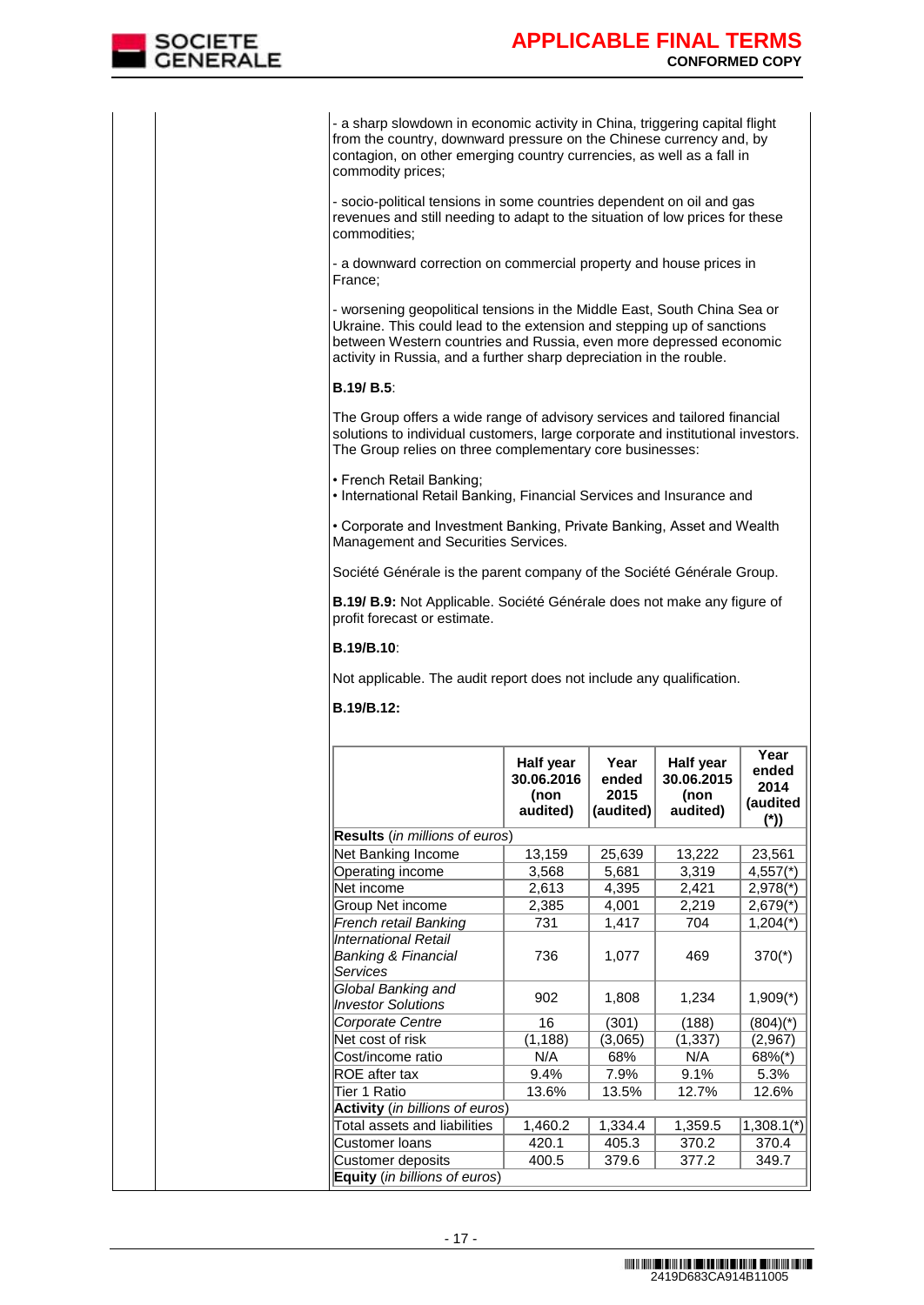

| 58.5<br>62.0<br>Cash flow statements (in millions of euros)<br>30,822<br>Générale since 31 December 2015.<br>Société Générale since 30 June 2016. | 59.0<br>62.7<br>21,492       | 56.1<br>59.6<br>22,255<br>(*) Amounts restated relative to the financial statements published at 31<br>December 2014 according to the retrospective application of IFRIC 21.<br>There has been no material adverse change in the prospects of Société<br>There has been no significant change in the financial or trading position of<br>Not Applicable. There has been no recent event particular to Société<br>Générale which is to a material extent relevant to the evaluation of its | $55.2(*)$<br>$58.9(*)$<br>(10, 183)                                                                                                                                                                                       |
|---------------------------------------------------------------------------------------------------------------------------------------------------|------------------------------|-------------------------------------------------------------------------------------------------------------------------------------------------------------------------------------------------------------------------------------------------------------------------------------------------------------------------------------------------------------------------------------------------------------------------------------------------------------------------------------------|---------------------------------------------------------------------------------------------------------------------------------------------------------------------------------------------------------------------------|
|                                                                                                                                                   |                              |                                                                                                                                                                                                                                                                                                                                                                                                                                                                                           |                                                                                                                                                                                                                           |
|                                                                                                                                                   |                              |                                                                                                                                                                                                                                                                                                                                                                                                                                                                                           |                                                                                                                                                                                                                           |
|                                                                                                                                                   |                              |                                                                                                                                                                                                                                                                                                                                                                                                                                                                                           |                                                                                                                                                                                                                           |
|                                                                                                                                                   |                              |                                                                                                                                                                                                                                                                                                                                                                                                                                                                                           |                                                                                                                                                                                                                           |
|                                                                                                                                                   |                              |                                                                                                                                                                                                                                                                                                                                                                                                                                                                                           |                                                                                                                                                                                                                           |
|                                                                                                                                                   |                              |                                                                                                                                                                                                                                                                                                                                                                                                                                                                                           |                                                                                                                                                                                                                           |
|                                                                                                                                                   |                              |                                                                                                                                                                                                                                                                                                                                                                                                                                                                                           |                                                                                                                                                                                                                           |
|                                                                                                                                                   |                              |                                                                                                                                                                                                                                                                                                                                                                                                                                                                                           |                                                                                                                                                                                                                           |
|                                                                                                                                                   |                              |                                                                                                                                                                                                                                                                                                                                                                                                                                                                                           |                                                                                                                                                                                                                           |
|                                                                                                                                                   |                              |                                                                                                                                                                                                                                                                                                                                                                                                                                                                                           |                                                                                                                                                                                                                           |
|                                                                                                                                                   |                              | See Element B.5 above for Société Générale's position within the Group.                                                                                                                                                                                                                                                                                                                                                                                                                   |                                                                                                                                                                                                                           |
|                                                                                                                                                   |                              | Société Générale is the ultimate holding company of the Group. However,                                                                                                                                                                                                                                                                                                                                                                                                                   |                                                                                                                                                                                                                           |
|                                                                                                                                                   |                              |                                                                                                                                                                                                                                                                                                                                                                                                                                                                                           |                                                                                                                                                                                                                           |
|                                                                                                                                                   |                              |                                                                                                                                                                                                                                                                                                                                                                                                                                                                                           |                                                                                                                                                                                                                           |
|                                                                                                                                                   |                              |                                                                                                                                                                                                                                                                                                                                                                                                                                                                                           |                                                                                                                                                                                                                           |
|                                                                                                                                                   |                              |                                                                                                                                                                                                                                                                                                                                                                                                                                                                                           |                                                                                                                                                                                                                           |
|                                                                                                                                                   | See Element B.19/ B.5 above. | holding company vis-à-vis its subsidiaries.                                                                                                                                                                                                                                                                                                                                                                                                                                               | Société Générale operates its own business; it does not act as a simple<br>Not Applicable. To its knowledge, Société Générale is not owned or<br>controlled, directly or indirectly (under French law) by another entity. |

| C.1                | Type and class of the<br>securities being offered                                                    | The Notes are derivative instruments indexed on share.                                                                                                                                                                                                                                                |
|--------------------|------------------------------------------------------------------------------------------------------|-------------------------------------------------------------------------------------------------------------------------------------------------------------------------------------------------------------------------------------------------------------------------------------------------------|
| and/or admitted to |                                                                                                      | ISIN Code: SE0008963953                                                                                                                                                                                                                                                                               |
|                    | trading, including any<br>security identification<br>number                                          | Common Code: 148209146                                                                                                                                                                                                                                                                                |
| C.2                | <b>Currency of the</b><br>securities issue                                                           | <b>SFK</b>                                                                                                                                                                                                                                                                                            |
| C.5                | <b>Description of any</b><br>restrictions on the free<br>transferability of the<br>securities        | Not Applicable. There is no restriction on the free transferability of the Notes,<br>subject to selling and transfer restrictions which may apply in certain<br>jurisdictions including restrictions applicable to the offer and sale to, or for the<br>account or benefit of, Permitted Transferees. |
|                    |                                                                                                      | A Permitted Transferee means any person who (i) is not a U.S. person as<br>defined pursuant to Regulation S; and (ii) is not a person who comes within<br>any definition of U.S. person for the purposes of the CEA or any CFTC Rule,<br>guidance or order proposed or issued under the CEA.          |
| C.8                | <b>Rights attached to the</b><br>securities, including<br>ranking and limitations<br>to those rights | <b>Rights attached to the securities:</b>                                                                                                                                                                                                                                                             |
|                    |                                                                                                      | Unless the Notes are previously redeemed, the Notes will entitle each holder<br>of the Notes (a Noteholder) to receive a redemption amount which may be<br>lower than, equal to or higher than the amount initially invested (see Element<br>$C.18$ ).                                                |
|                    |                                                                                                      | A Noteholder will be entitled to claim the immediate and due payment of any                                                                                                                                                                                                                           |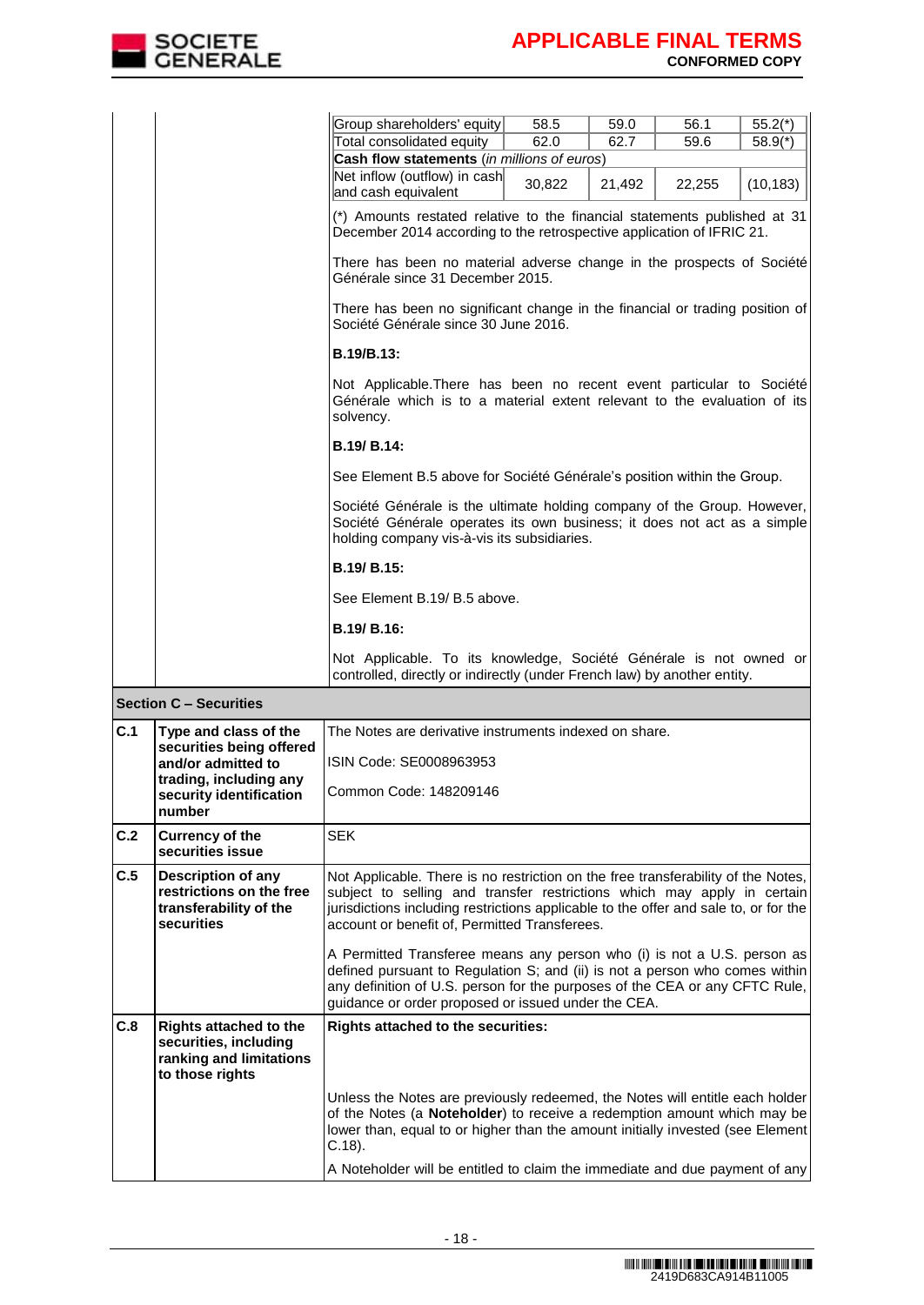

sum in case:

- the Issuer fails to pay or to perform its other obligations under the Notes;

- the Guarantor fails to perform its obligations under the Guarantee or in the event that the guarantee of the Guarantor stops being valid; or

- of insolvency or bankruptcy proceeding(s) affecting the Issuer.

The Noteholders' consent shall have to be obtained to amend the contractual terms of the Notes pursuant to the provisions of an agency agreement, made available to a Noteholder upon request to the Issuer.

#### **Governing law:**

The Notes and any non-contractual obligations arising out of or in connection with the Notes will be governed by, and shall be construed in accordance with English law.

The Issuer accepts the competence of the courts of England in relation to any dispute against the Issuer but accepts that such Noteholders may bring their action before any other competent court.

#### **Ranking:**

The Notes will be direct, unconditional, unsecured and unsubordinated obligations of the Issuer and will rank equally with all other outstanding direct, unconditional, unsecured and unsubordinated obligations of the Issuer, present and future.

#### **Limitations to rights attached to the securities:**

- The Issuer may redeem the Notes early on the basis of the market value of these Notes for tax or regulatory reasons or in the case of occurrence of extraordinary events affecting the underlying instrument(s) or in the case of occurrence of additional disruption event(s).

- The Issuer may redeem the Notes early on the basis of the market value of these Notes if the proportion between the outstanding Notes and the number of Notes initially issued is lower than 10%.

- The Issuer may adjust the financial terms in case of adjustment events affecting the underlying instrument, and, in the case of occurrence of extraordinary events affecting the underlying instrument(s) or in the case of occurrence of additional disruption event(s), the Issuer may substitute the underlying instrument(s) by new underlying instrument(s) or deduct from any due amount the increased cost of hedging, and in each case without the consent of the Noteholders.

- The Issuer may monetise all or part of the due amounts until the maturity date of the Notes in the case of occurrence of extraordinary events affecting the underlying or in the case of occurrence of additional disruption event(s).

- the rights to payment of principal and interest will be prescribed within a period of ten years (in the case of principal) and five years (in the case of interest) from the date on which the payment of these amounts has become due for the first time and has remained unpaid.

- In the case of a payment default by the Issuer, Noteholders shall not institute any proceedings, judicial or otherwise, or otherwise assert a claim against the Issuer. Nevertheless, Noteholders will continue to be able to claim against the Guarantor in respect of any unpaid amount.

#### **Taxation:**

All payments in respect of Notes, Receipts and Coupons or under the Guarantee shall be made free and clear of, and without withholding or deduction for or on account of, any present or future taxes, duties, assessments or governmental charges of whatever nature imposed, levied, collected, withheld or assessed by or on behalf of any Tax Jurisdiction unless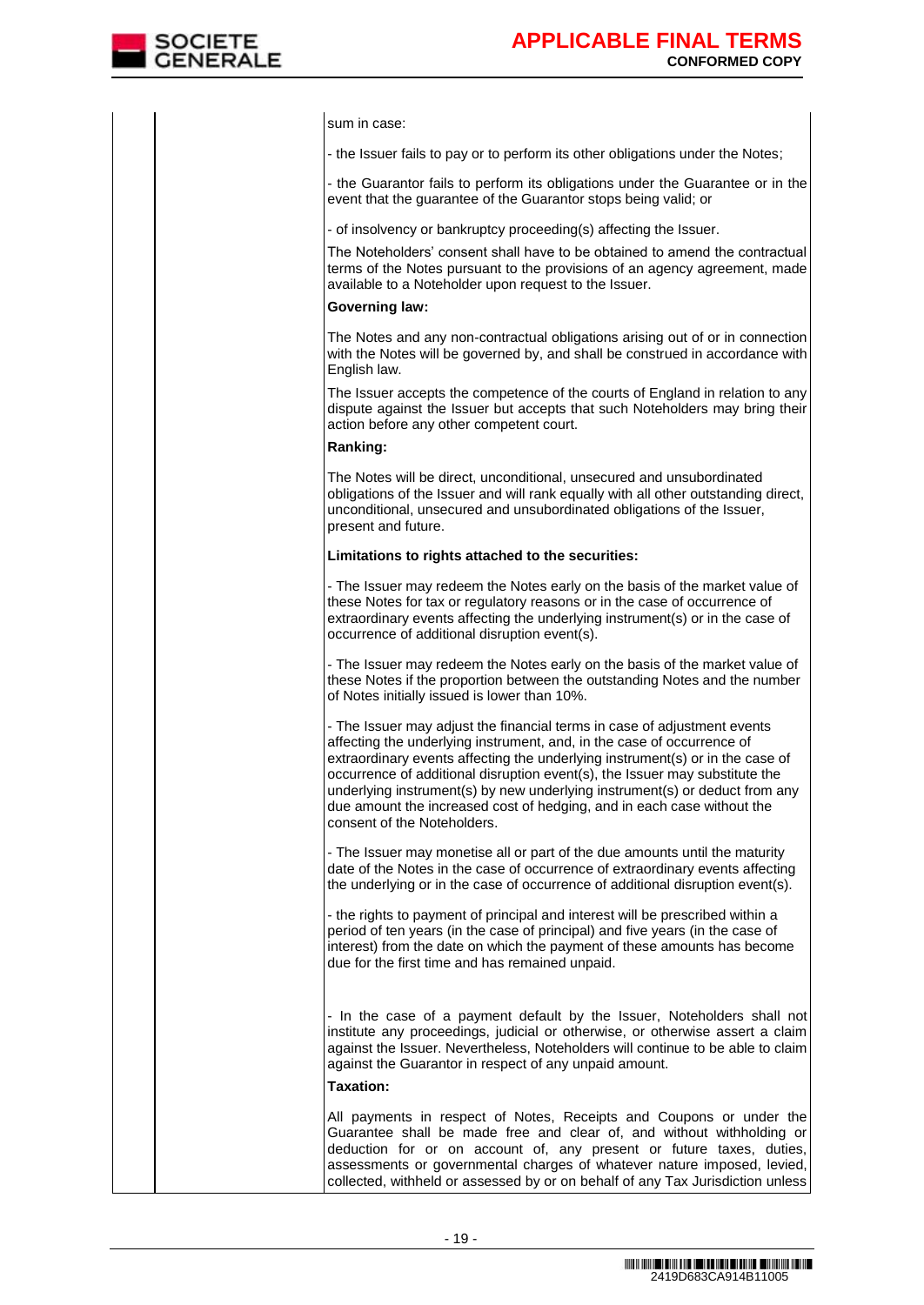

|      |                                                                                                                                                                                                                                                                   | such withholding or deduction is required by law.                                                                                                                                                                                                                                                                                                                                                                                                                                                                                                                                                                                                                                                                                                                                                              |                                                                                                                                                                                                                                   |  |  |
|------|-------------------------------------------------------------------------------------------------------------------------------------------------------------------------------------------------------------------------------------------------------------------|----------------------------------------------------------------------------------------------------------------------------------------------------------------------------------------------------------------------------------------------------------------------------------------------------------------------------------------------------------------------------------------------------------------------------------------------------------------------------------------------------------------------------------------------------------------------------------------------------------------------------------------------------------------------------------------------------------------------------------------------------------------------------------------------------------------|-----------------------------------------------------------------------------------------------------------------------------------------------------------------------------------------------------------------------------------|--|--|
|      |                                                                                                                                                                                                                                                                   | In the event that any amounts are required to be deducted or withheld for, or<br>on behalf of, any Tax Jurisdiction, the relevant Issuer or, as the case may be,<br>the Guarantor shall (except in certain circumstances), to the fullest extent<br>permitted by law, pay such additional amount as may be necessary, in order<br>that each Noteholder, Receiptholder or Couponholder, after deduction or<br>withholding of such taxes, duties, assessments or governmental charges, will<br>receive the full amount then due and payable.                                                                                                                                                                                                                                                                     |                                                                                                                                                                                                                                   |  |  |
|      |                                                                                                                                                                                                                                                                   |                                                                                                                                                                                                                                                                                                                                                                                                                                                                                                                                                                                                                                                                                                                                                                                                                |                                                                                                                                                                                                                                   |  |  |
|      |                                                                                                                                                                                                                                                                   | Where<br>authority thereof or therein having power to tax.                                                                                                                                                                                                                                                                                                                                                                                                                                                                                                                                                                                                                                                                                                                                                     | Tax Jurisdiction means Luxembourg or any political subdivision or any                                                                                                                                                             |  |  |
| C.11 | Whether the securities<br>offered are or will be the<br>object of an application<br>for admission to<br>trading, with a view to<br>their distribution in a<br>regulated market or<br>other equivalent<br>markets with indication<br>of the markets in<br>question | Application will be made for the Notes to be admitted to trading on the<br>Nasdaq OMX Stockholm AB, Sweden.                                                                                                                                                                                                                                                                                                                                                                                                                                                                                                                                                                                                                                                                                                    |                                                                                                                                                                                                                                   |  |  |
| C.15 | How the value of the<br>investment is affected<br>by the value of the<br>underlying<br>instrument(s)                                                                                                                                                              | The value of the Notes, the payment of a coupon amount on a relevant<br>interest payment date to a Noteholder, the payment of an automatic early<br>redemption amount on a relevant automatic early redemption date and the<br>payment of a redemption amount to a Noteholder on the maturity date will<br>depend on the performance of the underlying asset(s), on the relevant<br>valuation date(s).<br>The value of the Notes is linked to the positive or negative performance of<br>one or several underlying instrument(s) within the basket. The amount(s) to<br>be paid is/are determined on the basis of the condition which is satisfied (or<br>not) if the performance of one or several underlying instrument(s) within the<br>basket is higher than or equal to a predefined barrier performance. |                                                                                                                                                                                                                                   |  |  |
| C.16 | The maturity date and<br>the final reference date                                                                                                                                                                                                                 | date will be the last valuation date.                                                                                                                                                                                                                                                                                                                                                                                                                                                                                                                                                                                                                                                                                                                                                                          | The maturity date of the Notes will be 08/11/2021, and the final reference                                                                                                                                                        |  |  |
|      |                                                                                                                                                                                                                                                                   | above and Element C.18 below.                                                                                                                                                                                                                                                                                                                                                                                                                                                                                                                                                                                                                                                                                                                                                                                  | The maturity date may be modified pursuant to the provisions of Element C.8                                                                                                                                                       |  |  |
| C.17 | Settlement procedure of<br>the derivative securities                                                                                                                                                                                                              | Cash delivery                                                                                                                                                                                                                                                                                                                                                                                                                                                                                                                                                                                                                                                                                                                                                                                                  |                                                                                                                                                                                                                                   |  |  |
| C.18 | How the return on<br>derivative securities<br>takes place                                                                                                                                                                                                         | place as follows:                                                                                                                                                                                                                                                                                                                                                                                                                                                                                                                                                                                                                                                                                                                                                                                              | Unless previously redeemed, the return on the derivative securities will take                                                                                                                                                     |  |  |
|      |                                                                                                                                                                                                                                                                   | Specified Denomination: SEK 10 000                                                                                                                                                                                                                                                                                                                                                                                                                                                                                                                                                                                                                                                                                                                                                                             |                                                                                                                                                                                                                                   |  |  |
|      |                                                                                                                                                                                                                                                                   | <b>Interest Commencement</b><br>Date:                                                                                                                                                                                                                                                                                                                                                                                                                                                                                                                                                                                                                                                                                                                                                                          | 04 November 2016                                                                                                                                                                                                                  |  |  |
|      |                                                                                                                                                                                                                                                                   | <b>Structured Interest</b><br>Amount(s):                                                                                                                                                                                                                                                                                                                                                                                                                                                                                                                                                                                                                                                                                                                                                                       | previously redeemed,<br><b>Unless</b><br>on each<br>Interest Payment Date(i) (i from 1 to 5), the<br>Issuer shall pay to the Noteholders, for each<br>an amount determined<br>Note.<br>by<br>the<br>Calculation Agent as follows: |  |  |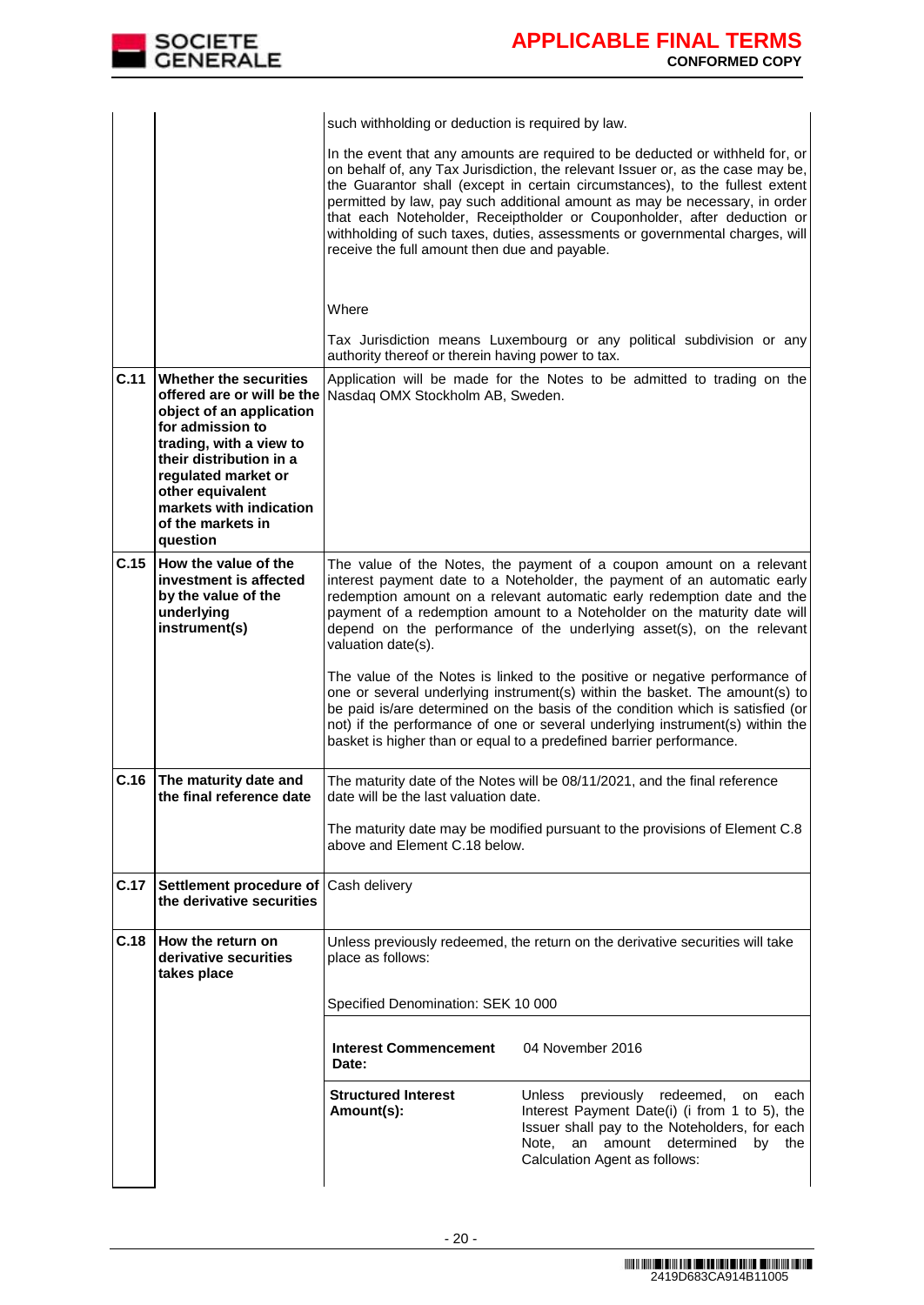

|                                                                | Scenario 1:                                                                                                                                                       |    |                                                                                                                                                                                                                 |  |  |  |
|----------------------------------------------------------------|-------------------------------------------------------------------------------------------------------------------------------------------------------------------|----|-----------------------------------------------------------------------------------------------------------------------------------------------------------------------------------------------------------------|--|--|--|
|                                                                |                                                                                                                                                                   |    | If on Valuation Date(i), WorstPerformance(i)<br>is lower than -10%, then:                                                                                                                                       |  |  |  |
|                                                                | Structured Interest Amount(i) = Specified<br>Denomination x 7%                                                                                                    |    |                                                                                                                                                                                                                 |  |  |  |
|                                                                | Scenario 2:                                                                                                                                                       |    |                                                                                                                                                                                                                 |  |  |  |
|                                                                |                                                                                                                                                                   |    | If on Valuation Date(i), WorstPerformance(i)<br>is higher than or equal to -10%, then:                                                                                                                          |  |  |  |
|                                                                |                                                                                                                                                                   |    | Structured Interest Amount(i) = 0 (zero)                                                                                                                                                                        |  |  |  |
|                                                                |                                                                                                                                                                   |    |                                                                                                                                                                                                                 |  |  |  |
| <b>Specified Period(s)/Interest</b><br><b>Payment Date(s):</b> |                                                                                                                                                                   | r. | Interest Payment Date(i)                                                                                                                                                                                        |  |  |  |
| (DD/MM/YYYY)                                                   |                                                                                                                                                                   | 1  | 08/11/2017                                                                                                                                                                                                      |  |  |  |
|                                                                |                                                                                                                                                                   | 2  | 08/11/2018                                                                                                                                                                                                      |  |  |  |
|                                                                |                                                                                                                                                                   | 3  | 08/11/2019                                                                                                                                                                                                      |  |  |  |
|                                                                |                                                                                                                                                                   | 4  | 08/11/2020                                                                                                                                                                                                      |  |  |  |
|                                                                |                                                                                                                                                                   | 5  | 08/11/2021                                                                                                                                                                                                      |  |  |  |
|                                                                | CouponLevel)                                                                                                                                                      |    | Automatic Early Redemption Date(i) (i from 1<br>to 4) in accordance with the following<br>provisions in respect of each Note:<br>Automatic Early Redemption Amount(i) =<br>Specified Denomination x (100% + i x |  |  |  |
| <b>Automatic Early</b>                                         |                                                                                                                                                                   |    | Automatic Early Redemption Date(i)                                                                                                                                                                              |  |  |  |
| <b>Redemption Date(s):</b><br>(DD/MM/YYYY)                     | 1                                                                                                                                                                 |    | 08/11/2017                                                                                                                                                                                                      |  |  |  |
|                                                                | 2                                                                                                                                                                 |    | 08/11/2018                                                                                                                                                                                                      |  |  |  |
|                                                                | 3                                                                                                                                                                 |    | 08/11/2019                                                                                                                                                                                                      |  |  |  |
|                                                                | 4                                                                                                                                                                 |    | 08/11/2020                                                                                                                                                                                                      |  |  |  |
| <b>Automatic Early</b><br><b>Redemption Event:</b>             |                                                                                                                                                                   |    | is deemed to have occurred, as determined<br>by the Calculation Agent, if on a Valuation<br>Date(i) (i from 1 to 4), WorstPerformance(i) is<br>higher than or equal to -10%                                     |  |  |  |
| <b>Final Redemption Amount:</b>                                | Unless previously redeemed, the Issuer shall<br>redeem the Notes on the Maturity Date, in<br>accordance with the following provisions in<br>respect of each Note: |    |                                                                                                                                                                                                                 |  |  |  |
|                                                                | Scenario 1:                                                                                                                                                       |    |                                                                                                                                                                                                                 |  |  |  |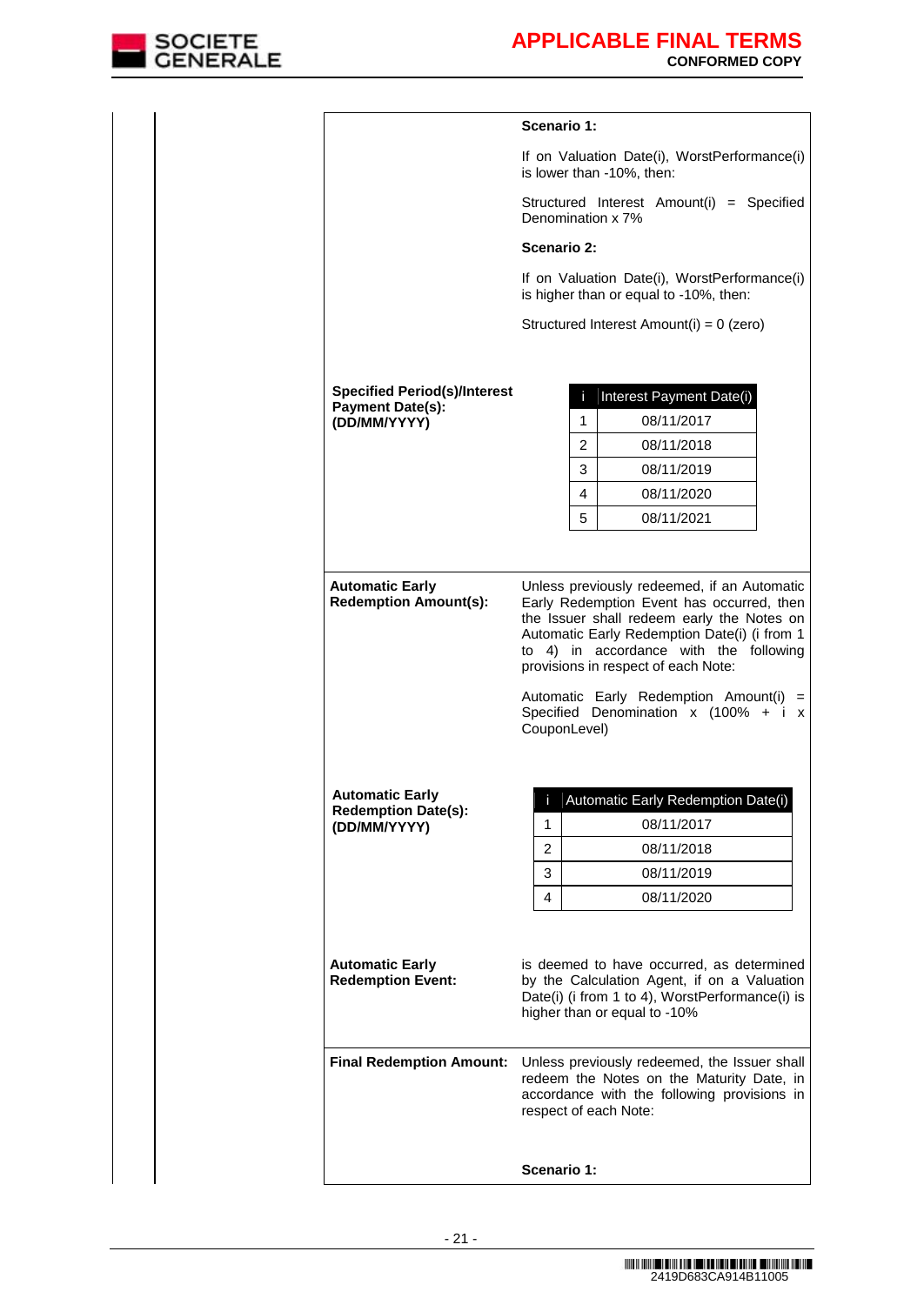

|                                                         | If on Valuation Date(5), WorstPerformance(5)<br>is higher than or equal to -10%, then:                                                                                              |  |  |
|---------------------------------------------------------|-------------------------------------------------------------------------------------------------------------------------------------------------------------------------------------|--|--|
|                                                         | Redemption Amount = Specified<br>Final<br>Denomination x (100% + CouponLevel x 5)                                                                                                   |  |  |
|                                                         | Scenario 2:                                                                                                                                                                         |  |  |
|                                                         | If on Valuation Date(5), WorstPerformance(5)<br>is lower than -10% and WorstPerformance(5)<br>is higher than or equal to -40%, then:                                                |  |  |
|                                                         | Redemption Amount = Specified<br>Final<br>Denomination x (100%)                                                                                                                     |  |  |
|                                                         | Scenario 3:                                                                                                                                                                         |  |  |
|                                                         | If on Valuation Date(5), WorstPerformance(5)<br>is lower than -40%, then:                                                                                                           |  |  |
|                                                         | Final<br>Redemption Amount = Specified<br>Denomination<br>[100%<br>x<br>+<br>WorstPerformance(5)]                                                                                   |  |  |
| Definitions relating to date(s):                        |                                                                                                                                                                                     |  |  |
| <b>Valuation Date(0):</b><br>(DD/MM/YYYY)               | 20/10/2016                                                                                                                                                                          |  |  |
| Valuation Date(i); (i from 1<br>to $5)$<br>(DD/MM/YYYY) | Valuation Date(i)<br>ï.<br>20/10/2017<br>1<br>2<br>20/10/2018<br>3<br>20/10/2019<br>20/10/2020<br>4<br>5<br>20/10/2021                                                              |  |  |
| Definitions relating to the<br><b>Product:</b>          | Applicable, subject to the provisions of the<br>Additional Terms and Conditions relating to<br>Formulae                                                                             |  |  |
| WorstPerformance(i)<br>(i from 1 to 5)                  | means the Minimum, for k from 1 to 4, of<br>Performance(i,k), as defined in Condition 4.6<br>of the Additional Terms and Conditions<br>relating to Formulae.                        |  |  |
| Performance(i,k)<br>(i from 1 to 5)<br>(k from 1 to 4)  | means $(S(i,k) / S(0,k)) - 100\%$ , as defined in<br>Condition 4.1 of the Additional Terms and<br>Conditions relating to Formulae.                                                  |  |  |
| S(i,k)<br>(i from 0 to 5)<br>(k from 1 to 4)            | means in respect of any Valuation Date(i) the<br>Closing Price of the Underlying(k), as defined<br>in Condition 4.0 of the Additional Terms and<br>Conditions relating to Formulae. |  |  |
| CouponLevel                                             | A percentage (indicatively 9.0% subject to a                                                                                                                                        |  |  |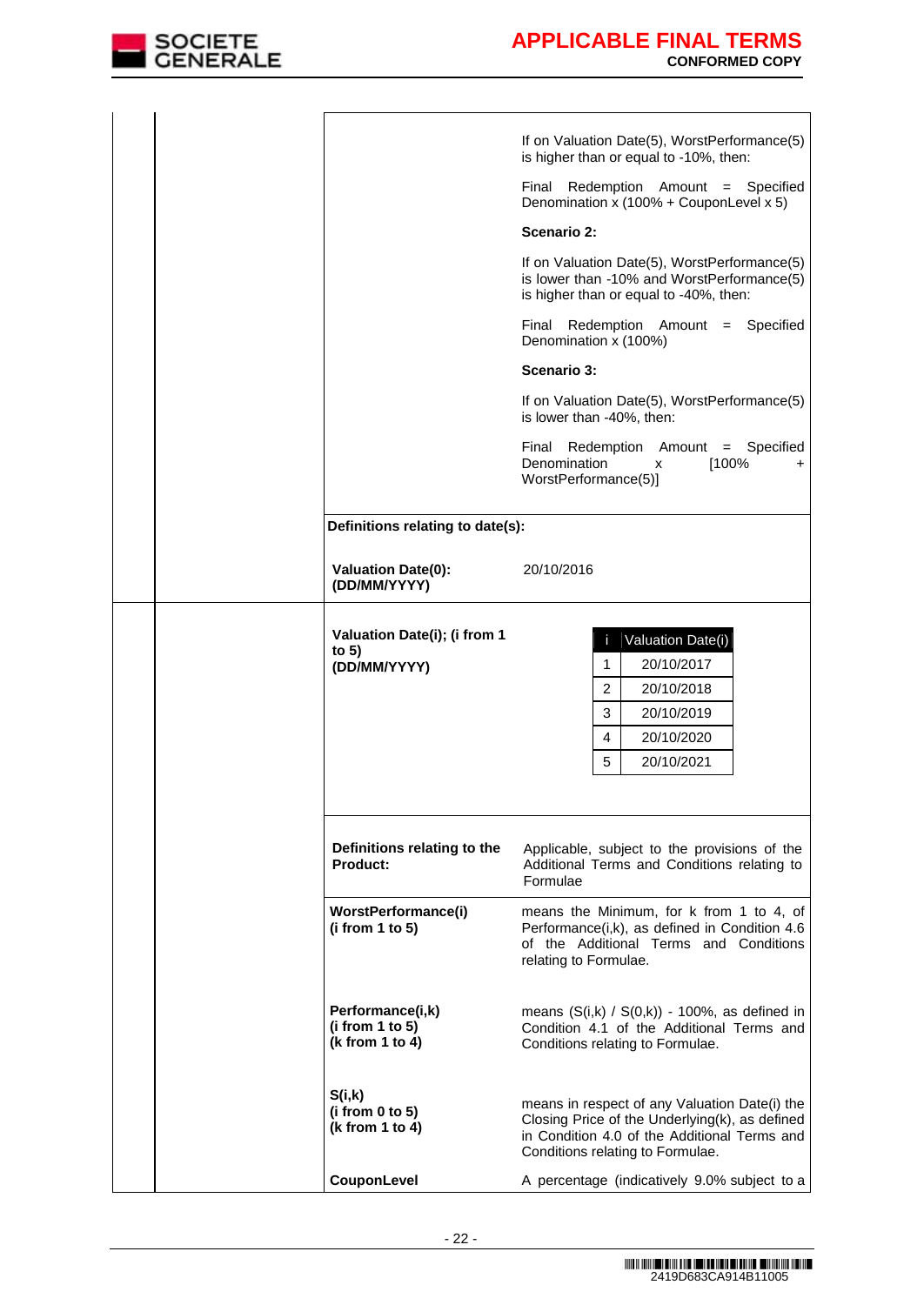

|      |                                                                                             |                                                                                                                                                                                                                                                                                                                                                                                                                                                                                                                                                                                                                                                                                                                                                                                                                                                                                                                                                                                                                                                                                                                                                                                                                                                                                                                                                                                                                                                                                                                                                                                                                                                                                                                                                                                                          | minimum of 7.0%) to be determined at the<br>latest on Valuation Date(0) and to<br>be<br>published<br>by<br>the<br><b>Issuer</b><br>on<br>on $2^{nd}$<br>http://prospectus.socgen.com<br>November 2016.                                                                        |                 |                                       |                     |  |  |
|------|---------------------------------------------------------------------------------------------|----------------------------------------------------------------------------------------------------------------------------------------------------------------------------------------------------------------------------------------------------------------------------------------------------------------------------------------------------------------------------------------------------------------------------------------------------------------------------------------------------------------------------------------------------------------------------------------------------------------------------------------------------------------------------------------------------------------------------------------------------------------------------------------------------------------------------------------------------------------------------------------------------------------------------------------------------------------------------------------------------------------------------------------------------------------------------------------------------------------------------------------------------------------------------------------------------------------------------------------------------------------------------------------------------------------------------------------------------------------------------------------------------------------------------------------------------------------------------------------------------------------------------------------------------------------------------------------------------------------------------------------------------------------------------------------------------------------------------------------------------------------------------------------------------------|-------------------------------------------------------------------------------------------------------------------------------------------------------------------------------------------------------------------------------------------------------------------------------|-----------------|---------------------------------------|---------------------|--|--|
| C.19 | The final reference price<br>of the underlying                                              |                                                                                                                                                                                                                                                                                                                                                                                                                                                                                                                                                                                                                                                                                                                                                                                                                                                                                                                                                                                                                                                                                                                                                                                                                                                                                                                                                                                                                                                                                                                                                                                                                                                                                                                                                                                                          | See Element C.18 above.<br>Final reference price: the value of the underlying instrument(s) on the<br>relevant valuation date(s) for the redemption, subject to the occurrence of<br>certain extraordinary events and adjustments affecting such underlying<br>instrument(s). |                 |                                       |                     |  |  |
| C.20 | Type of the underlying<br>and where the<br>information on the<br>underlying can be found    |                                                                                                                                                                                                                                                                                                                                                                                                                                                                                                                                                                                                                                                                                                                                                                                                                                                                                                                                                                                                                                                                                                                                                                                                                                                                                                                                                                                                                                                                                                                                                                                                                                                                                                                                                                                                          | The type of underlying is: share.<br>Information about the underlying is available on the following website(s) or<br>screen page(s).                                                                                                                                          |                 |                                       |                     |  |  |
|      |                                                                                             | k                                                                                                                                                                                                                                                                                                                                                                                                                                                                                                                                                                                                                                                                                                                                                                                                                                                                                                                                                                                                                                                                                                                                                                                                                                                                                                                                                                                                                                                                                                                                                                                                                                                                                                                                                                                                        | <b>Bloomberg</b><br>Company<br><b>Exchange</b><br><b>Website</b><br><b>Ticker</b>                                                                                                                                                                                             |                 |                                       |                     |  |  |
|      |                                                                                             |                                                                                                                                                                                                                                                                                                                                                                                                                                                                                                                                                                                                                                                                                                                                                                                                                                                                                                                                                                                                                                                                                                                                                                                                                                                                                                                                                                                                                                                                                                                                                                                                                                                                                                                                                                                                          | AstraZeneca PLC                                                                                                                                                                                                                                                               | AZN SS          | Stockholm<br><b>Stock</b><br>Exchange | www.astrazeneca.com |  |  |
|      |                                                                                             | 2                                                                                                                                                                                                                                                                                                                                                                                                                                                                                                                                                                                                                                                                                                                                                                                                                                                                                                                                                                                                                                                                                                                                                                                                                                                                                                                                                                                                                                                                                                                                                                                                                                                                                                                                                                                                        | Electrolux AB                                                                                                                                                                                                                                                                 | ELUXB SS        | Stockholm<br><b>Stock</b><br>Exchange | www.electrolux.com  |  |  |
|      |                                                                                             |                                                                                                                                                                                                                                                                                                                                                                                                                                                                                                                                                                                                                                                                                                                                                                                                                                                                                                                                                                                                                                                                                                                                                                                                                                                                                                                                                                                                                                                                                                                                                                                                                                                                                                                                                                                                          | Skandinaviska<br>Enskilda Banken AB                                                                                                                                                                                                                                           | <b>SEBA SS</b>  | Stockholm<br>Stock<br>Exchange        | www.sebank.se       |  |  |
|      |                                                                                             | 4                                                                                                                                                                                                                                                                                                                                                                                                                                                                                                                                                                                                                                                                                                                                                                                                                                                                                                                                                                                                                                                                                                                                                                                                                                                                                                                                                                                                                                                                                                                                                                                                                                                                                                                                                                                                        | Telefonaktiebolaget<br><b>LM Ericsson</b>                                                                                                                                                                                                                                     | <b>ERICB SS</b> | Stockholm<br>Stock<br>Exchange        | www.ericsson.com    |  |  |
|      | <b>Section D - Risks</b>                                                                    |                                                                                                                                                                                                                                                                                                                                                                                                                                                                                                                                                                                                                                                                                                                                                                                                                                                                                                                                                                                                                                                                                                                                                                                                                                                                                                                                                                                                                                                                                                                                                                                                                                                                                                                                                                                                          |                                                                                                                                                                                                                                                                               |                 |                                       |                     |  |  |
| D.2  | Key information on the<br>key risks that are specific<br>to the issuer and the<br>guarantor | An investment in the Notes involves certain risks which should be assessed<br>prior to any investment decision.<br>In particular, the Group is exposed to the risks inherent in its core<br>businesses, including:<br>• capital management and capital adequacy risks:<br>The Group's results of operations and financial situation could be adversely<br>affected by a significant increase in new provisions or by inadequate<br>provisioning.<br>If the Group makes an acquisition, it may be unable to manage the<br>integration process in a cost-effective manner or achieve the expected<br>benefits.<br>• credit risks:<br>The Group is exposed to counterparty risk and concentration risk.<br>The Group's hedging strategies may not prevent all risk of losses.<br>• market risks:<br>The global economy and financial markets continue to display high levels of<br>uncertainty, which may materially and adversely affect the Group's<br>business, financial situation and results of operations.<br>A number of exceptional measures taken by governments, central banks<br>and regulators have recently been or could soon be completed or<br>terminated, and measures at the European level face implementation risks.<br>The Group's results may be affected by regional market exposures.<br>The Group operates in highly competitive industries, including in its home<br>market.<br>The protracted decline of financial markets may make it harder to sell<br>assets and could lead to material losses.<br>The volatility of the financial markets may cause the Group to suffer<br>significant losses on its trading and investment activities.<br>The financial soundness and conduct of other financial institutions and<br>market participants could adversely affect the Group. |                                                                                                                                                                                                                                                                               |                 |                                       |                     |  |  |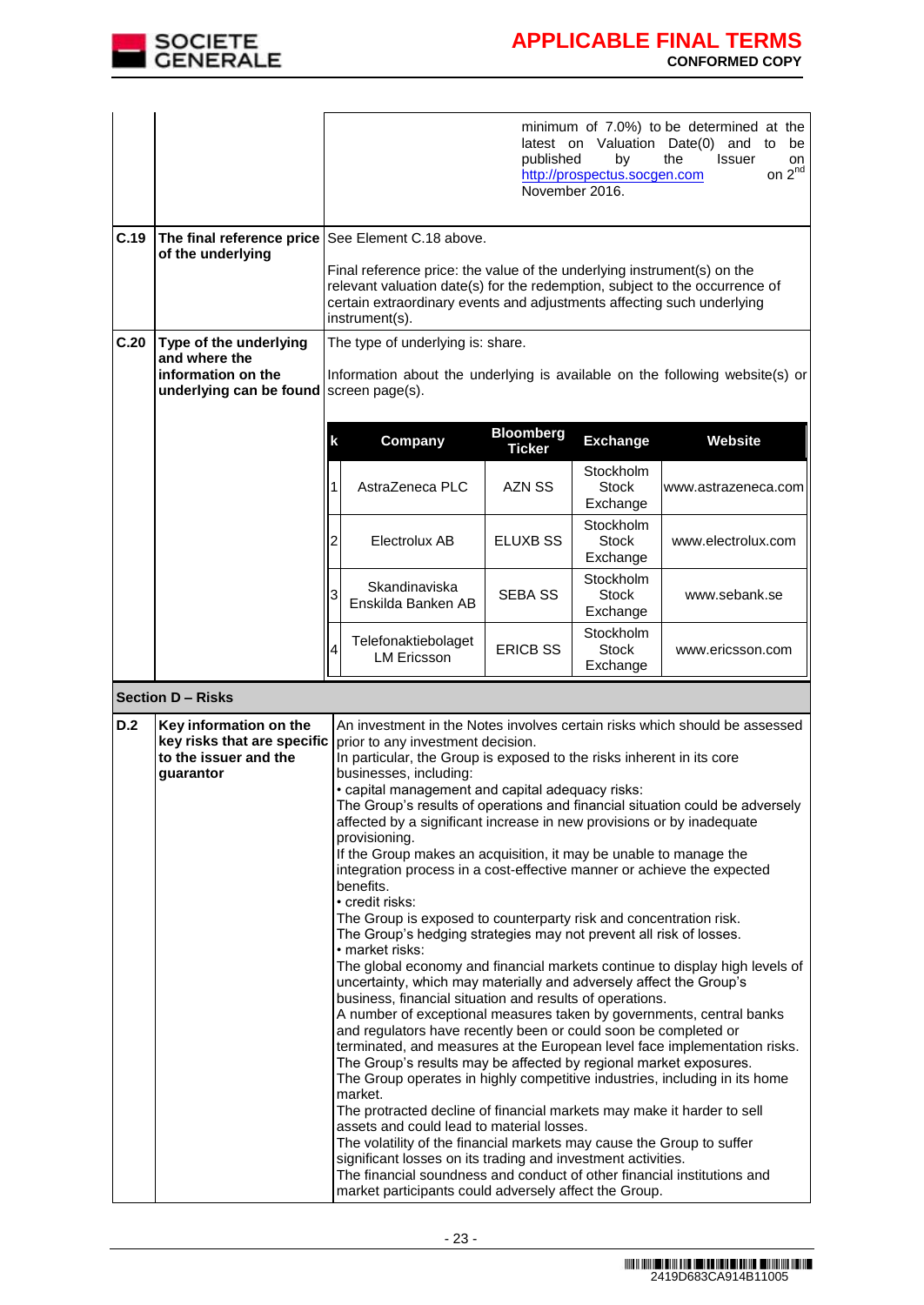

|     |                                                                                                                                             | The Group may generate lower revenues from brokerage and other<br>commission and fee-based businesses during market downturns.                                                                                                                                                                                                                                                                                                                                                                                                                                                                                                                                                                                                                                                                                                                                  |
|-----|---------------------------------------------------------------------------------------------------------------------------------------------|-----------------------------------------------------------------------------------------------------------------------------------------------------------------------------------------------------------------------------------------------------------------------------------------------------------------------------------------------------------------------------------------------------------------------------------------------------------------------------------------------------------------------------------------------------------------------------------------------------------------------------------------------------------------------------------------------------------------------------------------------------------------------------------------------------------------------------------------------------------------|
|     |                                                                                                                                             | • operational risks:<br>The Group's risk management system may not be effective and may<br>expose the Group to unidentified or unanticipated risks, which could lead to                                                                                                                                                                                                                                                                                                                                                                                                                                                                                                                                                                                                                                                                                         |
|     |                                                                                                                                             | significant losses.<br>Operational failure, termination or capacity constraints affecting institutions<br>the Group does business with, or failure or breach of the Group's                                                                                                                                                                                                                                                                                                                                                                                                                                                                                                                                                                                                                                                                                     |
|     |                                                                                                                                             | information technology systems, could result in losses.<br>The Group relies on assumptions and estimates which, if incorrect, could<br>have a significant impact on its financial statements.                                                                                                                                                                                                                                                                                                                                                                                                                                                                                                                                                                                                                                                                   |
|     |                                                                                                                                             | The Group's ability to retain and attract qualified employees is critical to the<br>success of its business, and the failure to do so may materially adversely<br>affect its performance.                                                                                                                                                                                                                                                                                                                                                                                                                                                                                                                                                                                                                                                                       |
|     |                                                                                                                                             | • structural interest rate and exchange rate risks:<br>Changes in interest rates may adversely affect the Group's banking and<br>asset management businesses.                                                                                                                                                                                                                                                                                                                                                                                                                                                                                                                                                                                                                                                                                                   |
|     |                                                                                                                                             | Fluctuations in exchange rates could adversely affect the Group's results of<br>operations.<br>· liquidity risk:                                                                                                                                                                                                                                                                                                                                                                                                                                                                                                                                                                                                                                                                                                                                                |
|     |                                                                                                                                             | The Group depends on access to financing and other sources of liquidity,<br>which may be restricted for reasons beyond its control.<br>A reduced liquidity in financial markets may make it harder to sell assets                                                                                                                                                                                                                                                                                                                                                                                                                                                                                                                                                                                                                                               |
|     |                                                                                                                                             | and could lead to material losses.<br>• non-compliance and reputational risks, legal risks:                                                                                                                                                                                                                                                                                                                                                                                                                                                                                                                                                                                                                                                                                                                                                                     |
|     |                                                                                                                                             | Reputational damage could harm the Group's competitive position.<br>The Group is exposed to legal risks that could negatively affect its financial<br>situation or results of operations.                                                                                                                                                                                                                                                                                                                                                                                                                                                                                                                                                                                                                                                                       |
|     |                                                                                                                                             | The Group is subject to extensive supervisory and regulatory regimes in the<br>countries in which it operates and changes in these regimes could have a<br>significant effect on the Group's businesses.                                                                                                                                                                                                                                                                                                                                                                                                                                                                                                                                                                                                                                                        |
|     |                                                                                                                                             | · social and environmental risks:<br>• The Group may incur losses as a result of unforeseen or catastrophic                                                                                                                                                                                                                                                                                                                                                                                                                                                                                                                                                                                                                                                                                                                                                     |
|     |                                                                                                                                             | events, including the emergence of a pandemic, terrorist attacks or natural<br>disasters.                                                                                                                                                                                                                                                                                                                                                                                                                                                                                                                                                                                                                                                                                                                                                                       |
|     |                                                                                                                                             | Since the Issuer is part of the Group, these risk factors are applicable to the<br>Issuer.                                                                                                                                                                                                                                                                                                                                                                                                                                                                                                                                                                                                                                                                                                                                                                      |
| D.6 | Key information on the<br>key risks that are specific<br>to the securities and risk<br>warning to the effect that<br>investors may lose the |                                                                                                                                                                                                                                                                                                                                                                                                                                                                                                                                                                                                                                                                                                                                                                                                                                                                 |
|     | value of their entire<br>investment or part of it                                                                                           |                                                                                                                                                                                                                                                                                                                                                                                                                                                                                                                                                                                                                                                                                                                                                                                                                                                                 |
|     |                                                                                                                                             | The Notes may provide for an automatic early redemption linked to a<br>specific event. Therefore, this may prevent the Noteholders from benefitting<br>from the performance of the underlying instrument(s) over the whole period<br>initially envisaged.                                                                                                                                                                                                                                                                                                                                                                                                                                                                                                                                                                                                       |
|     |                                                                                                                                             | The terms and conditions of the Notes may include provisions under which<br>upon the occurrence of certain market disruptions delays in the settlement<br>of the Notes may be incurred or certain modifications be made. Moreover, in<br>case of occurrence of events affecting the underlying instrument(s), the<br>terms and conditions of the Notes allow the Issuer to substitute the<br>underlying instrument(s) by new underlying instrument(s), cease the<br>exposure to the underlying asset(s) and apply a reference rate to the<br>proceeds so obtained until the maturity date of the Notes, postpone the<br>maturity date of the Notes, early redeem the Notes on the basis of the<br>market value of these Notes or deduct from any due amount the increased<br>cost of hedging, and in each case without the prior consent of the<br>Noteholders. |
|     |                                                                                                                                             | Payments (whether in respect of principal and/or interest and whether at<br>maturity or otherwise) on the Notes are calculated by reference to certain<br>underlying(s), the return of the Notes is based on changes in the value of<br>the underlying(s), which may fluctuate. Prospective investors should be<br>aware that these Notes may be volatile and that they may receive no                                                                                                                                                                                                                                                                                                                                                                                                                                                                          |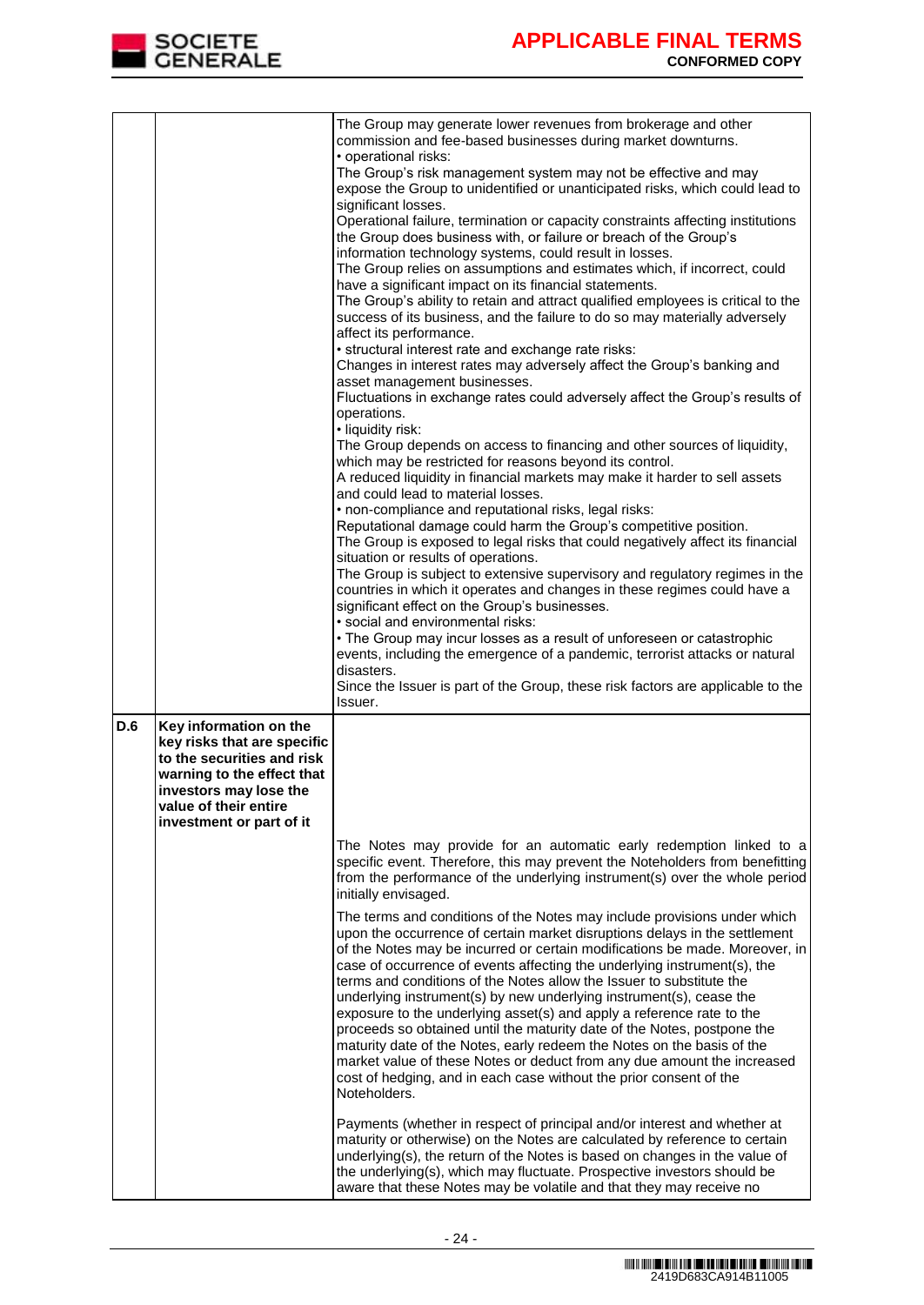|  | interest and may lose all or a substantial portion of their principal.                                                                                                                                                                                                                                                                                                                                                                                                                                                                                     |
|--|------------------------------------------------------------------------------------------------------------------------------------------------------------------------------------------------------------------------------------------------------------------------------------------------------------------------------------------------------------------------------------------------------------------------------------------------------------------------------------------------------------------------------------------------------------|
|  | The Guarantee constitutes a general and unsecured contractual obligation<br>of the Guarantor and no other person, any payments on the Notes are also<br>dependent on the creditworthiness of the Guarantor.                                                                                                                                                                                                                                                                                                                                                |
|  | Prospective investors in Notes benefiting from the Guarantee should note<br>that in case of payment default of an Issuer the entitlement of the<br>Noteholder will be limited to the sums obtained by making a claim under the<br>Guarantee, and the relevant provisions of the Guarantee and they shall<br>have no right to institute any proceeding, judicial or otherwise, or otherwise<br>assert a claim against the Issuer.                                                                                                                           |
|  | The Guarantee is a payment guarantee only and not a guarantee of the<br>performance by the relevant Issuer or any of its other obligations under the<br>Notes benefiting from the Guarantee.                                                                                                                                                                                                                                                                                                                                                               |
|  | Société Générale will act as issuer under the Programme, as the Guarantor<br>of the Notes issued by the Issuer and also as provider of hedging<br>instruments to the Issuer. As a result, investors will be exposed not only to<br>the credit risk of the Guarantor but also operational risks arising from the<br>lack of independence of the Guarantor, in assuming its duties and<br>obligations as the Guarantor and provider of the hedging instruments.                                                                                              |
|  | The potential conflicts of interests and operational risks arising from such<br>lack of independence are in part intended to be mitigated by the fact that<br>different divisions within the Guarantor will be responsible for implementing<br>the Guarantee and providing the hedging instruments and that each division<br>is run as a separate operational unit, segregated by Chinese walls<br>(information barriers) and run by different management teams.                                                                                           |
|  | The Issuer and the Guarantor and any of their subsidiaries and/or their<br>affiliates, in connection with their other business activities, may possess or<br>acquire material information about the underlying assets. Such activities<br>and information may cause consequences adverse to Noteholders.                                                                                                                                                                                                                                                   |
|  | The Issuer and the Guarantor and any of their subsidiaries and/or their<br>affiliates may act in other capacities with regard to the Notes, such as<br>market maker, calculation agent or agent. Therefore, a potential conflict of<br>interests may arise. In connection with the offering of the Notes, the Issuer<br>and the Guarantor and/or their affiliates may enter into one or more hedging<br>transaction(s) with respect to a reference asset(s) or related derivatives,<br>which may affect the market price, liquidity or value of the Notes. |
|  | During the lifetime of the Notes, the market value of these Notes may be<br>lower than the invested capital. Furthermore, an insolvency of the Issuer<br>and/or the Guarantor may cause a total loss of the invested capital.                                                                                                                                                                                                                                                                                                                              |
|  | The attention of the investors is drawn to the fact that they could<br>sustain an entire or a partial loss of their investment.                                                                                                                                                                                                                                                                                                                                                                                                                            |

|     | use of proceeds                                            | <b>E.2.b Reasons for the offer and</b> The net proceeds from each issue of Notes will be applied for the general<br>financing purposes of the Société Générale Group, which include making a<br>profit.                            |
|-----|------------------------------------------------------------|------------------------------------------------------------------------------------------------------------------------------------------------------------------------------------------------------------------------------------|
| E.3 | Description of the terms<br>and conditions of the<br>offer | <b>Public Offer Jurisdiction(s): Sweden</b><br><b>Offer Period:</b> from 05/09/2016 to 14/10/2016<br><b>Offer Price:</b> The Notes will be offered at the Issue Price increased by fees,<br>if any, as mentioned below.            |
|     |                                                            | <b>Conditions to which the offer is subject:</b> Offers of the Notes are<br>conditional on their issue and, on any additional conditions set out in the<br>standard terms of business of the financial intermediaries, notified to |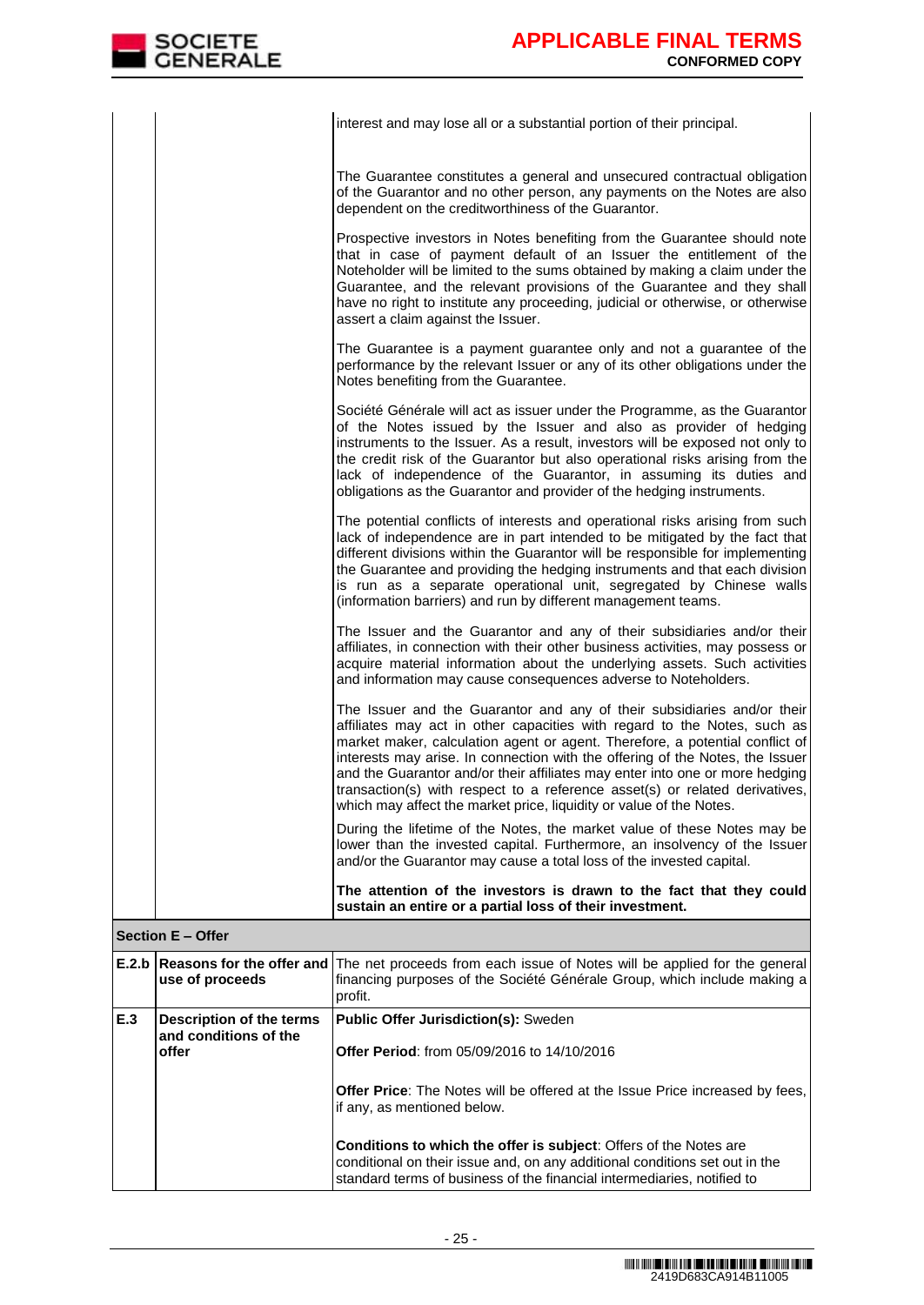

|     |                                                                                                             | investors by such relevant financial intermediaries.                                                                                                                                                                                                                                                                                                                                                                                                                                                                                                                     |
|-----|-------------------------------------------------------------------------------------------------------------|--------------------------------------------------------------------------------------------------------------------------------------------------------------------------------------------------------------------------------------------------------------------------------------------------------------------------------------------------------------------------------------------------------------------------------------------------------------------------------------------------------------------------------------------------------------------------|
|     |                                                                                                             | The Issuer reserves the right to close the Offer Period prior to its stated<br>expiry for any reason.                                                                                                                                                                                                                                                                                                                                                                                                                                                                    |
|     |                                                                                                             | The Issuer reserves the right to withdraw the offer and cancel the issuance<br>of the Notes for any reason at any time on or prior to the Issue Date. For the<br>avoidance of doubt, if any application has been made by a potential investor<br>and the Issuer exercises such right, no potential investor shall be entitled to<br>subscribe or otherwise acquire the Notes.<br>In each case, a notice to the investors on the early termination or the<br>withdrawal, as applicable, will be published on the website of the Issuer<br>(http://prospectus.socgen.com). |
| E.4 | Description of any<br>interest that is material<br>to the issue/offer<br>including conflicting<br>interests | Save for any fees payable to the dealer, so far as the Issuer is aware, no<br>person involved in the issue of the Notes has an interest material to the<br>offer.                                                                                                                                                                                                                                                                                                                                                                                                        |
| E.7 | <b>Estimated expenses</b><br>charged to the investor<br>by the Issuer or the<br>offeror                     | The expenses charged to the investor will be equal to up to 2% of Issue<br>Price per Note, paid by the purchaser to Skandiabanken AB or an agent<br>appointed by Skandiabanken AB.                                                                                                                                                                                                                                                                                                                                                                                       |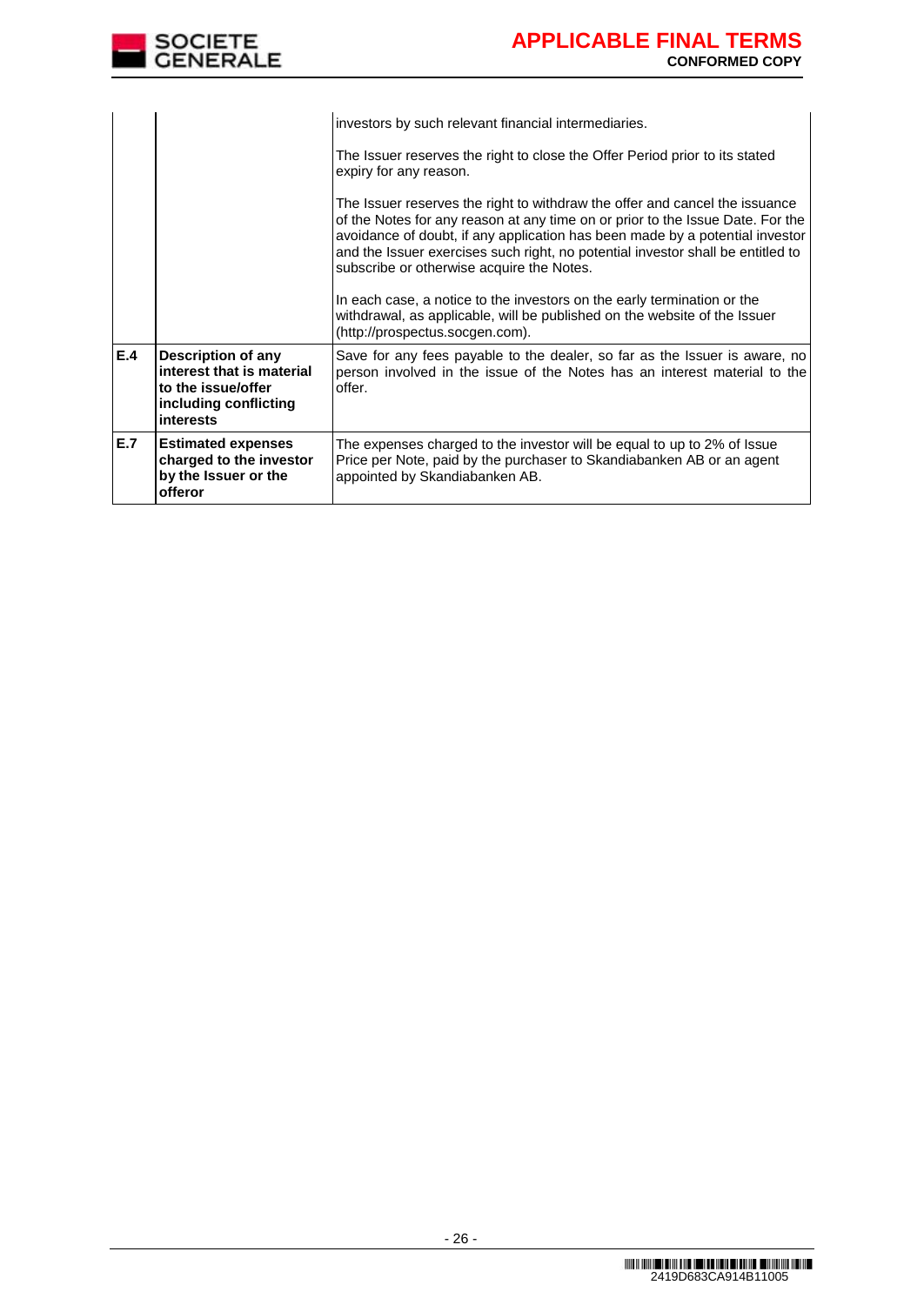#### **EMISSIONSSPECIFIK SAMMANFATTNING**

 $\Gamma$ 

|     | Avsnitt A - Introduktion och varningar                         |                                                                                                                                                                                                                                                                                                                                                                                                                                                                                                                                                                                                                                                                                                                                                                                                                                                                                                                                                                                                                                                                                    |
|-----|----------------------------------------------------------------|------------------------------------------------------------------------------------------------------------------------------------------------------------------------------------------------------------------------------------------------------------------------------------------------------------------------------------------------------------------------------------------------------------------------------------------------------------------------------------------------------------------------------------------------------------------------------------------------------------------------------------------------------------------------------------------------------------------------------------------------------------------------------------------------------------------------------------------------------------------------------------------------------------------------------------------------------------------------------------------------------------------------------------------------------------------------------------|
| A.1 | Varning                                                        | introduktion<br>Denna<br>sammanfattning<br>måste<br>läsas<br>till<br>som<br>en<br>Grundprospektet.<br>Varje beslut att investera i Obligationerna bör baseras på ett                                                                                                                                                                                                                                                                                                                                                                                                                                                                                                                                                                                                                                                                                                                                                                                                                                                                                                               |
|     |                                                                | övervägande av Grundprospektet i dess helhet utav investeraren.                                                                                                                                                                                                                                                                                                                                                                                                                                                                                                                                                                                                                                                                                                                                                                                                                                                                                                                                                                                                                    |
|     |                                                                | Om ett krav med bäring på informationen i Grundprospektet och de<br>tillämpliga Slutliga Villkoren framställs i domstol, kan den kärande<br>investeraren, enligt nationell lagstiftning i Medlemsstaterna, vara<br>tvungen att bära kostnaden för att översätta Grundprospektet innan den<br>juridiska processen påbörjas.                                                                                                                                                                                                                                                                                                                                                                                                                                                                                                                                                                                                                                                                                                                                                         |
|     |                                                                | Civilrättsligt ansvar uppkommer endast för de personer som har tagit<br>fram denna sammanfattning, inklusive varje översättning härav, men<br>endast om sammanfattningen är vilseledande, felaktig eller oförenlig när<br>den läses tillsammans med övriga delar av Grundprospektet eller om<br>den inte tillhandahåller, när den läses tillsammans med övriga delar av<br>Grundprospektet, nyckelinformation för att hjälpa investerare när de<br>överväger huruvida de ska investera i Obligationerna.                                                                                                                                                                                                                                                                                                                                                                                                                                                                                                                                                                           |
| A.2 | <b>Samtycke</b><br>till<br>användning<br>av<br>Grundprospektet | Emittenten samtycker till användningen av detta Grundprospekt i<br>samband med en återförsäljning eller placering av Obligationer under<br>där<br>prospekt<br>omständigheter<br>ett<br>ska<br>offentliggöras<br>enligt<br>Prospektdirektivet (ett Icke-undantaget Erbjudande), med förbehåll för<br>följande villkor:                                                                                                                                                                                                                                                                                                                                                                                                                                                                                                                                                                                                                                                                                                                                                              |
|     |                                                                | - samtycket är endast giltigt under erbjudandeperioden från 05/09/2016<br>till 14/10/2016 (Erbjudandeperioden);                                                                                                                                                                                                                                                                                                                                                                                                                                                                                                                                                                                                                                                                                                                                                                                                                                                                                                                                                                    |
|     |                                                                | - samtycket lämnat av Emittenten för användningen av Grundprospektet<br>för att lämna ett Icke-undantaget Erbjudande är ett individuellt samtycke<br>(ett Individuellt Samtycke) för Skandiabanken AB, Lindhagensgatan<br>86, SE-106 55 Stockholm, Sverige (Initial Auktoriserad Erbjudare) och<br>ytterligare finansiella<br>mellanhänder<br>efter<br>Emittenten<br>utser<br>om<br>01/09/2016 och offentliggör uppgifter om dessa på sin webbplats<br>http://.prospectus.socgen.com, varje finansiell mellanhand vars uppgifter<br>offentliggörs på detta sätt (var och en, en Ytterligare Auktoriserad<br>Erbjudare) och ett generellt samtycke (ett Generellt Samtycke)<br>avseende varje finansiell mellanhand som offentliggör på sin webbplats<br>att den kommer att lämna ett Icke-undantaget Erbjudande avseende<br>Obligationerna på basis av det Generella Samtycket lämnat av<br>Emittenten och genom sådant offentliggörande, varje sådan finansiell<br>mellanhand (var och en, en Generellt Auktoriserad Erbjudare) åtar sig<br>att efterleva följande förpliktelser: |
|     |                                                                | (a) den agerar i enlighet med alla tillämpliga lagar, regler, föreskrifter<br>och vägledningar (inklusive från varje tillsynsorgan med behörighet<br>över det Icke-undantagna Erbjudandet av Obligationerna i<br>Jurisdiktionen<br>för<br>Erbjudandet<br>till<br>Allmänheten,<br>särskilt<br>lagstiftningen som implementerar Direktivet om Marknader för<br>Finansiella Instrument (Direktiv 2004/39/EG) så som ändrat (nedan<br>Reglerna) och säkerställer att (i) varje investeringsrådgivning<br>avseende Obligationerna av varje person är lämplig,<br>(ii)<br>informationen till presumtiva investerare, inklusive informationen<br>avseende varje utgift (och varje courtage eller fördel av varje slag)                                                                                                                                                                                                                                                                                                                                                                    |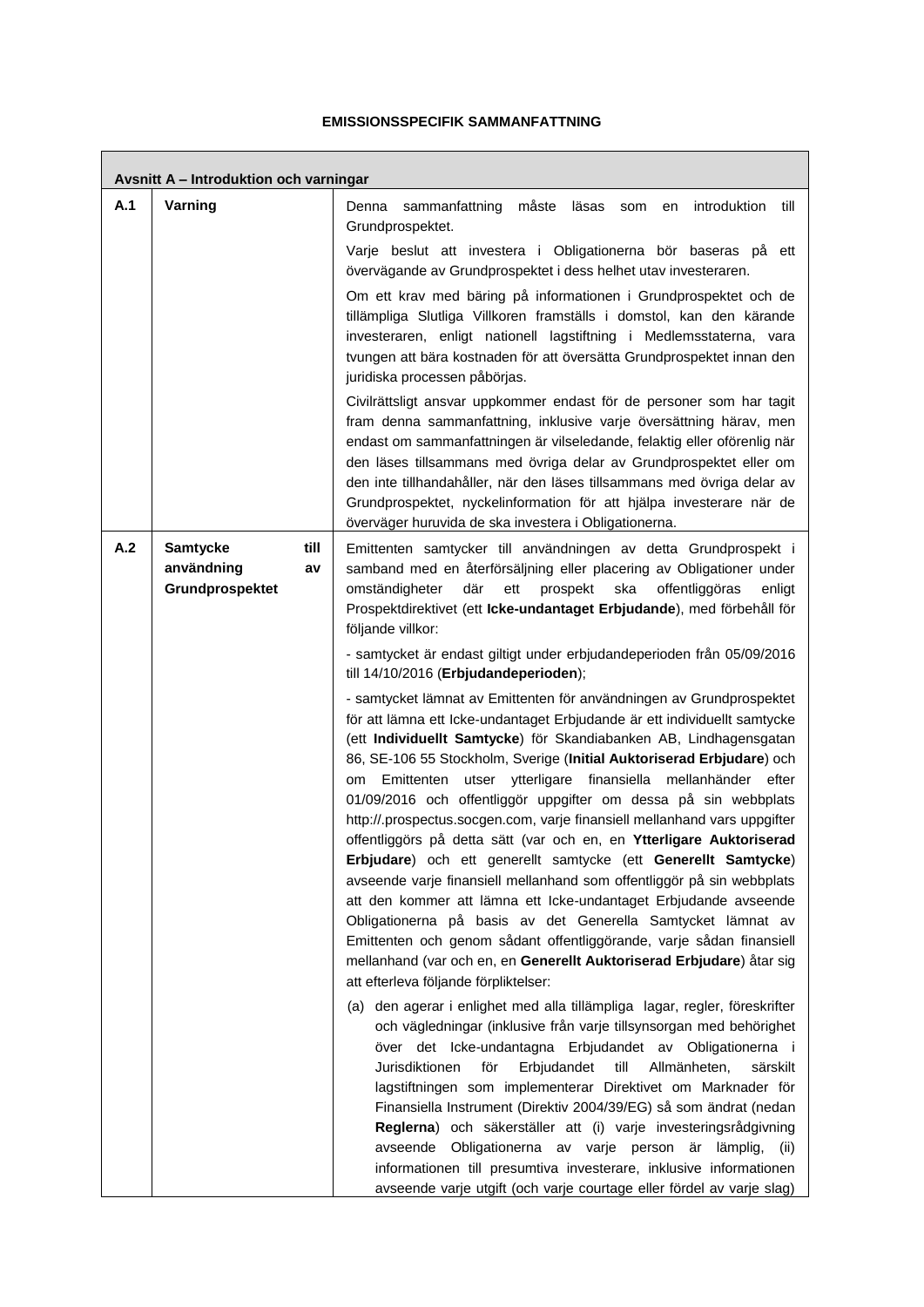| mottagen eller betald av denne Generellt Auktoriserade Erbjudare<br>under erbjudandet av Obligationerna är fullt och tydligt presenterat                                                                                                                                                                                                                                                                                                                                                                                                                                                                                                                                                                                                                                                                                                                                                                                                                                                                                                                                                                                                                                                                  |
|-----------------------------------------------------------------------------------------------------------------------------------------------------------------------------------------------------------------------------------------------------------------------------------------------------------------------------------------------------------------------------------------------------------------------------------------------------------------------------------------------------------------------------------------------------------------------------------------------------------------------------------------------------------------------------------------------------------------------------------------------------------------------------------------------------------------------------------------------------------------------------------------------------------------------------------------------------------------------------------------------------------------------------------------------------------------------------------------------------------------------------------------------------------------------------------------------------------|
| före deras investering i Obligationerna;<br>efterlever de relevanta tecknings-, försäljnings-<br>(b) den<br>och<br>överlåtelserestriktionerna avseende Jurisdiktionen för Erbjudande<br>till Allmänheten som om denne agerade som Återförsäljare i<br>Jurisdiktionen för Erbjudandet till Allmänheten;                                                                                                                                                                                                                                                                                                                                                                                                                                                                                                                                                                                                                                                                                                                                                                                                                                                                                                    |
| den säkerställer att förekomsten av varje avgift (och alla andra<br>(C)<br>kommissioner och fördelar av vad slag det vara må) eller rabatt<br>mottagen eller betalad av denne i samband med erbjudandet eller<br>försäljningen av Obligationerna inte står i strid mot Reglerna, är fullt<br>och tydligt presenterat för investerare eller presumtiva investera för<br>deras investering i Obligationerna och, i den utsträckning som så<br>krävs enligt Reglerna, tillhandahåller ytterligare information<br>avseende detta;                                                                                                                                                                                                                                                                                                                                                                                                                                                                                                                                                                                                                                                                             |
| (d) den efterlever Reglerna avseende regler mot penningtvätt, mot<br>korruption, mot mutor och om kundkännedom (inklusive, men utan<br>begränsning till, vidta lämpliga åtgärder i efterlevnad av sådana<br>regler, för att konstatera och dokumentera identiteten för varje<br>presumtiv investerare före den initiala investeringen i några<br>Obligationer av investeraren) och kommer inte att tillåta någon<br>ansökan för Obligationer under några omständigheter där denne<br>har misstanke beträffande källan till de medel som ansökan rör; den<br>behåller investeraridentitetsuppgifter under i vart fall den<br>minimiperiod som krävs under tillämpliga Regler, och ska, om så<br>begärs, göra sådana uppgifter tillgängliga för den relevanta<br>Emittenten och/eller den relevanta Återförsäljaren eller direkt till<br>behöriga myndigheter med jurisdiktion över den relevanta<br>Emittenten och/eller relevanta Återförsäljaren för att möjliggöra för<br>den relevanta Emittenten och/eller relevanta Återförsäljaren att<br>efterleva regler mot penningtvätt, mot korruption, mot mutor och om<br>kundkännedom tillämpliga på den relevanta Emittenten och/eller<br>Återförsäljaren; |
| den samarbetar med Emittenten och den relevanta Återförsäljaren<br>(e)<br>vad gäller att ge tillgång till relevant information (inklusive men utan<br>begränsning till, dokument och register som hålls enligt stycke (d)<br>ovan) och sådan ytterligare assistans som skäligen begärs genom<br>skriftlig begäran från Emittenten eller den relevanta Återförsäljaren,<br>i varje fall så snart som skäligen är praktiskt möjligt, och, i varje fall,<br>inom den tidsram som anges av sådan tillsynsmyndighet eller<br>tillsynsförfarande. För detta ändamål relevant information som är<br>tillgänglig för denne eller kan erhållas av den relevanta finansiella<br>mellanhanden:                                                                                                                                                                                                                                                                                                                                                                                                                                                                                                                       |
| i samband med varje begäran eller undersökning av varje<br>(i)<br>tillsynsmyndighet avseende Obligationerna, Emittenten eller<br>den relevanta Återförsäljaren; och/eller                                                                                                                                                                                                                                                                                                                                                                                                                                                                                                                                                                                                                                                                                                                                                                                                                                                                                                                                                                                                                                 |
| (ii)<br>i samband med varje klagomål som mottas av Emittenten<br>och/eller den relevanta Återförsäljaren avseende Emittenten<br>Återförsäljaren<br>och/eller<br>den<br>relevanta<br>eller<br>annan<br>Auktoriserad Erbjudare inklusive, men utan begränsning till,<br>klagomål så som dessa definieras i regler som publicerats av<br>varje tillsynsmyndighet med behörig jurisdiktion, från tid till                                                                                                                                                                                                                                                                                                                                                                                                                                                                                                                                                                                                                                                                                                                                                                                                     |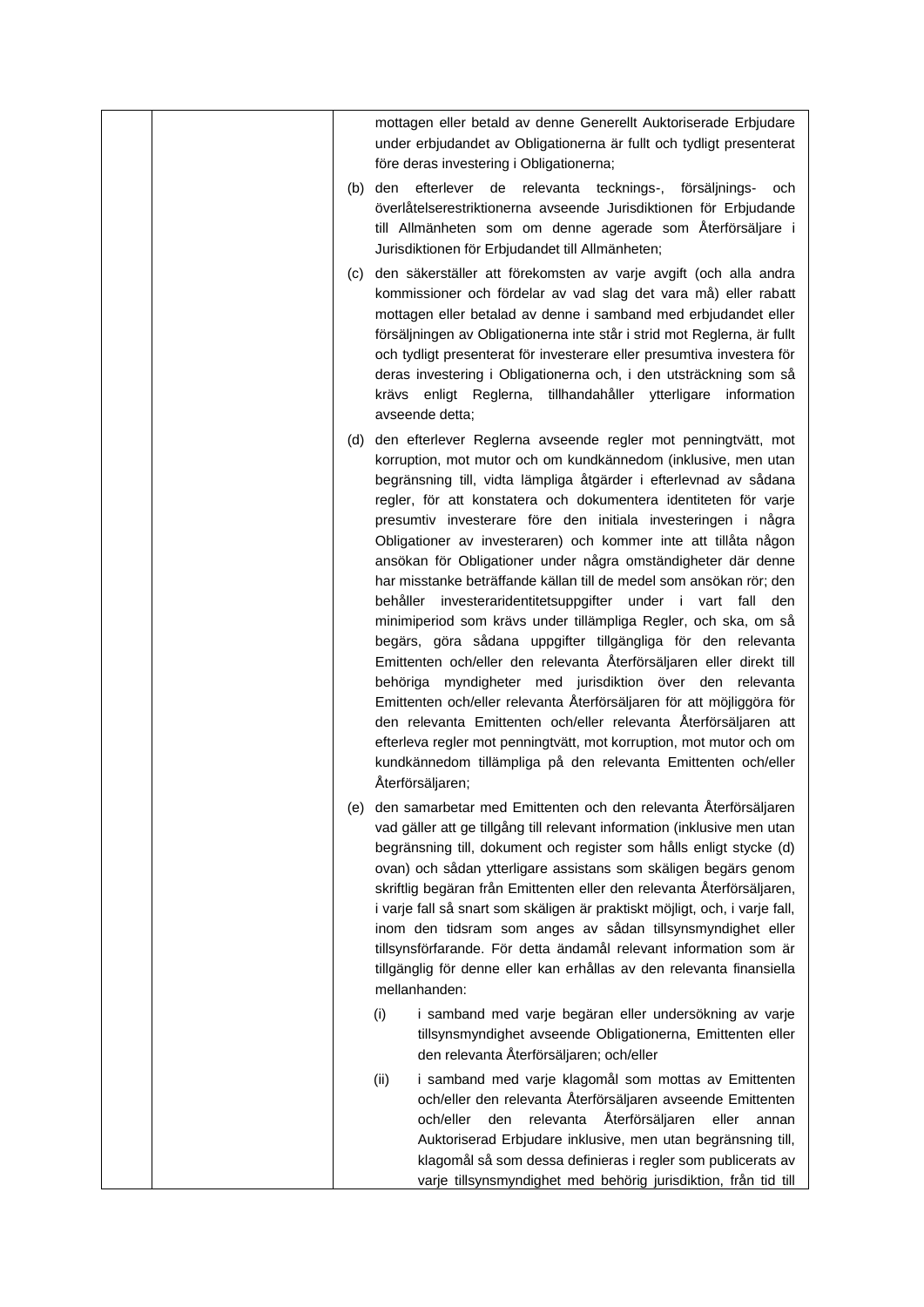| annan, och/eller                                                                                                                                                                                                                                                                                                                                                                                                                                                                                                                                                                                                                                                                                                                                                                                                             |
|------------------------------------------------------------------------------------------------------------------------------------------------------------------------------------------------------------------------------------------------------------------------------------------------------------------------------------------------------------------------------------------------------------------------------------------------------------------------------------------------------------------------------------------------------------------------------------------------------------------------------------------------------------------------------------------------------------------------------------------------------------------------------------------------------------------------------|
| som Emittenten eller den relevanta Återförsäljaren skäligen<br>(iii)<br>kan begära från tid till annan avseende Obligationerna<br>och/eller för att möjliggöra för Emittenten eller den relevanta<br>Återförsäljaren att till fullo efterleva dess egna juridiska,<br>skattemässiga och regulatoriska krav;                                                                                                                                                                                                                                                                                                                                                                                                                                                                                                                  |
| den föranleder inte, direkt eller indirekt, Emittenten eller de<br>(f)<br>relevanta Återförsäljarna att överträda någon Regel eller något krav<br>att erhålla eller göra något ingivande, auktorisation eller samtycke i<br>någon jurisdiktion;                                                                                                                                                                                                                                                                                                                                                                                                                                                                                                                                                                              |
| den förbinder sig att hålla den relevanta Emittenten, Garanten (om<br>(g)<br>tillämpligt) och den relevanta Återförsäljaren, Société Générale och<br>varje av dess närstående företag skadeslösa för varje skada,<br>förlust, utgift, krav, begäran eller förlust och arvoden (inklusive<br>skäliga arvoden för advokatbyråer) som åsamkats någon av dessa<br>enheter på grund av eller i samband med, underlåtenhet av denna<br>Generellt Auktoriserade Erbjudare (eller någon av dess under-<br>distributörer) att iaktta någon av dessa förpliktelser ovan;                                                                                                                                                                                                                                                               |
| (h) den är bekant med och har policyer och rutiner på plats för att<br>efterleva varje tillämplig regel och författning avseende anti-mutor<br>och anti-korruption, inklusive ändringar däri;                                                                                                                                                                                                                                                                                                                                                                                                                                                                                                                                                                                                                                |
| (a) den och varje person inom dess kontroll (inklusive varje<br>(i)<br>ledamot, befattningshavare eller anställd, var och en, en<br>kontrollerad person) har inte begått och kommer inte att begå<br>någon korrupt handling, direkt eller indirekt och (b) enligt dess bästa<br>kännedom, har inte någon av dess under-distributörer begått någon<br>korrupt handling, direkt eller indirekt, i varje fall, till eller för<br>användning av eller till förmån för någon person eller någon<br>offentlig funktionär (vilket ska innefatta varje officiell funktionär,<br>anställd eller företrädare för eller varje annan person som agerar i<br>en offentlig roll för eller någon regering i någon jurisdiktion, någon<br>offentlig internationell organisation, något politiskt parti, eller kvasi-<br>offentlig funktion); |
| den har på plats adekvata policyer, system, rutiner och kontroller<br>(j)<br>konstruerade för att förhindra denne själv, dess under-distributörer<br>och varje kontrollerad person från att begå en korrupt handling och<br>för att säkerställa att varje bevis eller misstanke om korrupta<br>handlingar till fullo undersöks, rapporteras till Société Générale eller<br>till den relevanta Emittenten och följs upp i enlighet därmed;                                                                                                                                                                                                                                                                                                                                                                                    |
| varken denne eller någon av dess ombud, under-distributörer eller<br>(K)<br>kontrollerade personer är utesluten från eller behandlas av någon<br>offentlig eller internationell myndighet som utesluten från att delta i<br>upphandlingar för något kontrakt eller affär med eller som ska<br>tilldelas av något kontrakt eller affär av sådan myndighet på basis<br>av någon faktisk eller påstådd korrupt handling;                                                                                                                                                                                                                                                                                                                                                                                                        |
| den har behållit adekvat dokumentation avseende dess aktiviteter,<br>(1)<br>inklusive bokföringsunderlag i en form och på ett sätt som är<br>lämpligt för en verksamhet av dess storlek och resurser;                                                                                                                                                                                                                                                                                                                                                                                                                                                                                                                                                                                                                        |
| (m) den utfäster och garanterar att den inte ska finansiella instrument till<br>eller ingå några arrangemang med avseende på finansiella<br>instrument, med personer som är underkastade sanktioner;                                                                                                                                                                                                                                                                                                                                                                                                                                                                                                                                                                                                                         |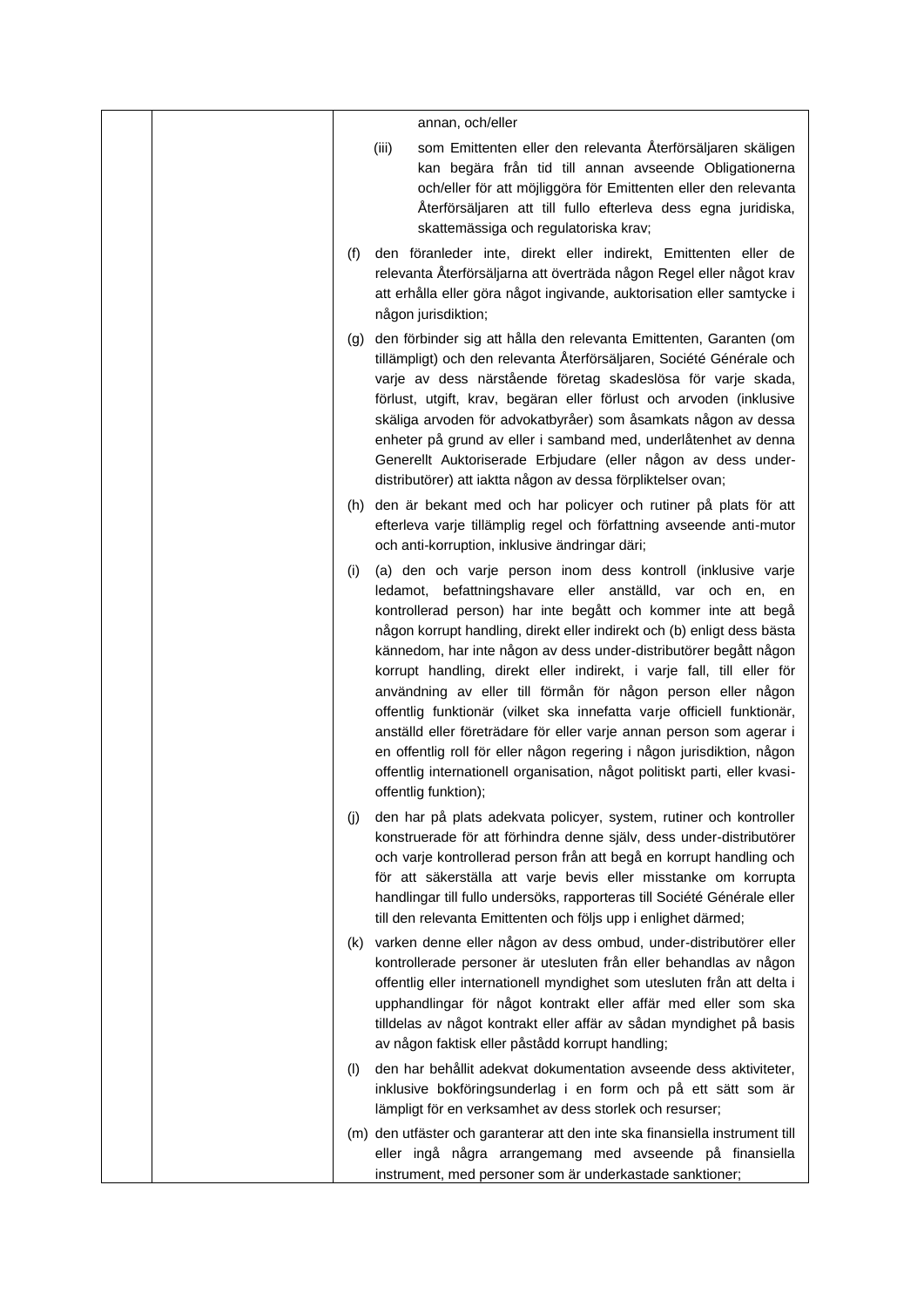| (n) den åtar sig att skyndsamt informera Société Générale eller den<br>relevanta Emittenten om (a) varje klagomål mottaget avseende<br>dess aktiviteter eller de finansiella instrumenten eller (b) varje<br>händelse som påverkar denne, inklusive men utan begränsning till,<br>något av: (i) en regulatorisk undersökning eller granskning av<br>denne eller dess närstående företag, samarbetspartners eller<br>ombud; (ii) juridiska förfaranden initierade av en behörig<br>regulatorisk myndighet mot denne eller dess närstående företag,<br>samarbetspartners eller ombud; eller (iii) ett domslut eller straff<br>gentemot denne eller dess närstående företag, samarbetspartners<br>eller ombud, vilket i varje fall kan skäligen involvera en<br>renommérisk för Société Générale eller den relevanta Emittenten;<br>och |
|--------------------------------------------------------------------------------------------------------------------------------------------------------------------------------------------------------------------------------------------------------------------------------------------------------------------------------------------------------------------------------------------------------------------------------------------------------------------------------------------------------------------------------------------------------------------------------------------------------------------------------------------------------------------------------------------------------------------------------------------------------------------------------------------------------------------------------------|
| (o) den bekräftar att dess åtagande att respektera förpliktelserna ovan<br>är underkastat engelsk rätt och godtar att varje tvist förknippad<br>därmed kan föras vid engelsk domstol.                                                                                                                                                                                                                                                                                                                                                                                                                                                                                                                                                                                                                                                |
| Varje Generellt Auktoriserad Erbjudare som önskar använda<br>Grundprospektet för ett Icke-undantaget Erbjudande i enlighet med<br>detta Generella Samtycke och de därmed förknippade villkoren,<br>måste, under tiden för den relevanta Erbjudandeperioden,<br>offentliggöra på sin webbplats att den använder Grundprospektet<br>för sådant Icke-undantaget Erbjudande i enlighet med detta<br>Generella Samtycke och de därmed förknippade villkoren.                                                                                                                                                                                                                                                                                                                                                                              |
| - Samtycket omfattar endast användningen av detta Grundprospekt för<br>att lämna Icke-undantagna Erbjudanden i Sverige.                                                                                                                                                                                                                                                                                                                                                                                                                                                                                                                                                                                                                                                                                                              |
| Informationen avseende villkoren för det Icke-undantagna<br>Erbjudandet ska tillhandahållas investerare av varje Initial<br>Auktoriserad Erbjudare och av varje Generellt Auktoriserad<br>Erbjudare vid tidpunkten då erbjudandet lämnas.                                                                                                                                                                                                                                                                                                                                                                                                                                                                                                                                                                                            |

| <b>Avsnitt B - Emittent och Garant</b> |                                                                                                           |                                                                                                                                                                                                                                                                                                                                                                                                                                                                                                                                              |  |
|----------------------------------------|-----------------------------------------------------------------------------------------------------------|----------------------------------------------------------------------------------------------------------------------------------------------------------------------------------------------------------------------------------------------------------------------------------------------------------------------------------------------------------------------------------------------------------------------------------------------------------------------------------------------------------------------------------------------|--|
| B.1                                    | Juridiskt<br>och.<br>kommersiellt namn<br>för emittenten                                                  | SG Issuer (eller Emittenten)                                                                                                                                                                                                                                                                                                                                                                                                                                                                                                                 |  |
| B.2                                    | Säte, juridisk form,<br>lagstiftning<br>och<br>land för bildande                                          | Säte: 33, boulevard du Prince Henri, L-1724 Luxemburg, Luxemburg.<br>Juridisk form: Publikt aktiebolag (société anonyme).<br>Lagstiftning under vilken Emittenten agerar: luxemburgsk rätt.<br>Land för bildande: Luxemburg.                                                                                                                                                                                                                                                                                                                 |  |
| B.4<br>b                               | Kända trender som<br>påverkar<br>emittenten<br>och<br>den bransch inom<br>vilken den agerar               | Emittenten förväntar sig att fortsätta sina aktiviteter i enlighet med dess<br>verksamhetsföremål under år 2016.                                                                                                                                                                                                                                                                                                                                                                                                                             |  |
| B.5                                    | <b>Beskrivning</b><br>av<br>emittentens<br>och<br>koncern<br>emittentens<br>position<br>inom<br>koncernen | Société Générale-koncernen (Koncernen) erbjuder en bred uppsättning av<br>rådgivningstjänster och skräddarsydda finansiella lösningar för individuella<br>kunder, stora företag och institutionella investerare. Koncernen förlitar sig på tre<br>kärnverksamheter som kompletterar varandra:<br>French Retail Banking (Fransk bankverksamhet för privatkunder),<br>$\bullet$<br>International Retail Banking and Financial Services and Insurance<br>$\bullet$<br>(Internationell bankverksamhet för privatkunder, finansiella tjänster och |  |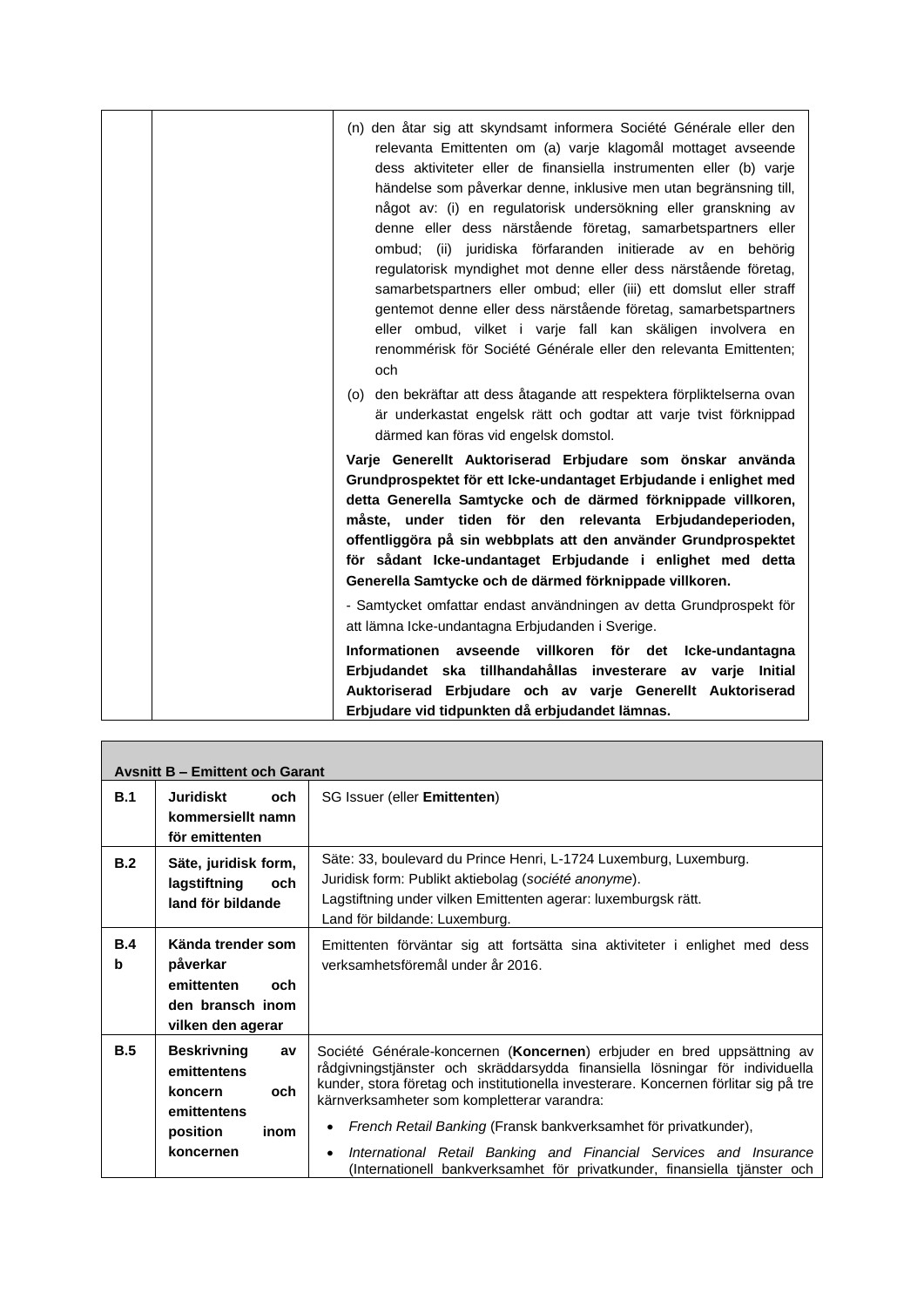| <b>B.9</b>          | <b>Siffra</b><br>avseende<br>resultatprognos<br>eller<br>uppskattning<br>för<br>emittenten                                                                                                             | försäkring) samt<br>tillgångs- och förmögenhetsförvaltning och Värdepapperstjänster).<br>dotterföretag.<br>tillämplig.<br>Ei.<br>resultatprognos eller -uppskattning. | Emittenten tillhandahåller<br>inte | Corporate and Investment Banking, Private Banking, Asset and Wealth<br>Management (Företags- och investmentbankverksamhet, Private Banking,<br>Emittenten är ett dotterföretag inom Koncernen och har inte några<br>någon<br>siffra<br>avseende |
|---------------------|--------------------------------------------------------------------------------------------------------------------------------------------------------------------------------------------------------|-----------------------------------------------------------------------------------------------------------------------------------------------------------------------|------------------------------------|-------------------------------------------------------------------------------------------------------------------------------------------------------------------------------------------------------------------------------------------------|
| B.1<br>0            | Karaktären<br>av<br>anmärkningar<br>i<br>revisionsberättelse<br>för<br>den<br>n<br>historiska<br>finansiella<br>informationen                                                                          | Ej tillämplig. Revisionsberättelsen innehåller inte någon anmärkning.                                                                                                 |                                    |                                                                                                                                                                                                                                                 |
| B.1<br>$\mathbf{2}$ | historisk<br>Utvald<br>finansiell<br>nyckelinformation<br>för Emittenten                                                                                                                               | (i tusental, $\epsilon$ )                                                                                                                                             | 31 december 2015<br>(reviderad)    | 31 december 2014<br>(reviderad)                                                                                                                                                                                                                 |
|                     |                                                                                                                                                                                                        | Rörelse-intäkter                                                                                                                                                      | 102 968                            | 110 027                                                                                                                                                                                                                                         |
|                     |                                                                                                                                                                                                        | från<br>Vinst<br>verksamheter                                                                                                                                         | 380                                | 209                                                                                                                                                                                                                                             |
|                     |                                                                                                                                                                                                        | Vinst från kvarvarande<br>verksamhet                                                                                                                                  | 380                                | 209                                                                                                                                                                                                                                             |
|                     |                                                                                                                                                                                                        | Totala Tillgångar                                                                                                                                                     | 37 107 368                         | 23 567 256                                                                                                                                                                                                                                      |
|                     |                                                                                                                                                                                                        |                                                                                                                                                                       |                                    |                                                                                                                                                                                                                                                 |
|                     | <b>Uttalande</b><br>om<br>betydande<br>ingen<br>negativ förändring<br>utsikterna<br>för<br>i.<br>emittenten<br>sedan<br>dagen<br>för<br>dess<br>senast<br>offentliggjorda<br>reviderade<br>räkenskaper | sedan 31 december 2015.                                                                                                                                               |                                    | Det har inte skett några väsentliga förändringar i Emittentens framtidsutsikter                                                                                                                                                                 |
|                     | Väsentliga<br>förändringar<br>i.<br>emittentens<br>finansiella position<br>eller<br>handelsposition<br>efter perioden som<br>täcks<br>den<br>av<br>historiska                                          | finansiella position eller handelsposition sedan 31 december 2015.                                                                                                    |                                    | Ej tillämpligt. Det har inte skett några väsentliga förändringar i Emittentens                                                                                                                                                                  |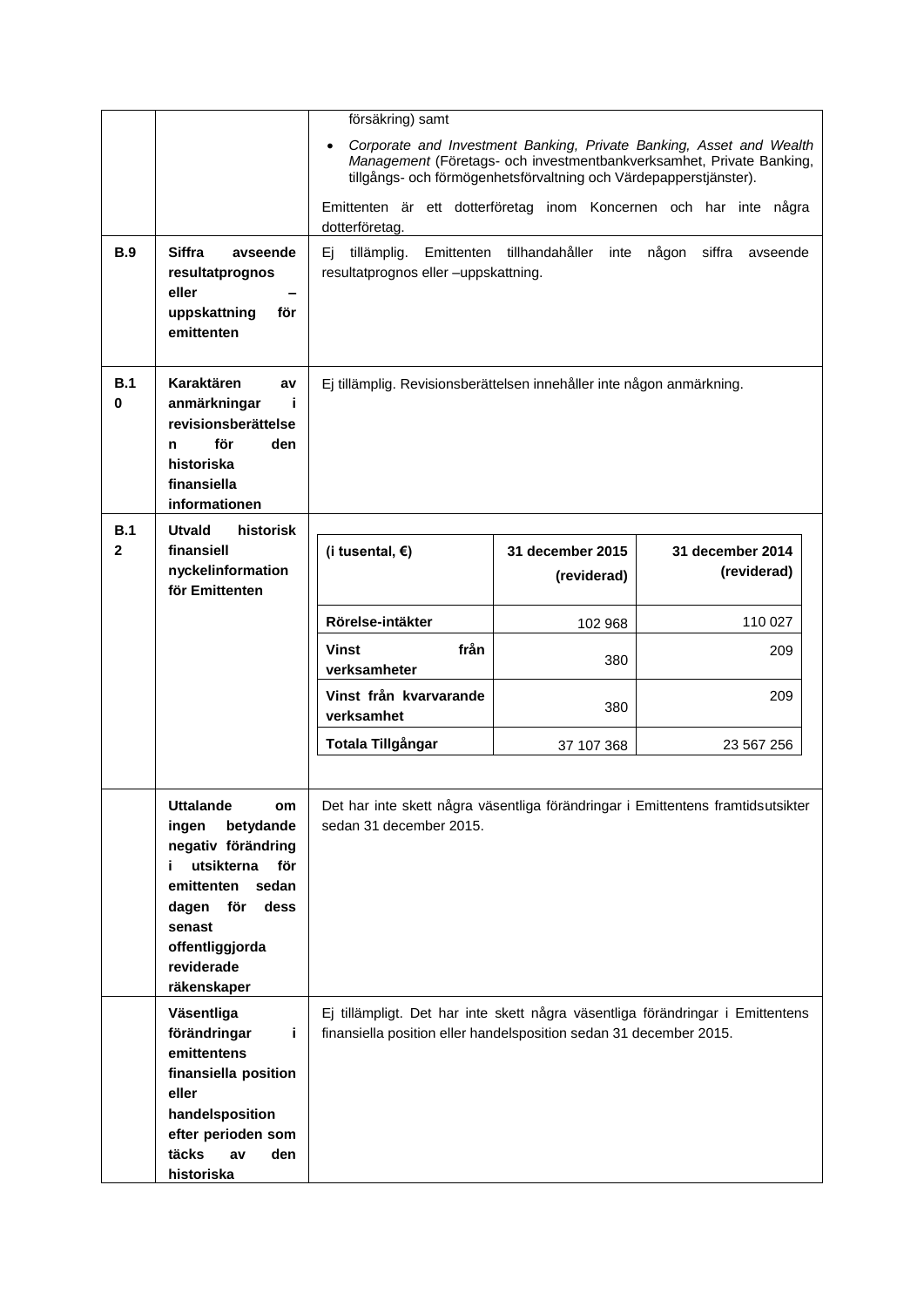|          | finansiella<br>informationen                                                                                                                                                                            |                                                                                                                                                                                                                                                                                                                                                                                                                                                                                                                                                                                                                                                                                                                                                                                                                                                                                                                                                                                                                                                                                             |
|----------|---------------------------------------------------------------------------------------------------------------------------------------------------------------------------------------------------------|---------------------------------------------------------------------------------------------------------------------------------------------------------------------------------------------------------------------------------------------------------------------------------------------------------------------------------------------------------------------------------------------------------------------------------------------------------------------------------------------------------------------------------------------------------------------------------------------------------------------------------------------------------------------------------------------------------------------------------------------------------------------------------------------------------------------------------------------------------------------------------------------------------------------------------------------------------------------------------------------------------------------------------------------------------------------------------------------|
| B.1<br>3 | Nyligen inträffade<br>händelser<br>beträffande<br>emittenten som är<br>väsentligt<br>i.<br>hänseende<br>relevanta<br>för<br>utvärderingen<br>av<br>emittentens<br>solvens                               | Ej tillämpligt. Det har inte varit några nyligen inträffande händelser beträffande<br>Emittenten som är i väsentligt hänseende relevanta för utvärderingen av<br>Emittentens solvens.                                                                                                                                                                                                                                                                                                                                                                                                                                                                                                                                                                                                                                                                                                                                                                                                                                                                                                       |
| B.1<br>4 | Uttalande huruvida<br>emittenten<br>är<br>beroende av andra<br>företag<br>inom<br>koncernen                                                                                                             | Se Punkt B.5 ovan för Emittentens position inom Koncernen.<br>SG Issuer är beroende av Société Générale Bank & Trust inom Koncernen.                                                                                                                                                                                                                                                                                                                                                                                                                                                                                                                                                                                                                                                                                                                                                                                                                                                                                                                                                        |
| B.1<br>5 | <b>Beskrivning</b><br>av<br>emittentens<br>huvudsakliga<br>verksamhet                                                                                                                                   | Den huvudsakliga verksamheten för SG Issuer är att ta upp finansiering<br>genom emission av warranter liksom även skuldvärdepapper avsedda att<br>placeras hos institutionella kunder eller privatkunder genom distributörer som<br>samarbetar med Société Générale. Finansieringen som erhålls genom<br>emissioner av sådana skuldvärdepapper lånas sedan vidare till Société<br>Générale och till andra medlemmar i Koncernen.                                                                                                                                                                                                                                                                                                                                                                                                                                                                                                                                                                                                                                                            |
| B.1<br>6 | I den mån det är<br>känt<br>för<br>emittenten,<br>huruvida<br>emittenten<br>kontrolleras, direkt<br>eller indirekt, och<br>a٧<br>vem<br>samt<br>beskrivning<br>av<br>karaktären<br>av<br>sådan kontroll | SG Issuer är ett 100 procent ägt dotterföretag till Société Générale Bank &<br>Trust S.A. som i sin tur är ett 100 procent ägt dotterföretag till Société<br>Générale och är ett fullt konsoliderat bolag.                                                                                                                                                                                                                                                                                                                                                                                                                                                                                                                                                                                                                                                                                                                                                                                                                                                                                  |
| B.1<br>8 | Garantins art och<br>omfattning                                                                                                                                                                         | Obligationerna är ovillkorligen och oåterkalleligen garanterade av Société<br>Générale (Garanten) enligt Garantin utfärdad per den 6 juli 2016 (Garantin).<br>Garantin utgör en direkt, ovillkorad, icke-säkerställd och allmän förpliktelse för<br>Garanten och rangordnas och kommer att rangordnas lika med alla övriga<br>existerande och framtida direkta, ovillkorade, icke-säkerställda och allmänna<br>förpliktelser för Garanten, inklusive de som avser insättningar.<br>Varje hänvisning till summor eller belopp som ska betalas av Emittenten vilka<br>garanteras av garanten under Garantin ska anses vara hänvisningar till<br>sådana summor och/eller belopp så som dessa direkt har reducerats och/eller,<br>vid konvertering till aktiekapital, så som dessa har reducerats av beloppet för<br>sådan konvertering och/eller annars modifierats, från tid till annan, som ett<br>resultat av tillämpning av resolutionsåtgärder av varje relevant behörig<br>myndighet enligt direktiv 2014/59/EU från det Europeiska Parlamentet och<br>Rådet för den Europeiska Unionen. |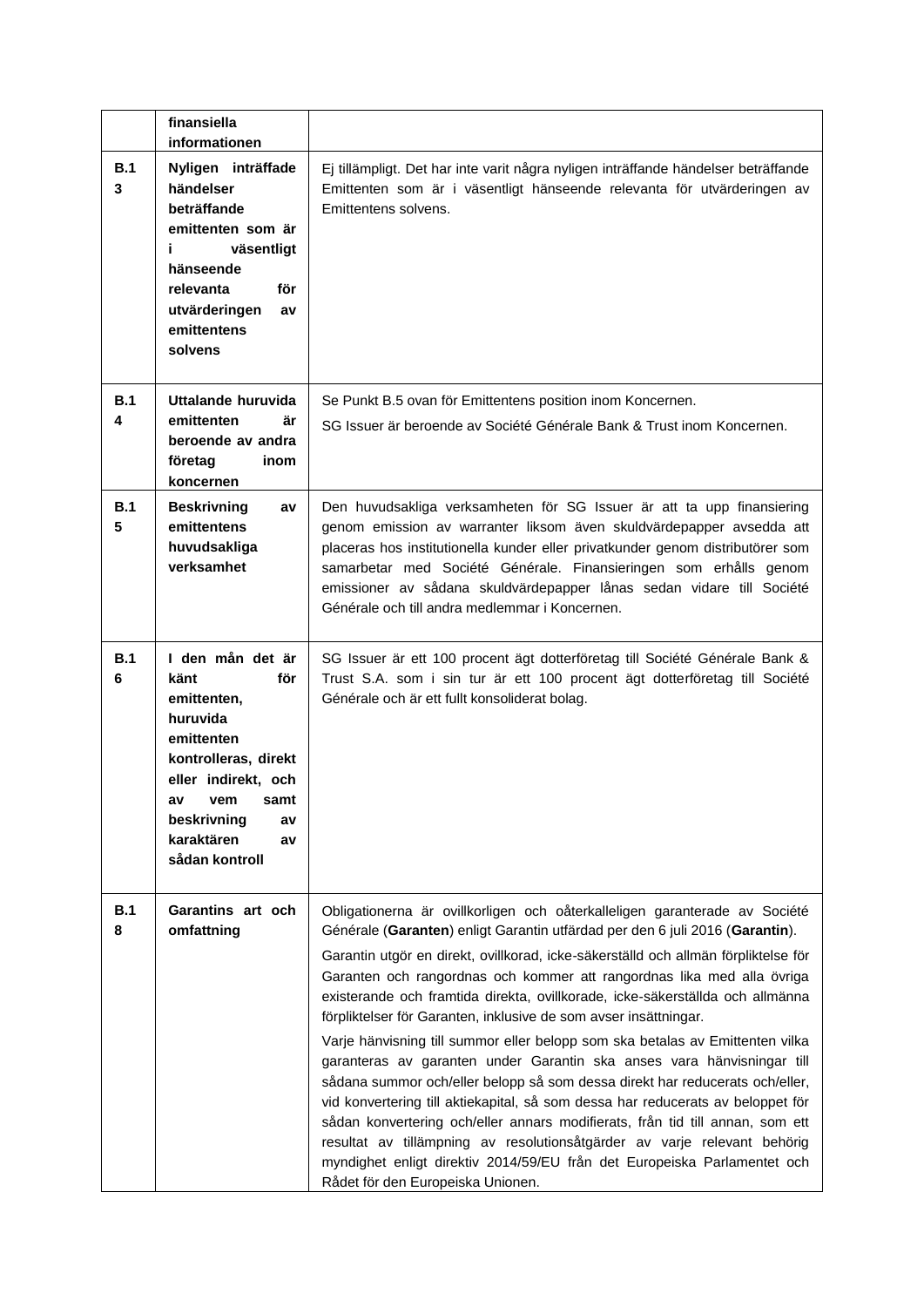| <b>B.19</b> | Information<br>om<br>garanten som om<br>den var emittenten<br>av samma typ av<br>värdepapper<br>som<br>omfattas av garantin | Informationen om Société Générale som om den var Emittent av samma typ<br>av Obligationer som omfattas av Garantin anges i enlighet med respektive<br>Punkt B.19 / B.1, B.19 / B.2, B.19 / B.4b, B.19 / B.5, B.19 / B.9, B.19 / B.10,<br>B.19 / B.12, B.19 / B.13, B.19 / B.14, B.19 / B.15 och B.19 / B.16 nedan:<br>B.19/ B.1: Société Générale                                                                                                                                                                     |
|-------------|-----------------------------------------------------------------------------------------------------------------------------|-----------------------------------------------------------------------------------------------------------------------------------------------------------------------------------------------------------------------------------------------------------------------------------------------------------------------------------------------------------------------------------------------------------------------------------------------------------------------------------------------------------------------|
|             |                                                                                                                             | B.19/ B.2:                                                                                                                                                                                                                                                                                                                                                                                                                                                                                                            |
|             |                                                                                                                             | Säte: 29, boulevard Haussmann, 75009 Paris, Frankrike.                                                                                                                                                                                                                                                                                                                                                                                                                                                                |
|             |                                                                                                                             | Juridisk form: Publikt aktiebolag (société anonyme).                                                                                                                                                                                                                                                                                                                                                                                                                                                                  |
|             |                                                                                                                             | Lagstiftning under vilken Emittenten agerar: fransk rätt.                                                                                                                                                                                                                                                                                                                                                                                                                                                             |
|             |                                                                                                                             | Land för bildande: Frankrike.<br>B.19/ B.4b:                                                                                                                                                                                                                                                                                                                                                                                                                                                                          |
|             |                                                                                                                             | Under år 2016 bör den globala ekonomin skadas av hög osäkerhet, särskilt<br>med avseende på den geopolitiska miljön (Brexit, den europeiska<br>migrantkrisen, instabilitet i Mellanöstern) och av val i nyckelländer.<br>Samtidigt bör volatiliteten på råvaru- och kapitalmarknaderna fortsätta att<br>vara betydande givet inbromsningen i tillväxtekonomierna och stora<br>skillnader i monetär politik.                                                                                                           |
|             |                                                                                                                             | Inom Eurozonen bör de kvantitativa lättnaderna och den negativa<br>räntepolitiken som ECB infört, hålla marknadsräntorna låga under år 2016<br>mot bakgrund av fortsatt låg konsekvent låg inflation. I USA kommer takten<br>för FED:s skärpta monetära policy att bero på kraften i den ekonomiska<br>tillväxten. I tillväxtländer bekräftades den låga tillväxttakten under år 2015.<br>Även om denna trend begränsades i Kina såg affärsaktiviteterna i länder<br>som producerar råvaror en mer betydande nedgång. |
|             |                                                                                                                             | I kontrasten av denna miljö kommer banker att behöva fortsätta att stärka<br>dessas kapital för att möta nya regulatoriska krav med anledning av Basel-<br>reformerna. Särskilt gäller efter de olika transpararensåtgärderna som<br>vidtogs under år 2015 och offentliggörandet av minimikraven under Pelare<br>2, kommer banker att behöva efterleva nya skuldrelationskrav (MREL och<br>TLAC).                                                                                                                     |
|             |                                                                                                                             | Andra reformer pågår fortfarande, då tillsynsmyndigheten för banksektorn<br>granskar modellerna för tradingportföljen och riskviktning.                                                                                                                                                                                                                                                                                                                                                                               |
|             |                                                                                                                             | Global ekonomisk tillväxt kommer troligen att fortsätta vara ömtålig. För det<br>första, tillväxtekonomierna har sett dessas tillväxt stabiliseras men på en låg<br>nivå. För det andra, tillväxt i utvecklade länder, vilken redan var trög,<br>kommer troligen att påverkas negativt av osäkerhetschocken på grund av<br>Brexit (efter folkomröstningen den 23 juni 2016 där en majoritet av brittiska<br>medborgare röstade för att Storbritannien ska lämna den Europeiska<br>Unionen).                           |
|             |                                                                                                                             | Dessutom, ett flertal negativa osäkerhetsmoment fortsätter att negativt<br>påverka utsikterna: risk för förnyad finansiella spänningar i Europa, risk för<br>ytterligare tumult (finansiellt och socio-politiskt) i tillväxtekonomier,<br>osäkerhet förorsakade av okonventionella monetära policyer införda av de<br>främsta utvecklade länderna, ökad terroristrisk och geopolitiska spänningar.<br>Mer specifikt, Koncernen kan bli påverkad av:                                                                   |
|             |                                                                                                                             | förnyade finansiella spänningar inom Eurozonen som en följd av<br>ökade tvivel kring integriteten hos regionen, efter Brexit eller<br>institutionellt eller politiskt dödläge i visa länder inom Eurozonen;<br>en plötslig och marknadsbred uppgång i räntor och volatilitet på                                                                                                                                                                                                                                       |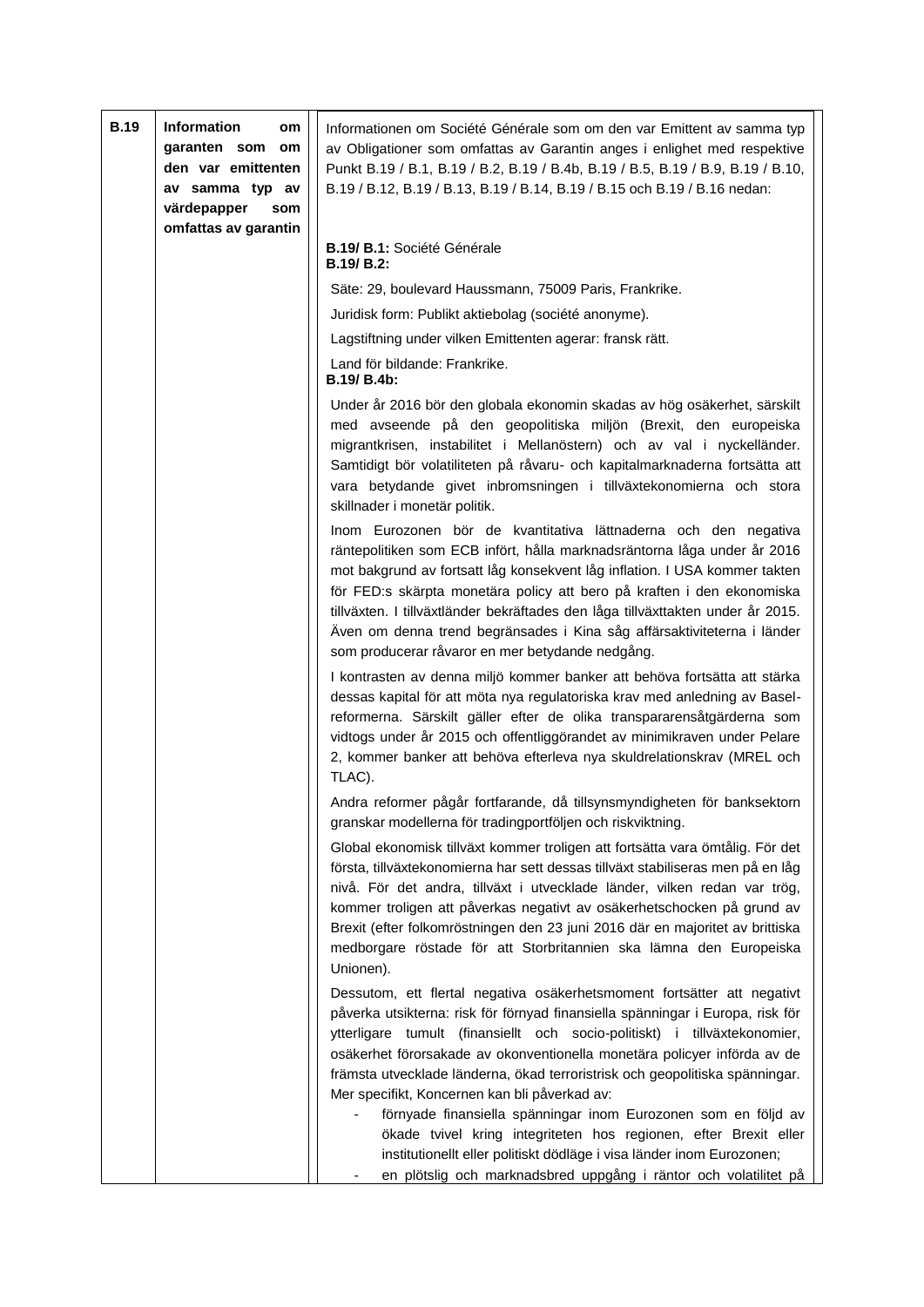| marknaderna (obligationer, aktier och råvaror), vilket kan utlösas av<br>dålig kommunikation från centralbanker, särskilt US Federal<br>Reserve (Fed), vid byte av hållning i dess monetära policy;<br>en skarp inbromsning i ekonomisk aktivitet i Kina, som utlöser<br>kapitalflykt från landet, nedåttryck på den kinesiska valutan och,<br>genom spridningseffekter, på andra tillväxtländers valutor, såväl<br>som en nedgång i råvarupriser;<br>socio-politiska spänningar i vissa länder beroende av olje- och<br>gasintäkter och fortfarande i behov av att anpassa sig till situationen<br>med låga priser för dessa råvaror;<br>en nedåtgående korrektion av priser på kommersiella fastigheter<br>och bostäder i Frankrike;<br>försämrade geopolitiska spänningar i Mellanöstern, Sydkinesiska<br>Havet eller Ukraina. Detta kan leda till spänningar och upptrappning<br>av sanktioner mellan västländer och Ryssland, ännu mer nedtryckt<br>ekonomisk aktivitet i Ryssland och en ytterligare skarp nedvärdering<br>av rubeln.<br>B.19/ B.5:<br>Koncernen erbjuder en bred uppsättning av rådgivningstjänster och<br>skräddarsydda finansiella lösningar för individuella kunder, stora företag<br>institutionella<br>och<br>kärnverksamheter som kompletterar varandra:<br>· Fransk bankverksamhet för privatkunder,<br>· Internationell bankverksamhet för privatkunder, finansiella tjänster och<br>försäkring, samt<br>• Företags- och investmentbankverksamhet, Private Banking, tillgångs- och | investerare.                                           | Koncernen                                | förlitar<br>sig                                        | рå<br>tre                                       |
|-------------------------------------------------------------------------------------------------------------------------------------------------------------------------------------------------------------------------------------------------------------------------------------------------------------------------------------------------------------------------------------------------------------------------------------------------------------------------------------------------------------------------------------------------------------------------------------------------------------------------------------------------------------------------------------------------------------------------------------------------------------------------------------------------------------------------------------------------------------------------------------------------------------------------------------------------------------------------------------------------------------------------------------------------------------------------------------------------------------------------------------------------------------------------------------------------------------------------------------------------------------------------------------------------------------------------------------------------------------------------------------------------------------------------------------------------------------------------------------------------------------------|--------------------------------------------------------|------------------------------------------|--------------------------------------------------------|-------------------------------------------------|
| förmögenhetsförvaltning och Värdepapperstjänster.<br>Société Générale är moderbolag i Société Générale-Koncernen.<br>B.19/ B.9:<br>Ej tillämplig. Société Générale lämnar inte någon siffra avseende<br>resultatprognos eller -uppskattning.<br>B.19/B.10:                                                                                                                                                                                                                                                                                                                                                                                                                                                                                                                                                                                                                                                                                                                                                                                                                                                                                                                                                                                                                                                                                                                                                                                                                                                        |                                                        |                                          |                                                        |                                                 |
| Ej tillämplig. Revisionsberättelsen innehåller inte någon anmärkning.<br>B.19/B.12:                                                                                                                                                                                                                                                                                                                                                                                                                                                                                                                                                                                                                                                                                                                                                                                                                                                                                                                                                                                                                                                                                                                                                                                                                                                                                                                                                                                                                               |                                                        |                                          |                                                        |                                                 |
|                                                                                                                                                                                                                                                                                                                                                                                                                                                                                                                                                                                                                                                                                                                                                                                                                                                                                                                                                                                                                                                                                                                                                                                                                                                                                                                                                                                                                                                                                                                   | Första<br>halvåret<br>2016-06-<br>30 (ej<br>reviderad) | År som<br>slutade<br>2015<br>(reviderat) | Första<br>halvåret<br>2015-06-<br>30 (ej<br>reviderad) | År som<br>slutade<br>2014<br>(reviderat)<br>(*) |
| Resultat (i miljoner euro)                                                                                                                                                                                                                                                                                                                                                                                                                                                                                                                                                                                                                                                                                                                                                                                                                                                                                                                                                                                                                                                                                                                                                                                                                                                                                                                                                                                                                                                                                        |                                                        |                                          |                                                        |                                                 |
| Nettobankintäkter                                                                                                                                                                                                                                                                                                                                                                                                                                                                                                                                                                                                                                                                                                                                                                                                                                                                                                                                                                                                                                                                                                                                                                                                                                                                                                                                                                                                                                                                                                 | 13 159                                                 | 25 639                                   | 13 222                                                 | 23 5 61                                         |
| Rörelseintäkter                                                                                                                                                                                                                                                                                                                                                                                                                                                                                                                                                                                                                                                                                                                                                                                                                                                                                                                                                                                                                                                                                                                                                                                                                                                                                                                                                                                                                                                                                                   |                                                        |                                          |                                                        |                                                 |
| Nettointäkter                                                                                                                                                                                                                                                                                                                                                                                                                                                                                                                                                                                                                                                                                                                                                                                                                                                                                                                                                                                                                                                                                                                                                                                                                                                                                                                                                                                                                                                                                                     | 3568                                                   | 5681                                     | 3 3 1 9                                                | 4 557 (*)                                       |
|                                                                                                                                                                                                                                                                                                                                                                                                                                                                                                                                                                                                                                                                                                                                                                                                                                                                                                                                                                                                                                                                                                                                                                                                                                                                                                                                                                                                                                                                                                                   | 2613                                                   | 4 3 9 5                                  | 2 4 2 1                                                | 2 978 (*)                                       |
| Koncernens nettointäkter                                                                                                                                                                                                                                                                                                                                                                                                                                                                                                                                                                                                                                                                                                                                                                                                                                                                                                                                                                                                                                                                                                                                                                                                                                                                                                                                                                                                                                                                                          | 2 3 8 5                                                | 4 0 0 1                                  | 2 2 1 9                                                | $2679$ <sup>(*)</sup>                           |
| Fransk retailbanking                                                                                                                                                                                                                                                                                                                                                                                                                                                                                                                                                                                                                                                                                                                                                                                                                                                                                                                                                                                                                                                                                                                                                                                                                                                                                                                                                                                                                                                                                              | 731                                                    | 1417                                     | 704                                                    | 1 204 $(7)$                                     |
| Internationell<br>Retailbanking<br>&<br>Finansiella Tjänster                                                                                                                                                                                                                                                                                                                                                                                                                                                                                                                                                                                                                                                                                                                                                                                                                                                                                                                                                                                                                                                                                                                                                                                                                                                                                                                                                                                                                                                      | 736                                                    | 1 0 7 7                                  | 469                                                    | 370 $(1)$                                       |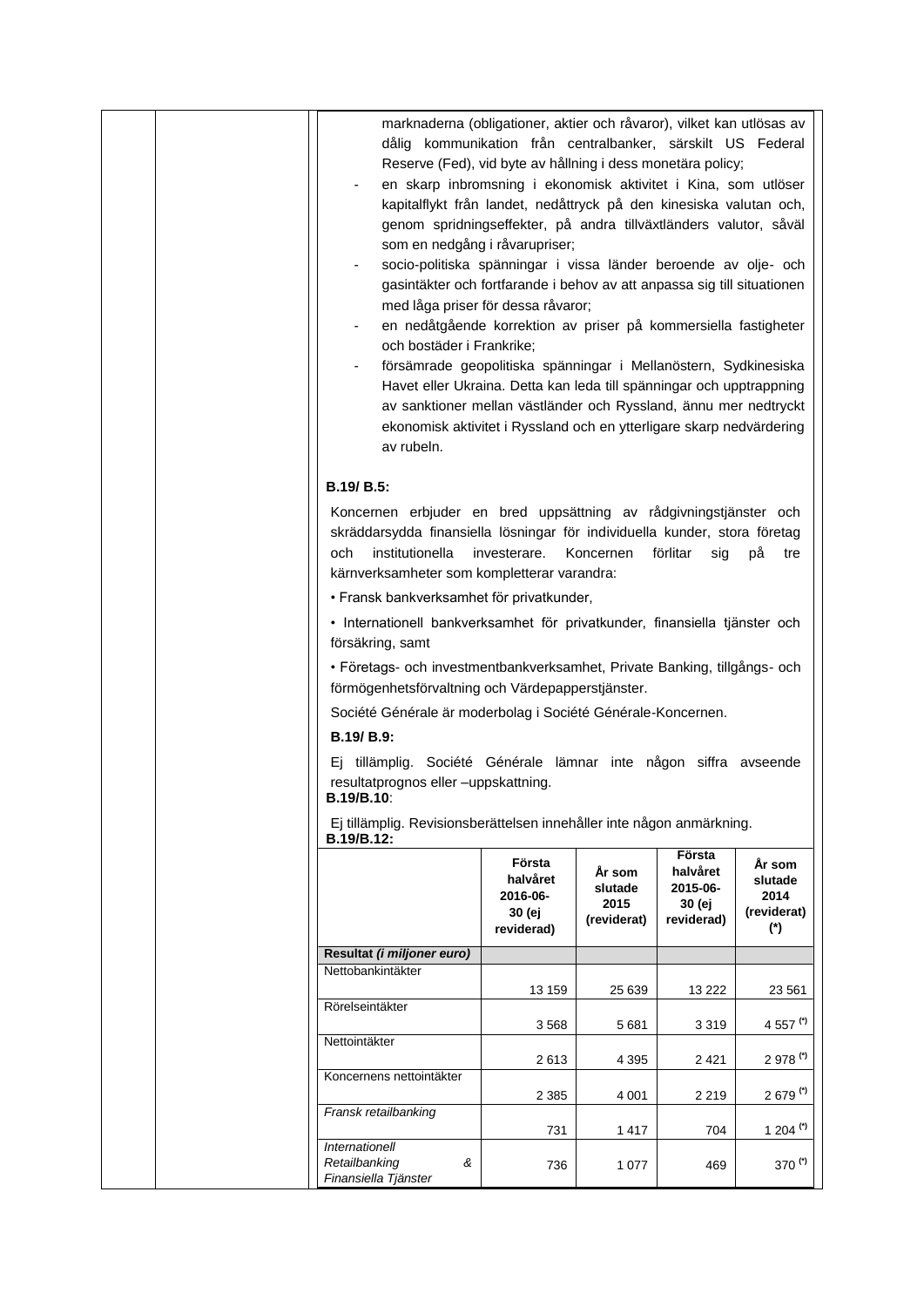| Global<br>banking<br>och                                                                                                                                                                                                                                                               |         |             |         |                        |
|----------------------------------------------------------------------------------------------------------------------------------------------------------------------------------------------------------------------------------------------------------------------------------------|---------|-------------|---------|------------------------|
| investeringslösningar                                                                                                                                                                                                                                                                  | 902     | 1808        | 1 2 3 4 | 1 909 $(7)$            |
| Företagscenter                                                                                                                                                                                                                                                                         | 16      | (301)       | (188)   | $(804)$ <sup>(*)</sup> |
| Nettokostnad risk                                                                                                                                                                                                                                                                      | (1188)  | (3065)      | (1337)  | (2967)                 |
| Kostnad/intäktsrelation                                                                                                                                                                                                                                                                | N/A     | 68%         | N/A     | 68% (*)                |
| ROE efter skatt                                                                                                                                                                                                                                                                        | 9,4%    | 7,9%        | 9,1%    | 5,3%                   |
| <b>Tier 1 Ratio</b>                                                                                                                                                                                                                                                                    | 13,6%   | 13,5%       | 12,7%   | 12,6%                  |
| Balansräkningsposter (i<br>miljarder euro)                                                                                                                                                                                                                                             |         |             |         |                        |
| Totala<br>tillgångar<br>och<br>förpliktelser                                                                                                                                                                                                                                           | 1 460,2 | 1 3 3 4 , 4 | 1 359,5 | 1 308,1 <sup>(*)</sup> |
| Kundlån                                                                                                                                                                                                                                                                                | 420,1   | 405,3       | 370,2   | 370,4                  |
| Kundinsättningar                                                                                                                                                                                                                                                                       | 400,5   | 379,6       | 377,2   | 349,7                  |
| Eget kapital (i miljarder<br>euro)                                                                                                                                                                                                                                                     |         |             |         |                        |
| Eget kapital (koncernens<br>aktieägare)                                                                                                                                                                                                                                                | 58,5    | 59,0        | 56,1    | $55,2^{(7)}$           |
| Totalt konsoliderat eget<br>kapital                                                                                                                                                                                                                                                    | 62,0    | 62,7        | 59,6    | $58,9^{(7)}$           |
| Kassaflödesinformation<br>(i miljoner euro)                                                                                                                                                                                                                                            |         |             |         |                        |
| Nettoinflöden (utflöden) i<br>kontanter<br>och<br>likvida<br>medel                                                                                                                                                                                                                     | 30 822  | 21 492      | 22 255  | (10183)                |
| (*) Belopp som har fått en ny version i förhållande till redovisningen som<br>publicerades den 31 december 2014 enligt den retroaktiva tillämpningen av<br>IFRIC 21.<br>Det har inte inträffat någon betydande negativ förändring i utsikterna för                                     |         |             |         |                        |
| Société Générale sedan 31 december 2015.                                                                                                                                                                                                                                               |         |             |         |                        |
| Ej tillämpligt. Det har inte inträffat någon väsentlig ändring i Société<br>Générales finansiella position eller handelsposition sedan 30 juni 2016.                                                                                                                                   |         |             |         |                        |
| B.19/B.13:                                                                                                                                                                                                                                                                             |         |             |         |                        |
| Ej tillämpligt. Det har inte varit några nyligen inträffande händelser<br>beträffande Société Générale som är i väsentligt hänseende relevanta för<br>utvärderingen av dess solvens.<br>B.19/ B.14:                                                                                    |         |             |         |                        |
| Se Punkt B.5 ovan för Société Générales position inom Koncernen. Société<br>Générale är det yttersta holdingbolaget för Koncernen. Men Société<br>Générale bedriver egen verksamhet och agerar inte enbart som ett<br>holdingbolag i förhållande till sina dotterbolag.<br>B.19/ B.15: |         |             |         |                        |
| Se Punkt B.19/ B.5 ovan.<br><b>B.19/ B.16:</b>                                                                                                                                                                                                                                         |         |             |         |                        |
| Ej tillämpligt. Såvitt företaget vet ägs eller kontrolleras Société Générale<br>inte, direkt eller indirekt (enligt fransk rätt), av något annat företag.                                                                                                                              |         |             |         |                        |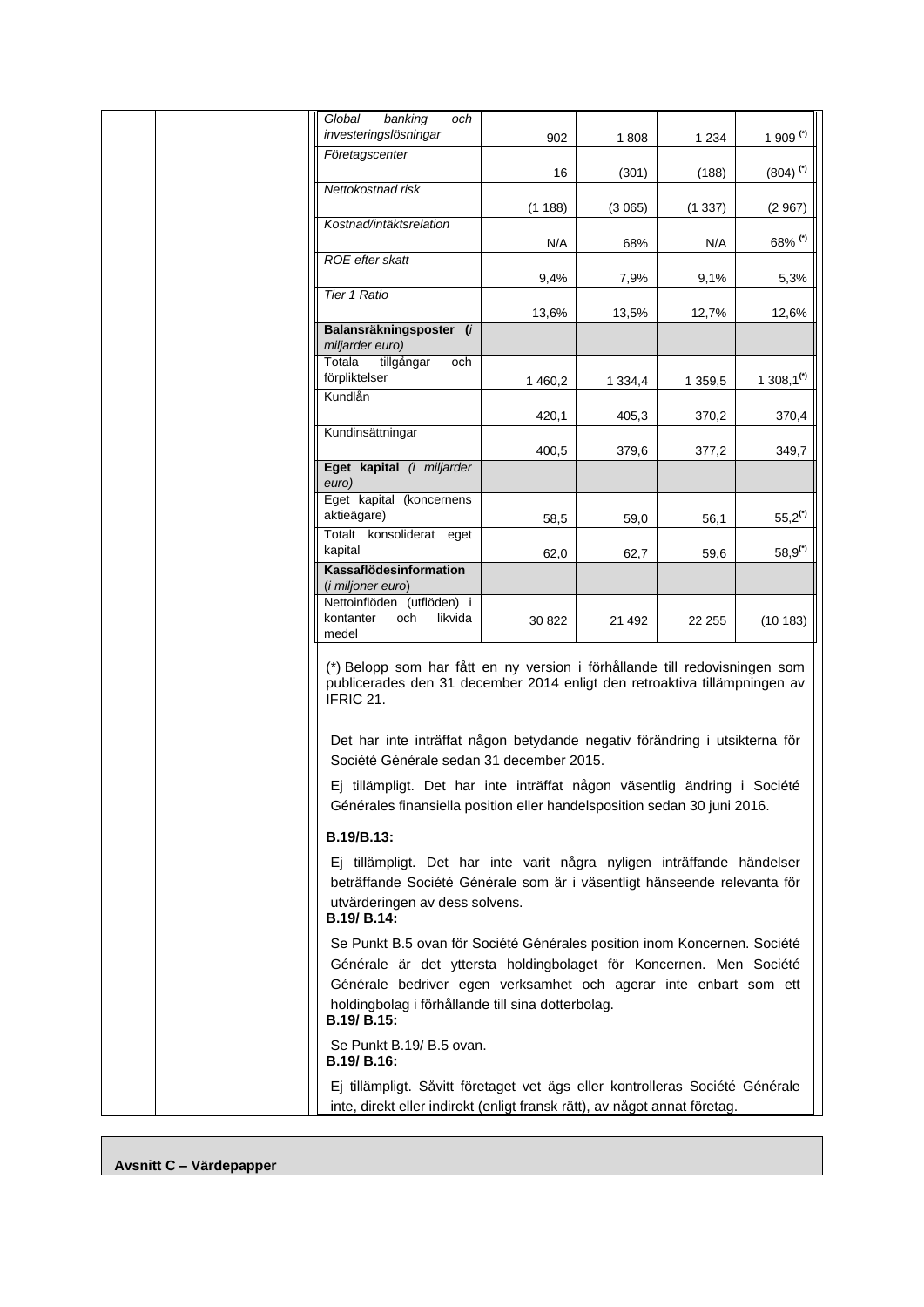| C.1 | Typ och klass<br>av                                                                                                                   | Obligationerna är derivatinstrument indexerade mot aktier.<br>ISIN-kod: SE0008963953                                                                                                                                                                                                                                                                                                                                                                                                                                                                                                                                                                                                                                                                                                                                                                                                                                                                                                                                                                                                                                                                                                                                                                                                                                                                                                                                                                                                             |
|-----|---------------------------------------------------------------------------------------------------------------------------------------|--------------------------------------------------------------------------------------------------------------------------------------------------------------------------------------------------------------------------------------------------------------------------------------------------------------------------------------------------------------------------------------------------------------------------------------------------------------------------------------------------------------------------------------------------------------------------------------------------------------------------------------------------------------------------------------------------------------------------------------------------------------------------------------------------------------------------------------------------------------------------------------------------------------------------------------------------------------------------------------------------------------------------------------------------------------------------------------------------------------------------------------------------------------------------------------------------------------------------------------------------------------------------------------------------------------------------------------------------------------------------------------------------------------------------------------------------------------------------------------------------|
|     | värdepapperen<br>erbjuds<br>som<br>och/eller upptas<br>till<br>handel,<br>inklusive varje<br>identifikations-<br>för<br>nummer        | Common-kod: 148209146                                                                                                                                                                                                                                                                                                                                                                                                                                                                                                                                                                                                                                                                                                                                                                                                                                                                                                                                                                                                                                                                                                                                                                                                                                                                                                                                                                                                                                                                            |
|     | värdepapperen                                                                                                                         |                                                                                                                                                                                                                                                                                                                                                                                                                                                                                                                                                                                                                                                                                                                                                                                                                                                                                                                                                                                                                                                                                                                                                                                                                                                                                                                                                                                                                                                                                                  |
| C.2 | för<br>Valuta<br>värdepappers-<br>emissionen                                                                                          | <b>SEK</b>                                                                                                                                                                                                                                                                                                                                                                                                                                                                                                                                                                                                                                                                                                                                                                                                                                                                                                                                                                                                                                                                                                                                                                                                                                                                                                                                                                                                                                                                                       |
| C.5 | <b>Beskrivning</b><br>av<br>varje<br>begränsning av<br>den<br>fria<br>överlåtbarheten<br>för<br>värdepapperen                         | Ej tillämpligt. Det finns inte någon begränsning av den fria överlåtbarheten av<br>Obligationerna, med förbehåll för försäljnings- och överlåtelserestriktioner som<br>kan vara tillämpliga i vissa jurisdiktioner, inklusive restriktioner tillämpliga på<br>erbjudande och försäljning till eller till förmån för Tillåtna Förvärvare.<br>En Tillåten Förvärvare betyder varje person som (i) inte är en amerikansk person<br>(U.S. person) så som detta definieras enligt amerikanska regler (Regulation S)<br>och (ii) inte är en person som faller inom definitionen av amerikansk person vad<br>gäller vissa andra amerikanska regler (CEA or CFT Rule), vägledning eller beslut<br>föreslagen eller beslutad under dessa.                                                                                                                                                                                                                                                                                                                                                                                                                                                                                                                                                                                                                                                                                                                                                                 |
| C.8 | Rättigheter<br>förknippade<br>med<br>värdepapperen,<br>inklusive<br>rangordning<br>och<br>begränsningar<br>dessa<br>av<br>rättigheter | Rättigheter förknippade med värdepapperen:<br>Såvida inte Obligationerna löses in dessförinnan kommer Obligationerna att<br>berättiga varje innehavare av Obligationerna (en Obligationsinnehavare) att<br>erhålla ett inlösenbelopp som kan vara lägre än, lika med eller högre än beloppet<br>som ursprungligen investerades (se Punkt C.18).<br>En Obligationsinnehavare kommer att vara berättigad att kräva den omedelbara<br>och förfallna betalningen av varje belopp om:<br>- Emittenten underlåter att betala eller iaktta sina andra förpliktelser under<br>Obligationerna;<br>- Garanten underlåter att iaktta sina förpliktelser under Garantin, eller i händelse<br>av att garantin från Garanten upphör att vara giltig; eller<br>- det inträffar insolvens eller konkursförfarande(n) som påverkar Emittenten.<br>Obligationsinnehavarnas samtycke måste inhämtas för att ändra de kontraktuella<br>villkoren för Obligationerna enligt villkoren i ett agentavtal, som görs tillgängligt<br>för Obligationsinnehavare på begäran hos Emittenten.<br>Tillämplig rätt<br>Obligationerna och varje icke-kontraktuell förpliktelse som uppstår ur eller i<br>samband med Obligationerna kommer att vara underkastade och ska tolkas i<br>enlighet med engelsk rätt.<br>Emittenten accepterar behörigheten för engelska domstolar avseende varje tvist<br>med Emittenten men accepterar att sådana Obligationsinnehavare kan framställa<br>sina krav vid varje annan behörig domstol. |
|     |                                                                                                                                       | Rangordning:<br>Obligationerna kommer att utgöra direkta, ovillkorade, icke säkerställda och icke                                                                                                                                                                                                                                                                                                                                                                                                                                                                                                                                                                                                                                                                                                                                                                                                                                                                                                                                                                                                                                                                                                                                                                                                                                                                                                                                                                                                |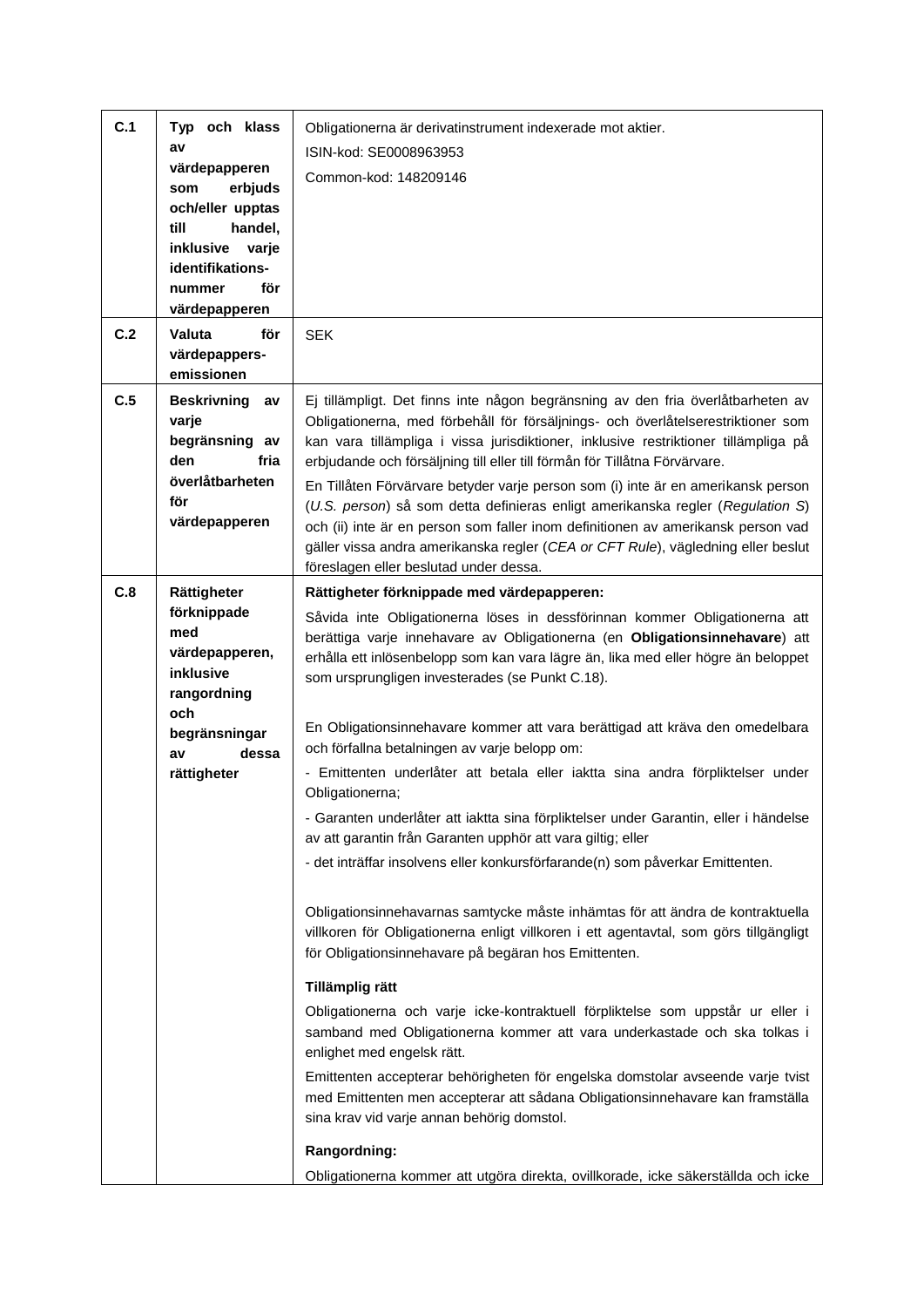|      |                                             | efterställda förpliktelser för Emittenten och kommer att rangordnas lika med alla<br>övriga direkta, ovillkorade, icke säkerställda och icke efterställda förpliktelser för<br>Emittenten, nuvarande och framtida.                                                                                                                                                                                                                                                                                                                                                                                                                                                                                                                                                                                                                                                                                                                                                                                                                                                                               |
|------|---------------------------------------------|--------------------------------------------------------------------------------------------------------------------------------------------------------------------------------------------------------------------------------------------------------------------------------------------------------------------------------------------------------------------------------------------------------------------------------------------------------------------------------------------------------------------------------------------------------------------------------------------------------------------------------------------------------------------------------------------------------------------------------------------------------------------------------------------------------------------------------------------------------------------------------------------------------------------------------------------------------------------------------------------------------------------------------------------------------------------------------------------------|
|      |                                             | Begränsningar av rättigheter förknippade med värdepapperen:                                                                                                                                                                                                                                                                                                                                                                                                                                                                                                                                                                                                                                                                                                                                                                                                                                                                                                                                                                                                                                      |
|      |                                             | - Emittenten kan lösa in Obligationerna i förtid på basis av marknadsvärdet för<br>dessa Obligationer på grund av skatte- eller regulatoriska skäl eller om det<br>inträffar<br>extraordinära<br>händelser<br>påverkar<br>som<br>de(t)<br>underliggande<br>instrumentet(en) eller om det inträffar ytterligare störningshändelse(r).                                                                                                                                                                                                                                                                                                                                                                                                                                                                                                                                                                                                                                                                                                                                                             |
|      |                                             | - Emittenten kan lösa in Obligationerna i förtid på basis av marknadsvärdet för<br>dessa Obligationer om andelen mellan de utestående Obligationerna och antalet<br>Obligationer som initialt emitterades är lägre än 10%.<br>- Emittenten kan justera de finansiella villkoren i händelse av justeringshändelser<br>som påverkar de(t) underliggande instrumenten(et) och, i händelse av<br>extraordinära händelser som påverkar de(t) underliggande instrumentet(en) eller i<br>händelse av inträffande av ytterligare störningshändelse(r), kan Emittenten ersätta<br>instrumentet(en) mot nytt(a) instrument eller från varje belopp förfallet till betalning<br>dra av den ökade kostnaden för hedgning och, i varje situation, utan samtycke från<br>Obligationsinnehavarna.<br>- Emittenten kan omvandla till likvida medel alla eller delar av de belopp som<br>förfaller till betalning till förfallodagen för Obligationerna om det inträffar<br>extraordinära händelser som påverkar de(t) underliggande instrumentet(en) eller<br>om det inträffar ytterligare störningshändelse(r). |
|      |                                             | - rätten att erhålla betalning av kapitalbelopp och ränta kommer att preskriberas<br>inom en period om tio år (beträffande kapital) och fem år (beträffande ränta) från<br>den dag då betalningen av dessa belopp första gången förföll till betalning och<br>har kvarstått obetalda.                                                                                                                                                                                                                                                                                                                                                                                                                                                                                                                                                                                                                                                                                                                                                                                                            |
|      |                                             | - om Emittenten underlåter att betala ska Obligationsinnehavare inte initiera<br>något förfarande, juridiskt eller annat, eller i övrigt driva ett krav mot Emittenten.<br>Oaktat detta kommer Obligationsinnehavarna att kunna kräva Garanten på varje<br>obetalt belopp.                                                                                                                                                                                                                                                                                                                                                                                                                                                                                                                                                                                                                                                                                                                                                                                                                       |
|      |                                             | <b>Beskattning</b>                                                                                                                                                                                                                                                                                                                                                                                                                                                                                                                                                                                                                                                                                                                                                                                                                                                                                                                                                                                                                                                                               |
|      |                                             | Samtliga betalningar avseende Obligationerna, Kvittona och Kupongerna eller<br>under Garantin ska göras fria från, och utan innehållande eller avdrag för eller<br>avseende, varje nuvarande eller framtida skatter, pålagor, taxeringar eller statliga<br>debiteringar av vad slag det vara må som appliceras, tas ut, uppbärs, innehålls<br>eller taxeras av eller för varje Beskattningsjurisdiktion, såvida inte sådant<br>innehållande eller avdrag krävs enligt lag.                                                                                                                                                                                                                                                                                                                                                                                                                                                                                                                                                                                                                       |
|      |                                             | Om något belopp måste dras av eller innehållas av eller för någon<br>Beskattningsjurisdiktion, ska den relevanta Emittenten eller, som fallet kan vara,<br>Garanten, (förutom under vissa omständigheter) till den största utsträckningen<br>tillåten enligt lag, betala sådana tillkommande belopp som kan erfordras för att<br>varje Obligationsinnehavare, Kvittoinnehavare, eller Kuponginnehavare, efter<br>avdrag eller innehållande av sådana skatter, pålagor, taxeringar eller statliga<br>debiteringar, ska erhålla det fulla beloppet som förfallit till betalning.<br>Där                                                                                                                                                                                                                                                                                                                                                                                                                                                                                                            |
|      |                                             | Beskattningsjurisdiktion betyder Luxemburg eller varje politisk del eller varje<br>myndighet därav eller däri som har beskattningsrätt.                                                                                                                                                                                                                                                                                                                                                                                                                                                                                                                                                                                                                                                                                                                                                                                                                                                                                                                                                          |
| C.11 | Huruvida<br>värdepapperen<br>erbjuds<br>som | Ansökan kommer att göras om att Obligationerna ska tas upp till handel på<br>Nasdaq OMX Stockholm AB, Sverige.                                                                                                                                                                                                                                                                                                                                                                                                                                                                                                                                                                                                                                                                                                                                                                                                                                                                                                                                                                                   |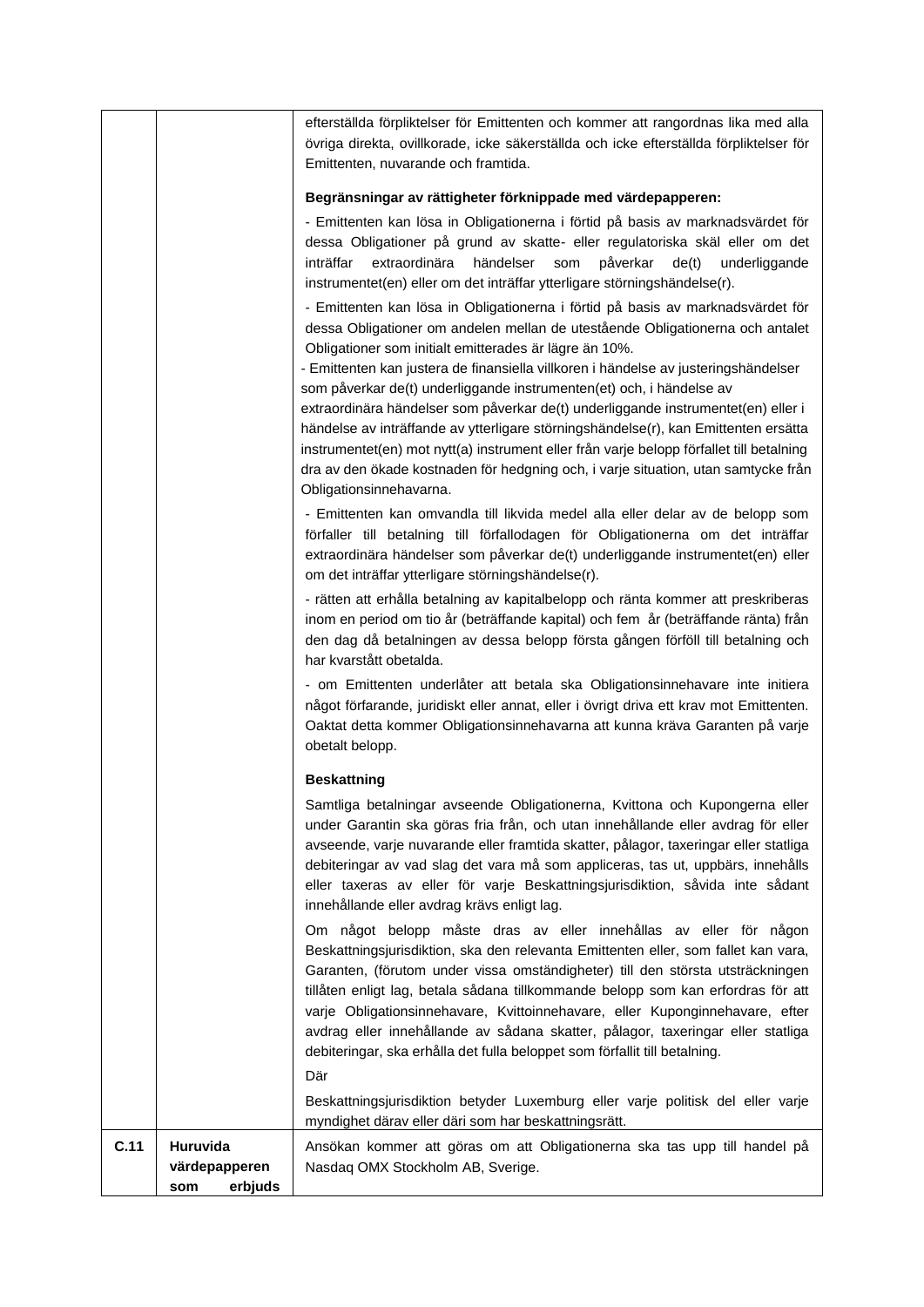|      | kommer att bli<br>föremål för en<br>ansökan<br>om<br>till<br>upptagande<br>handel<br>med<br>avsikten<br>att<br>ska<br>dessa<br>distribueras på<br>reglerad<br>en<br>marknad<br>eller<br>andra<br>motsvarande<br>marknader med<br>indikation<br>av<br>marknaderna<br>- i<br>fråga |                                                                                                                              |                                                                                                                                                                                                                                                                                                                                                                                                                                                                                                                                                                                                                                                                                                                                               |
|------|----------------------------------------------------------------------------------------------------------------------------------------------------------------------------------------------------------------------------------------------------------------------------------|------------------------------------------------------------------------------------------------------------------------------|-----------------------------------------------------------------------------------------------------------------------------------------------------------------------------------------------------------------------------------------------------------------------------------------------------------------------------------------------------------------------------------------------------------------------------------------------------------------------------------------------------------------------------------------------------------------------------------------------------------------------------------------------------------------------------------------------------------------------------------------------|
| C.15 | Hur värdet på<br>investeringen<br>påverkas<br>av<br>värdet på de(n)<br>underliggande<br>instrumentet(en)                                                                                                                                                                         | räntebetalningsdag<br>till<br>tillgången(arna) på de(n) relevanta värderingsdagen(arna).<br>förutbestämd utvecklingsbarriär. | Värdet på Obligationerna, betalningen av ett kupongbelopp på en relevant<br>en Obligationsinnehavare,<br>betalningen<br>av<br>ett<br>inlösenbelopp vid automatisk förtida inlösen på en relevant dag för automatisk<br>förtida inlösen och betalningen av ett inlösenbelopp till en Obligationsinnehavare<br>på förfallodagen kommer att bero på utvecklingen för de(n) underliggande<br>Värdet på Obligationerna är relaterat till den positiva eller negativa utvecklingen<br>för ett eller flera underliggande instrument i korgen. Beloppet(n) som ska betalas<br>fastställs och baseras på villkoret som är uppfyllt (eller inte) om utvecklingen för<br>ett eller flera underliggande instrument i korgen är högre än eller lika med en |
| C.16 | Förfallodagen<br>och den slutliga<br>referensdagen                                                                                                                                                                                                                               | referensdagen kommer att vara den sista värderingsdagen.<br>C.18 nedan.                                                      | Förfallodagen för Obligationerna kommer att vara 08/11/2021 och den slutliga<br>Förfallodagen kan modifieras enligt bestämmelserna i Punkt C.8 ovan och Punkt                                                                                                                                                                                                                                                                                                                                                                                                                                                                                                                                                                                 |
| C.17 | Avvecklingsför-<br>farande<br>för<br>derivat-<br>värdepapperen                                                                                                                                                                                                                   | Kontant leverans                                                                                                             |                                                                                                                                                                                                                                                                                                                                                                                                                                                                                                                                                                                                                                                                                                                                               |
| C.18 | Hur<br>avkastningen på<br>derivat-<br>värdepapperen                                                                                                                                                                                                                              | som följer:<br>Angiven Valör: SEK 10 000                                                                                     | Såvida inte dessförinnan inlösta, sker avkastningen på derivatvärdepapperen                                                                                                                                                                                                                                                                                                                                                                                                                                                                                                                                                                                                                                                                   |
|      | sker                                                                                                                                                                                                                                                                             | Räntestartdag                                                                                                                | 04 november 2016                                                                                                                                                                                                                                                                                                                                                                                                                                                                                                                                                                                                                                                                                                                              |
|      |                                                                                                                                                                                                                                                                                  | Strukturerat(de) Räntebelopp:                                                                                                | Såvida inte dessförinnan inlösta, ska<br>Emittenten, på varje<br>Räntebetalningsdag(i) (i från 1 till 5),<br>betala till Obligationsinnehavarna, för<br>varje Obligation, ett belopp fastställt av<br>Beräkningsagenten som följer:                                                                                                                                                                                                                                                                                                                                                                                                                                                                                                           |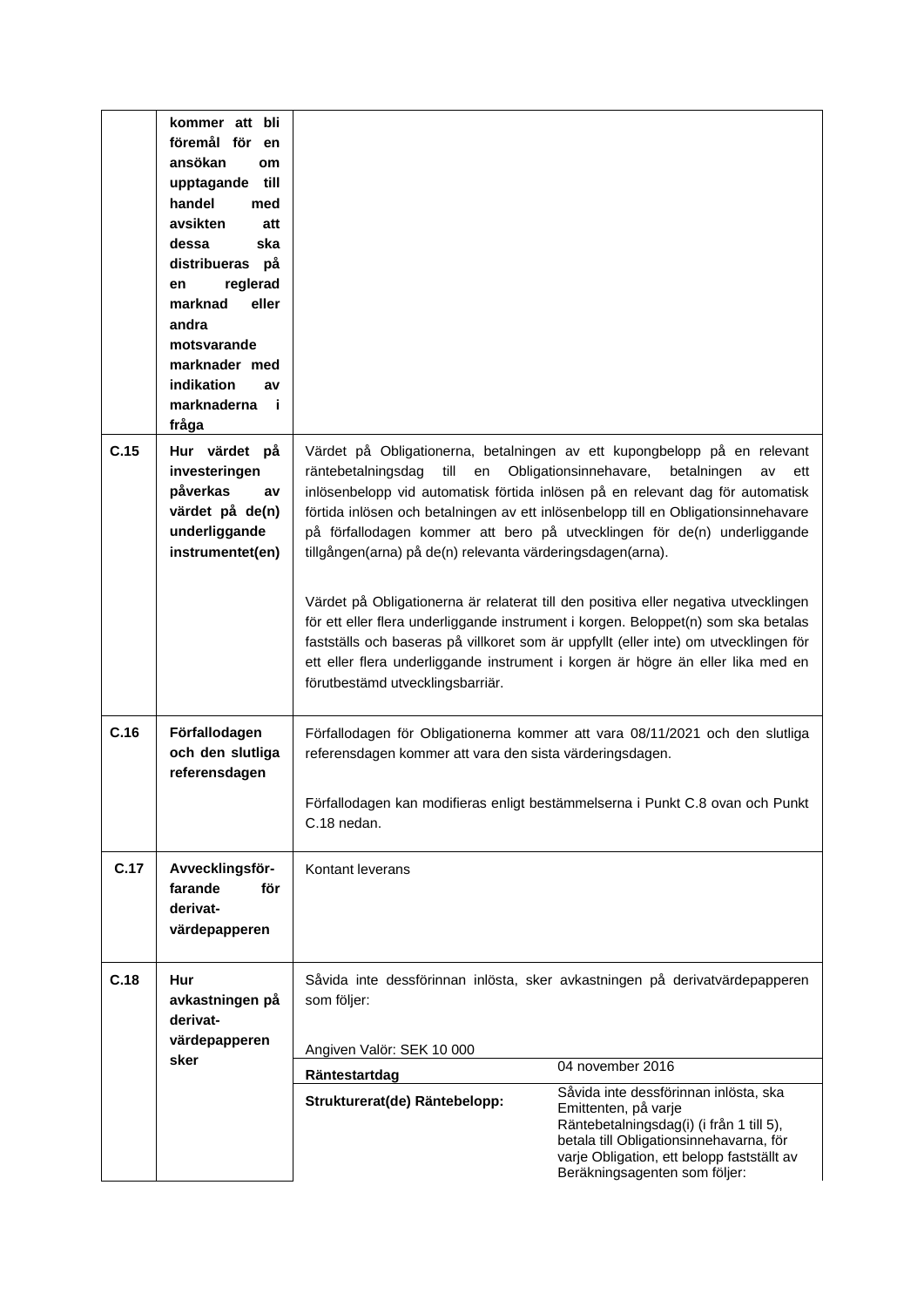|  |                                                               | Scenario 1:<br>Om på Värderingsdag(i),<br>SämstaUtveckling(i) är lägre än -10%,<br>då:<br>Strukturerat Räntebelopp(i) = Angiven                 |                                                                                                                                                                                  |
|--|---------------------------------------------------------------|-------------------------------------------------------------------------------------------------------------------------------------------------|----------------------------------------------------------------------------------------------------------------------------------------------------------------------------------|
|  |                                                               | Valör x 7%                                                                                                                                      |                                                                                                                                                                                  |
|  |                                                               | Scenario 2:<br>Om på Värderingsdag(i),<br>med -10%, då:                                                                                         | SämstaUtveckling(i) är högre än eller lika                                                                                                                                       |
|  |                                                               | Strukturerat Räntebelopp(i) = 0 (noll)                                                                                                          |                                                                                                                                                                                  |
|  | Angiven(na)<br>Period(er)/Räntebetalningsdag(ar):             |                                                                                                                                                 | Räntebetalnings-<br>dag(i)                                                                                                                                                       |
|  | (DD/MM/ÅÅÅÅ)                                                  | 1                                                                                                                                               | 08/11/2017                                                                                                                                                                       |
|  |                                                               | $\overline{2}$                                                                                                                                  | 08/11/2018                                                                                                                                                                       |
|  |                                                               | 3                                                                                                                                               | 08/11/2019                                                                                                                                                                       |
|  |                                                               | 4                                                                                                                                               | 08/11/2020                                                                                                                                                                       |
|  |                                                               | 5                                                                                                                                               | 08/11/2021                                                                                                                                                                       |
|  | <b>Automatisk</b><br>Inlösenbelopp<br>vid<br>Förtida Inlösen: | förtid Obligationerna på Dagen för<br>4) i enlighet med de följande<br>bestämmelserna avseende varje<br>Obligation:                             | Såvida inte dessförinnan inlösta, om en<br>Händelse för Automatisk Förtida Inlösen<br>har inträffat, då ska Emittenten lösa in i<br>Automatisk Förtida Inlösen(i) (i från 1 till |
|  |                                                               | KupongNivå)                                                                                                                                     | Inlösenbelopp vid Automatisk Förtida<br>Inlösen(i) = Angiven Valör x (100% + i x                                                                                                 |
|  | Dag(ar) för Automatisk Förtida<br>Inlösen:                    |                                                                                                                                                 | Dag för Automatisk<br>Förtida Inlösen(i)                                                                                                                                         |
|  | (DD/MM/ÅÅÅÅ)                                                  | 1<br>$\overline{\mathbf{c}}$                                                                                                                    | 08/11/2017<br>08/11/2018                                                                                                                                                         |
|  |                                                               | 3                                                                                                                                               | 08/11/2019                                                                                                                                                                       |
|  |                                                               | 4                                                                                                                                               | 08/11/2020                                                                                                                                                                       |
|  | Händelse för Automatisk Förtida<br>Inlösen:                   | Anses ha inträffat, enligt<br>Beräkningsagentens fastställande, om<br>på en Värderingsdag(i) (i från 1 till 4),<br>med -10%                     | SämstaUtveckling(i) är högre än eller lika                                                                                                                                       |
|  | Slutligt Inlösenbelopp:                                       | Såvida inte inlösta dessförinnan, ska<br>Emittenten lösa in Obligationerna på<br>bestämmelserna för varje Obligation:                           | Förfallodagen i enlighet med de följande                                                                                                                                         |
|  |                                                               | Scenario 1:<br>Om på Värderingsdag(5),<br>SämstaUtveckling(5) är högre än eller<br>lika med -10%, då:<br>(100% + KupongNivå x 5)<br>Scenario 2: | Slutligt Inlösenbelopp = Angiven Valör x                                                                                                                                         |
|  |                                                               | Om på Värderingsdag(5),<br>SämstaUtveckling(5) är lägre än -10%                                                                                 |                                                                                                                                                                                  |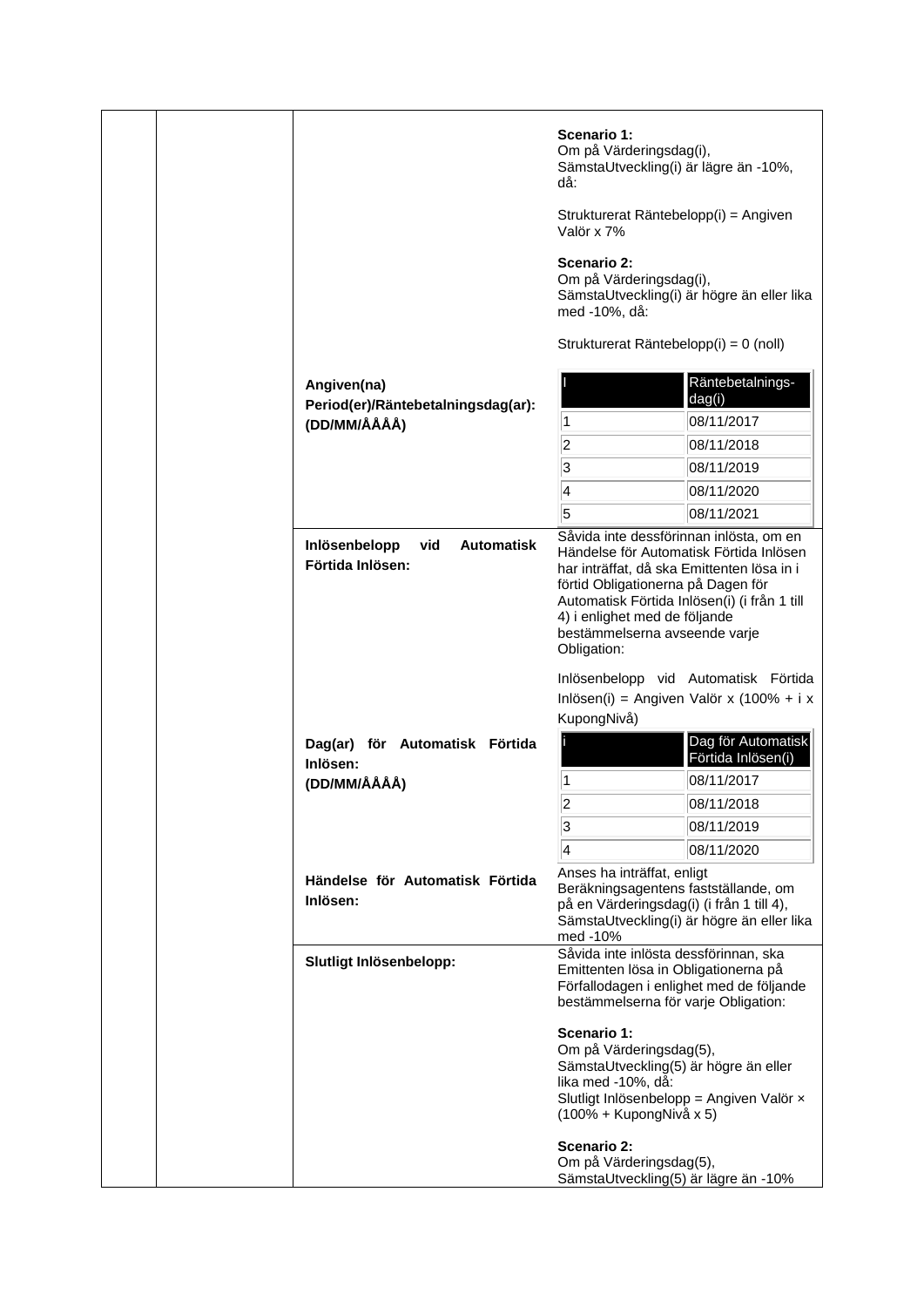|      |                                   |                                                                                    | och SämstaUtveckling(5) är högre än<br>eller lika med -40%, då:<br>$(100\%)$<br>Scenario 3:<br>Om på Värderingsdag(5),<br>SämstaUtveckling(5) är lägre än -40%,<br>då:<br>[100% + SämstaUtveckling(5)] | Slutligt Inlösenbelopp = Angiven Valör x<br>Slutligt Inlösenbelopp = Angiven Valör x |
|------|-----------------------------------|------------------------------------------------------------------------------------|--------------------------------------------------------------------------------------------------------------------------------------------------------------------------------------------------------|--------------------------------------------------------------------------------------|
|      |                                   | Definitioner avseende dag(ar):                                                     |                                                                                                                                                                                                        |                                                                                      |
|      |                                   | Värderingsdag(0):<br>(DD/MM/ÅÅÅÅ)                                                  | 20/10/2016                                                                                                                                                                                             |                                                                                      |
|      |                                   | Värderingsdag(i):                                                                  |                                                                                                                                                                                                        | Värderingsdag(i)                                                                     |
|      |                                   | (i från 1 till 5)                                                                  | 1                                                                                                                                                                                                      | 20/10/2017                                                                           |
|      |                                   | (DD/MM/ÅÅÅÅ)                                                                       | 2                                                                                                                                                                                                      | 20/10/2018                                                                           |
|      |                                   |                                                                                    | 3                                                                                                                                                                                                      | 20/10/2019                                                                           |
|      |                                   |                                                                                    | 4                                                                                                                                                                                                      | 20/10/2020                                                                           |
|      |                                   |                                                                                    | 5                                                                                                                                                                                                      | 20/10/2021                                                                           |
|      |                                   | <b>Definitioner avseende Produkten:</b>                                            |                                                                                                                                                                                                        |                                                                                      |
|      |                                   |                                                                                    | Tillämpligt,<br>med                                                                                                                                                                                    | reservation<br>för<br>de                                                             |
|      |                                   | SämstaUtveckling(i)                                                                | Särskilda Villkoren avseende Formler.<br>Betyder det Minsta, för k från 1 till 4 av                                                                                                                    |                                                                                      |
|      |                                   | (i från 1 till 5)                                                                  | Utveckling(i, k), enligt definition i Villkor<br>4.6 av de Särskilda Villkoren avseende<br>Formler.                                                                                                    |                                                                                      |
|      |                                   | Utveckling(i,k)                                                                    | Betyder (S(i, k) / S(0, k)) - 100%, enligt                                                                                                                                                             |                                                                                      |
|      |                                   | (i från 1 till 5)                                                                  | definition i Villkor 4.1 av de Särskilda                                                                                                                                                               |                                                                                      |
|      |                                   | (k från 1 till 4)                                                                  | Villkoren avseende Formler.                                                                                                                                                                            |                                                                                      |
|      |                                   | S(i,k)                                                                             |                                                                                                                                                                                                        | Betyder avseende varje Värderingsdag(i)                                              |
|      |                                   | (i från 0 till 5)                                                                  | Stängningskursen för den                                                                                                                                                                               |                                                                                      |
|      |                                   | (k från 1 till 4)                                                                  | 4.0 av de Särskilda Villkoren avseende<br>Formler.                                                                                                                                                     | Underliggande(k), enligt definition i Villkor                                        |
|      |                                   | KupongNivå                                                                         | En procentsats (indikativt 9,0% med<br>förbehåll för ett minimum om 7,0%) som                                                                                                                          |                                                                                      |
|      |                                   |                                                                                    | ska fastställas senast på<br>av Emittenten på                                                                                                                                                          | Värderingsdag(0) och som ska publiceras                                              |
|      |                                   |                                                                                    | http://prospectus.socgen.com den<br>2 november 2016.                                                                                                                                                   |                                                                                      |
| C.19 | slutliga<br>Den                   | Se Punkt C.18 ovan.                                                                |                                                                                                                                                                                                        |                                                                                      |
|      | referenskursen                    | Slutlig referenskurs: värdet på de(t) underliggande instrumentet(en) på de(n)      |                                                                                                                                                                                                        |                                                                                      |
|      | för<br>den                        | relevanta värderingsdagen(arna) för inlösen, med förbehåll för inträffandet av     |                                                                                                                                                                                                        |                                                                                      |
|      | underliggande                     | vissa extraordinära händelser och justeringar som påverkar sådant(a)               |                                                                                                                                                                                                        |                                                                                      |
|      |                                   | underliggande instrument.                                                          |                                                                                                                                                                                                        |                                                                                      |
| C.20 | <b>Typ</b><br>av<br>underliggande | Typen av underliggande är : aktier.                                                |                                                                                                                                                                                                        |                                                                                      |
|      | och<br>var                        | Information om den underliggande finns tillgänglig på följande webbplats(er) eller |                                                                                                                                                                                                        |                                                                                      |
|      | information om                    | skärmsida(or):                                                                     |                                                                                                                                                                                                        |                                                                                      |
|      | den                               |                                                                                    |                                                                                                                                                                                                        |                                                                                      |
|      | underliggande<br>kan erhållas     | Börs<br>Bolag<br>k<br>Bloomberg                                                    |                                                                                                                                                                                                        | Webbplats                                                                            |
|      |                                   | benämning                                                                          |                                                                                                                                                                                                        |                                                                                      |
|      |                                   | AstraZeneca PLC<br>AZN SS                                                          | Stockholm Stock                                                                                                                                                                                        | www.astrazeneca.com                                                                  |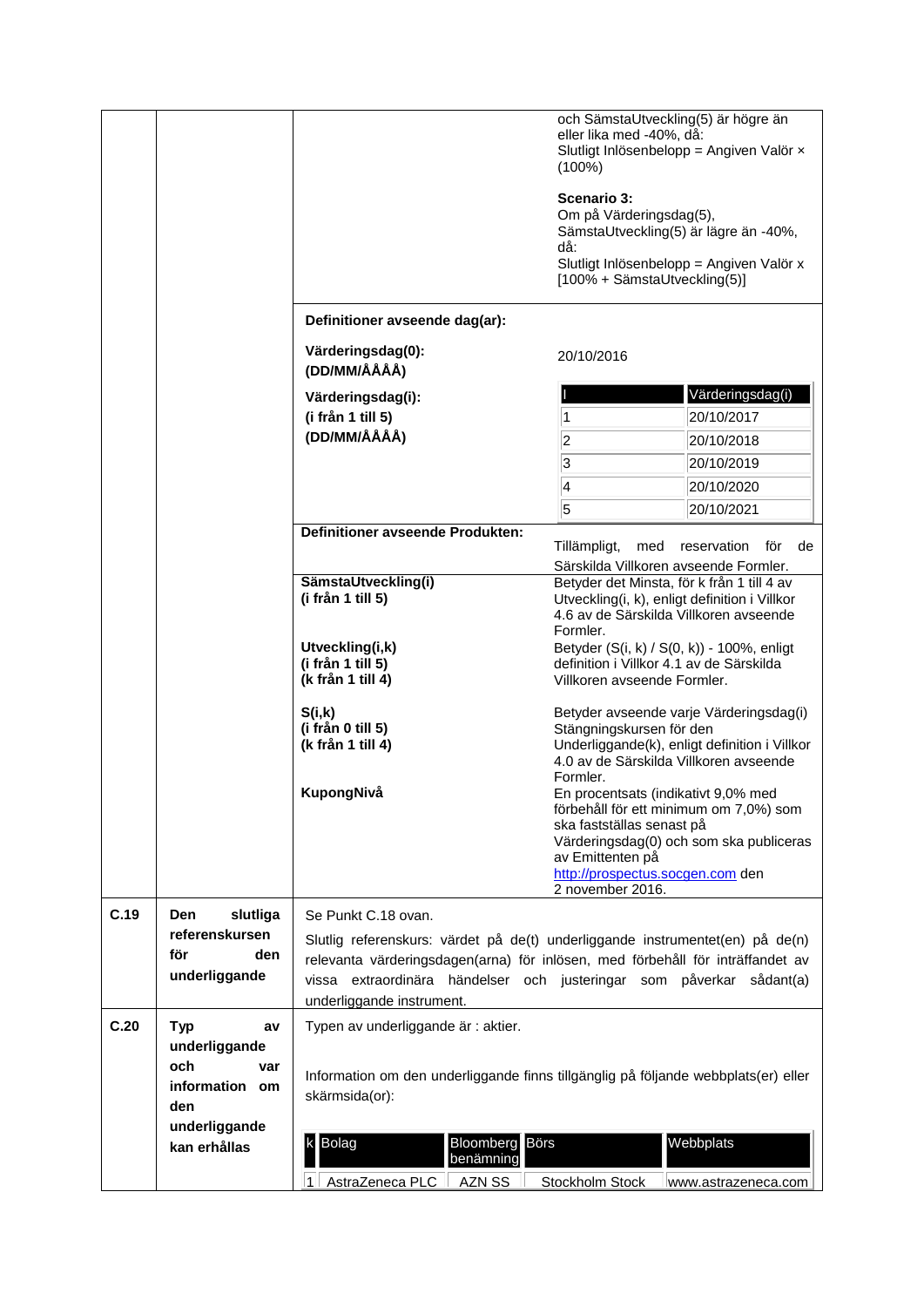|   |                                           |                 | Exchange                    |                    |
|---|-------------------------------------------|-----------------|-----------------------------|--------------------|
| 2 | Electrolux AB                             | <b>ELUXB SS</b> | Stockholm Stock<br>Exchange | www.electrolux.com |
| 3 | Skandinaviska<br>Enskilda Banken<br>AΒ    | <b>SEBA SS</b>  | Stockholm Stock<br>Exchange | www.seb.se         |
|   | Telefonaktiebolaget<br><b>LM Ericsson</b> | <b>ERICB SS</b> | Stockholm Stock<br>Exchange | www.ericsson.com   |

Г

|     | <b>Avsnitt D - Risker</b>                                                 |                                                                                                                                                                                                                                                                                                                         |
|-----|---------------------------------------------------------------------------|-------------------------------------------------------------------------------------------------------------------------------------------------------------------------------------------------------------------------------------------------------------------------------------------------------------------------|
| D.2 | Nyckelinformation<br>väsentliga<br>de<br><b>om</b><br>risker<br>är<br>som | En investering Obligationerna är förknippad med vissa risker som bör<br>utvärderas före varje investeringsbeslut.                                                                                                                                                                                                       |
|     | för<br>specifika<br>emittenten<br>och                                     | Särskilt gäller att Koncernen är exponerad mot riskerna som är<br>inneboende i dess kärnverksamheter, däribland:                                                                                                                                                                                                        |
|     | garanten                                                                  | Kapitalförvaltnings- och kapitaltäckningsrisker:<br>Koncernens rörelseresultat och finansiella situation kan påverkas negativt<br>av en väsentlig ökning i nya reserveringar eller av otillräckliga<br>reserveringar.                                                                                                   |
|     |                                                                           | Om Koncernen gör ett förvärv, kan den vara oförmögen att hantera<br>integrationsprocessen på ett kostnadseffektivt sätt eller att uppnå<br>förväntade fördelar.                                                                                                                                                         |
|     |                                                                           | kreditrisker:<br>Koncernen är utsatt för motpartsrisk och koncentrationsrisk.                                                                                                                                                                                                                                           |
|     |                                                                           | Koncernens hedgningsstrategier kanske inte förebygger alla förlustrisker.<br>marknadsrisker:<br>Den globala ekonomin och de finansiella marknaderna fortsätter att<br>uppvisa höga nivåer av osäkerhet, vilket kan väsentligt och negativt<br>påverka Koncernens verksamhet, finansiella situation och rörelseresultat. |
|     |                                                                           | Ett antal exceptionella åtgärder vidtagna av regeringar, centralbanker<br>och tillsynsmyndigheter har nyligen färdigställts eller avslutats eller kan<br>snart komma att färdigställas eller avslutas och åtgärder på europeisk<br>nivå är utsatta för verkställighetsrisker.                                           |
|     |                                                                           | Koncernens resultat kan påverkas av regionala marknadsexponeringar.                                                                                                                                                                                                                                                     |
|     |                                                                           | Koncernen är verksam inom mycket konkurrensutsatta branscher,<br>inklusive dess hemmamarknad.                                                                                                                                                                                                                           |
|     |                                                                           | Den utdragna nedgången i de finansiella marknaderna kan göra det<br>svårare att sälja tillgångar och kan leda till betydande förluster.                                                                                                                                                                                 |
|     |                                                                           | Volatiliteten på de finansiella marknaderna kan föranleda att Koncernen<br>drabbas<br>av<br>betydande<br>förluster<br>inom<br>dess<br>handels-<br>och.<br>investeringsverksamheter.                                                                                                                                     |
|     |                                                                           | Den finansiella sundheten och uppförandet hos andra finansiella<br>institutioner och marknadsaktörer kan negativt påverka Koncernen.                                                                                                                                                                                    |
|     |                                                                           | Koncernen kan generera lägre intäkter från mäklar och annan<br>verksamhet baserad på courtage och andra kommissionsarvoden under<br>marknadsnedgångar.                                                                                                                                                                  |
|     |                                                                           | operationella risker:<br>Koncernens riskhanteringssystem kanske inte är effektivt och kan<br>exponera Koncernen mot oidentifierade och oförutsedda risker, vilket kan<br>leda till betydande förluster.                                                                                                                 |
|     |                                                                           | Operationella<br>misslyckanden,<br>avstängnings-<br>eller                                                                                                                                                                                                                                                               |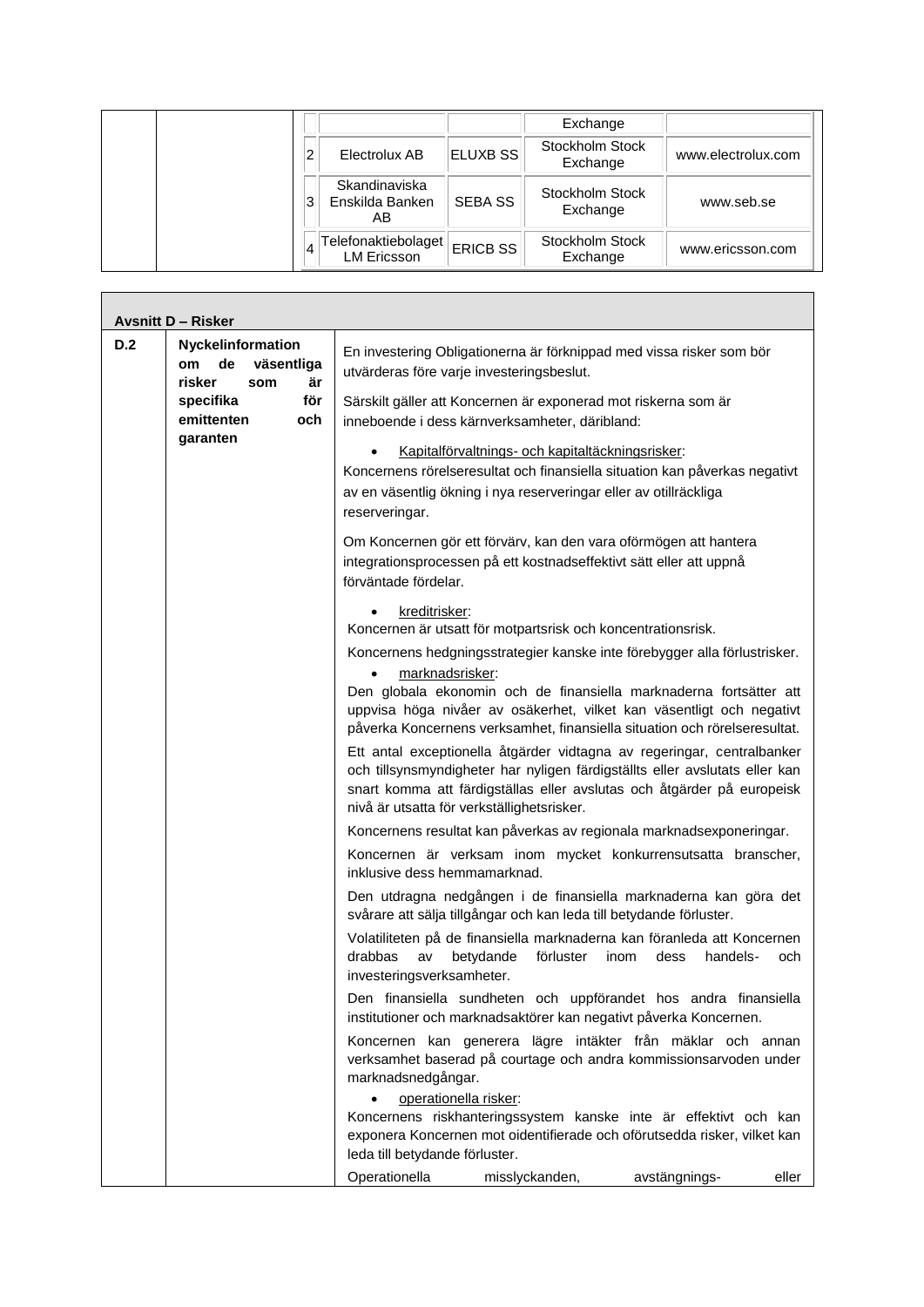|     |                                                                                                              | kapacitetsbegränsningar som påverkar institutioner som Koncernen gör<br>affärer med eller fel eller intrång i Koncernens IT-system kan resultera i<br>förluster.                                                                                                                                                                                                                                   |
|-----|--------------------------------------------------------------------------------------------------------------|----------------------------------------------------------------------------------------------------------------------------------------------------------------------------------------------------------------------------------------------------------------------------------------------------------------------------------------------------------------------------------------------------|
|     |                                                                                                              | Koncernen förlitar sig på antaganden och uppskattningar som, om dessa<br>är felaktiga, kan ha en väsentlig inverkan på dess finansiella<br>räkenskaper.                                                                                                                                                                                                                                            |
|     |                                                                                                              | Koncernens förmåga att behålla och attrahera kvalificerade anställda är<br>avgörande för framgången för dess verksamhet och misslyckande att<br>uppnå detta kan negativt påverka dess utveckling.<br>strukturella risker avseende marknadsräntor och valutakurser:                                                                                                                                 |
|     |                                                                                                              | Förändringar i marknadsräntor kan negativt påverka Koncernens bank-<br>och tillgångsförvaltningsverksamheter.                                                                                                                                                                                                                                                                                      |
|     |                                                                                                              | Fluktuationer i valutakurser kan<br>negativt påverka<br>Koncernens<br>rörelseresultat.                                                                                                                                                                                                                                                                                                             |
|     |                                                                                                              | likviditetsrisk:<br>$\bullet$<br>Koncernen är beroende av tillgång till finansiering<br>och andra<br>likviditetskällor, vilka kan vara begränsade av skäl bortom dess kontroll.                                                                                                                                                                                                                    |
|     |                                                                                                              | Minskad likviditet på de finansiella marknaderna kan göra det svårare att<br>sälja tillgångar och kan leda till betydande förluster.<br>regelöverträdelse- och renommérisker, juridiska risker:                                                                                                                                                                                                    |
|     |                                                                                                              | Renomméskada kan skada Koncernens konkurrensmässiga position.<br>Koncernen är exponerad mot juridiska risker som kan negativt påverka                                                                                                                                                                                                                                                              |
|     |                                                                                                              | dess finansiella situation eller rörelseresultat.<br>Koncernen är föremål för omfattande tillsynsmässiga och regulatoriska                                                                                                                                                                                                                                                                         |
|     |                                                                                                              | regelverk i de länder där den är verksam och förändringar i dessa<br>regelverk kan ha en betydande inverkan på Koncernens verksamheter.                                                                                                                                                                                                                                                            |
|     |                                                                                                              | sociala och miljörisker:<br>Koncernen kan drabbas av förluster som en följd av oförutsedda eller<br>katastrofala<br>händelser,<br>inklusive<br>förekomsten<br>av<br>pandemier,<br>terroristattacker eller naturkatastrofer.                                                                                                                                                                        |
|     |                                                                                                              | Eftersom Emittenten är en del av Koncernen, är dessa riskfaktorer<br>tillämpliga beträffande Emittenten.                                                                                                                                                                                                                                                                                           |
| D.6 | Nyckelinformation<br>väsentliga<br>de<br>om<br>riskerna<br>är<br>som<br>för<br>specifika                     | Obligationerna kan stipulera automatisk förtida inlösen relaterad till en<br>specifik händelse. Följaktligen kan detta förhindra Obligationsinnehavare<br>fördel av utvecklingen för<br>från<br>att<br>dra<br>de(t)<br>underliggande<br>instrumenten(et) under hela den period som ursprungligen var avsedd.                                                                                       |
|     | värdepapperen<br>och<br>riskvarning<br>att<br>investerare<br>kan<br>förlora<br>värdet<br>av<br>hela<br>deras | Villkoren för Obligationerna kan innehålla bestämmelser enligt vilka<br>inträffandet av vissa marknadsstörande händelser kan föranleda att<br>förseningar i avveckling av Obligationerna uppkommer eller att vissa<br>förändringar görs. Dessutom om händelser som påverkar de(t)                                                                                                                  |
|     | investering eller del<br>av den                                                                              | underliggande<br>inträffar,<br>tillåter<br>villkoren<br>instrumenten(et)<br>för<br>Obligationerna<br>Emittenten<br>byter<br>ut<br>de(t)<br>underliggande<br>att<br>mot nya(tt) underliggande<br>instrumenten(et)<br>instrument, avslutar<br>exponeringen mot de(t) underliggande instrumenten(et) och tillämpa en<br>referensränta på de likvider som erhålls på detta sätt till förfallodagen för |
|     |                                                                                                              | Obligationerna, senarelägga förfallodagen för Obligationerna, lösa in<br>Obligationerna i förtid på basis av marknadsvärdet för dessa<br>Obligationer, eller dra ifrån från varje belopp som ska erläggas den                                                                                                                                                                                      |
|     |                                                                                                              | ökade hedgningskostnaden och, i varje fall, utan föregående samtycke<br>från Obligationsinnehavarna.                                                                                                                                                                                                                                                                                               |
|     |                                                                                                              | Betalningar (oavsett om avseende kapital och/eller ränta och oavsett om                                                                                                                                                                                                                                                                                                                            |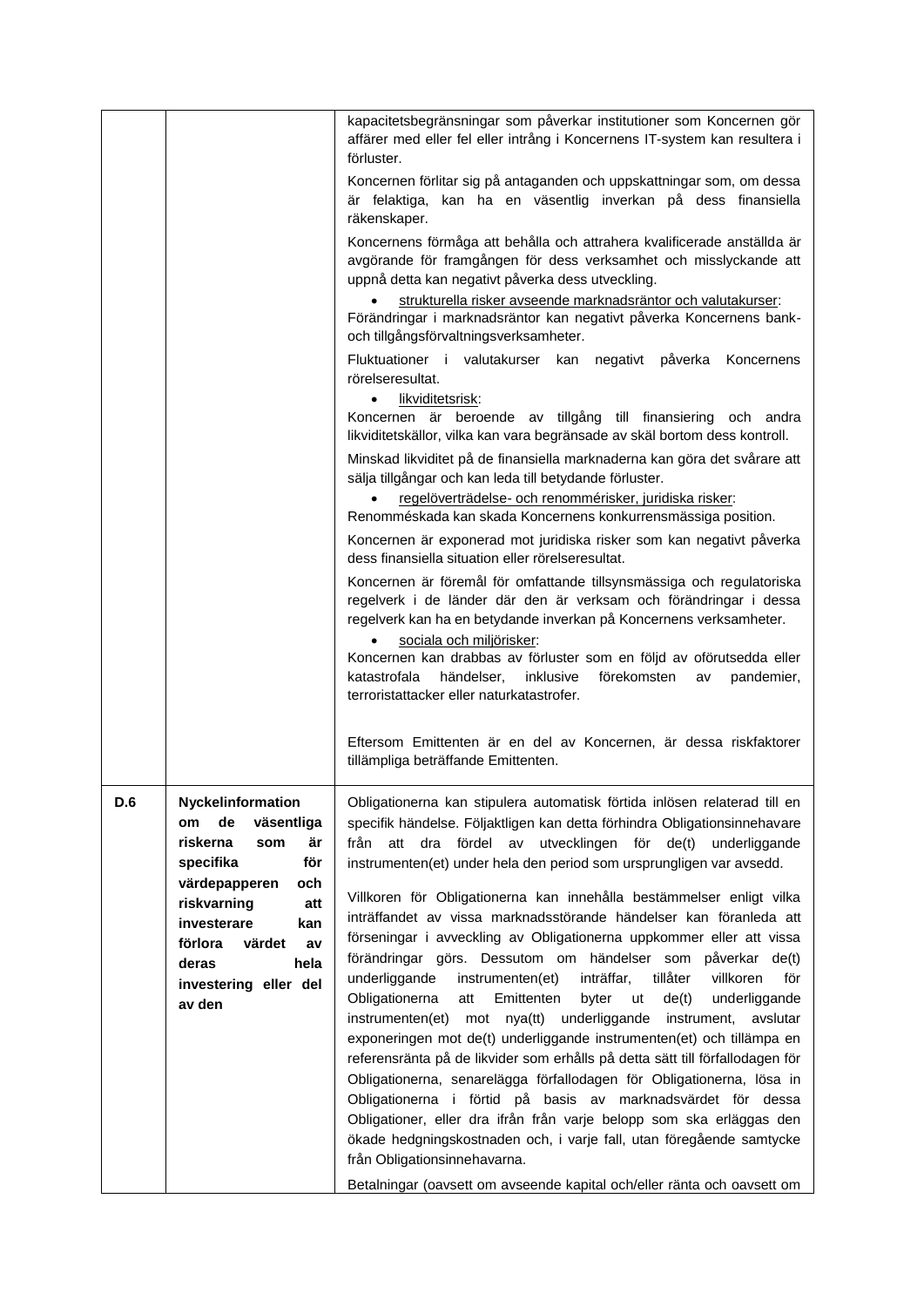|  | vid förfall eller annars) på Obligationerna beräknas genom referens till<br>viss(a) underliggande, avkastningen på Obligationerna baseras på<br>förändringar i värdet på de(t) underliggande, vilket kan fluktuera.<br>Presumtiva investerare bör vara medvetna om att dessa Obligationer kan<br>vara volatila och att de kanske inte erhåller någon ränta och att de kan<br>förlora hela eller en väsentlig andel av deras kapitalbelopp.                                                               |
|--|----------------------------------------------------------------------------------------------------------------------------------------------------------------------------------------------------------------------------------------------------------------------------------------------------------------------------------------------------------------------------------------------------------------------------------------------------------------------------------------------------------|
|  | Garantin utgör en allmän och icke säkerställd kontraktuell förpliktelse för<br>Garanten och inte för någon annan. Varje betalning under Obligationerna<br>är också beroende av Garantens kreditvärdighet.                                                                                                                                                                                                                                                                                                |
|  | Presumtiva investerare i Obligationerna som gynnas av Garantin bör<br>notera att vid underlåtenhet att erlägga betalning av en Emittent kommer<br>Obligationsinnehavarens berättigande att vara begränsat till de summor<br>som erhålls genom att framställa krav under Garantin i enlighet med dess<br>villkor och de ska inte ha någon rätt att inleda någon process, juridisk<br>eller annan, eller annars genomdriva krav mot Emittenten.                                                            |
|  | Garantin är uteslutande en betalningsgaranti och inte en garanti för<br>utförande av aktuell Emittent eller några av deras andra åligganden i<br>relation till de Obligationer som Garantin gäller till förmån för.                                                                                                                                                                                                                                                                                      |
|  | Société Générale kommer att agera som emittent under Programmet,<br>som Garant för Obligationerna emitterade av Emittenten och också som<br>leverantör av hedgningsinstrument till Emittenten. Som en följd är<br>investerare inte bara exponerade mot kreditrisken hos Garanten men<br>även mot operationella risker hänförliga till avsaknaden på oberoende för<br>Garanten, när denne ikläder sig skyldigheter och förpliktelser som Garant<br>och leverantör av hedgningsinstrument.                 |
|  | De potentiella intressekonflikter och operativa risker som kan uppstå på<br>grund av sådan avsaknad av oberoende anses till viss del mildras<br>genom att det är olika divisioner inom Garantens koncern som ansvarar<br>Garantin<br>för<br>för<br>att<br>implementera<br>och<br>att<br>tillhandahålla<br>hedgningsinstrument och genom att varje division drivs som en separat<br>operativ enhet, avskild genom informationsbarriärer (så kallade kinesiska<br>väggar) och ledda av olika ledningsteam. |
|  | Emittenten och Garanten och varje av dessas dotterföretag och/eller<br>närstående företag kan i samband med andra affärsverksamheter inneha<br>eller förvärva väsentlig information om de underliggande tillgångarna.<br>Sådan verksamhet och information kan få konsekvenser som är negativa<br>för Obligationsinnehavarna.                                                                                                                                                                             |
|  | Emittenten och Garanten och varje av dessas dotterföretag och/eller<br>närstående företag kan agera i andra roller avseende Obligationerna, till<br>exempel som market-maker, beräkningsagent eller agent. Följaktligen<br>kan potentiella intressekonflikter uppkomma.                                                                                                                                                                                                                                  |
|  | I samband med erbjudandet av Obligationerna kan Emittenten och<br>Garanten och/eller dessas närstående företag ingå en eller flera<br>hedgningstransaktioner avseende en referenstillgång(ar) eller relaterade<br>derivat, vilket kan påverka marknadskursen, likviditeten eller värdet för<br>Obligationerna.                                                                                                                                                                                           |
|  | Under Obligationernas löptid kan marknadsvärdet för dessa Obligationer<br>vara lägre än det investerade kapitalet. Vidare kan en insolvens för<br>Emittenten och Garanten resultera i en total förlust av det investerade<br>kapitalet.                                                                                                                                                                                                                                                                  |
|  | Investerarna uppmärksammas på det faktum att de kan drabbas av                                                                                                                                                                                                                                                                                                                                                                                                                                           |